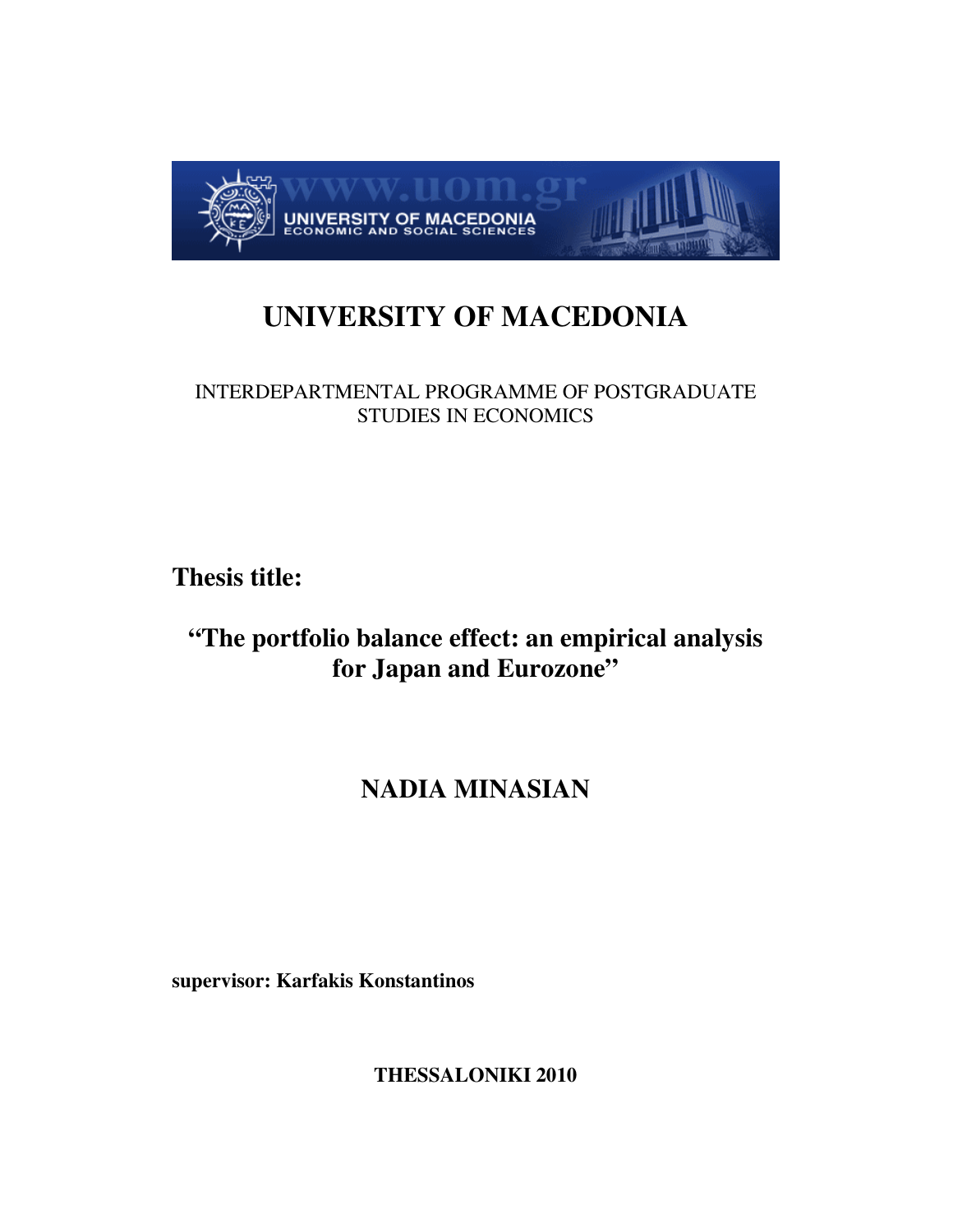# **The portfolio balance effect: an empirical analysis for Japan and Eurozone**

### **Abstract**

In this study the validity of the portfolio balance model in the short and in the long run for the Yen-U.S. dollar and Euro- U.S. dollar exchange rate is examined which is based on the Branson and Henderson specification. A distinguishing feature of the portfolio balance model among exchange rate models is the assumption of imperfect substitutability between domestic and foreign assets. The econometric method used here is the dynamic OLS approach which corrects for regressor endogeneity and is a robust method implemented in small samples. Furthermore, the stationarity of the variables is examined by unit root and stationary tests.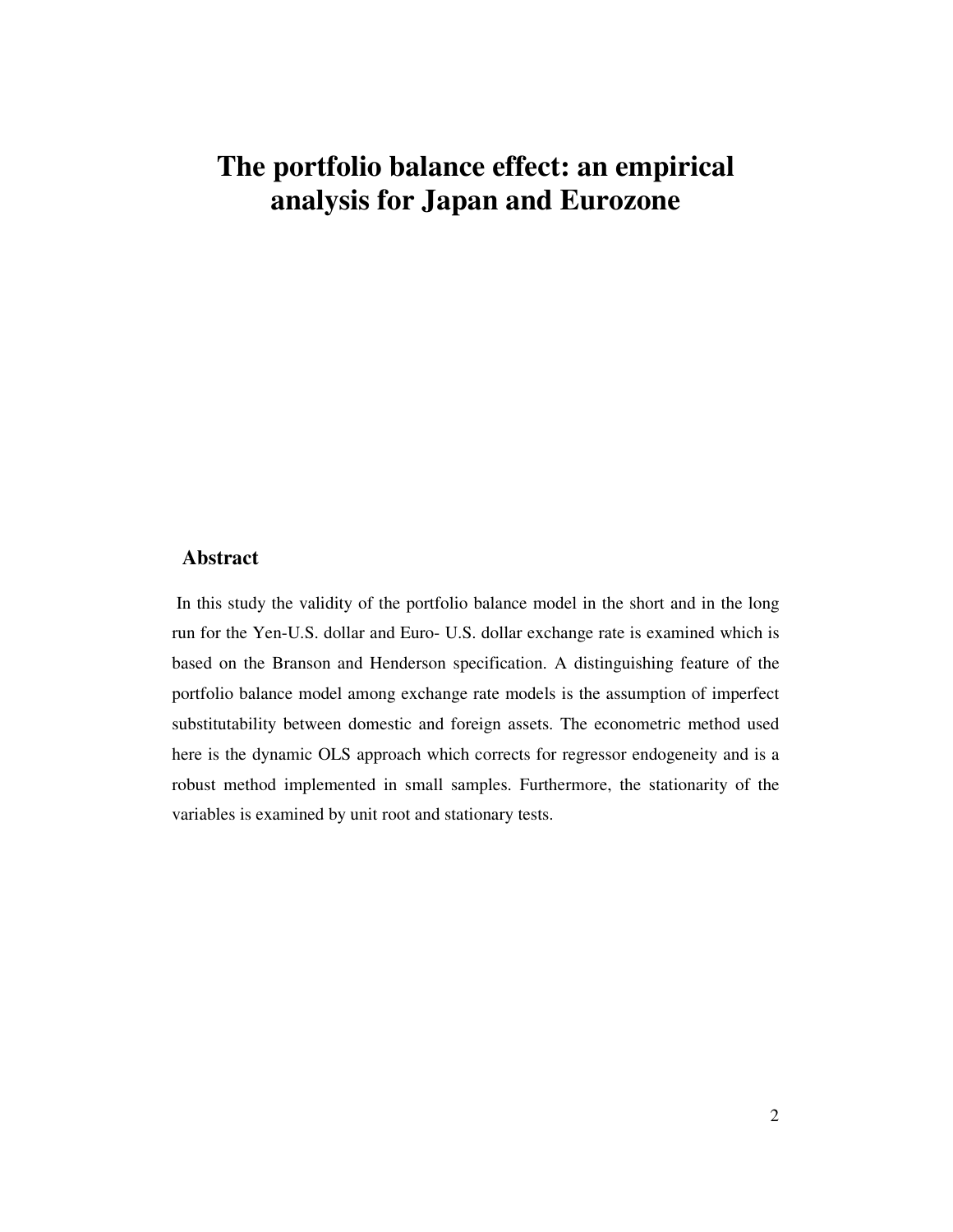## **Contents**

| 1. Introduction                   | 5  |
|-----------------------------------|----|
| 2.<br>Literature review           | 7  |
| 3.<br>The portfolio balance model | 18 |
| 3.1 Short run equilibrium         | 19 |
| 3.2 Long run equilibrium          | 20 |
| 4. Data & Model                   | 21 |
| 5. Unit root tests                | 22 |
| 5.1 Dickey-Fuller (ADF) test      | 23 |
| 5.2 ADF-GLS test                  | 24 |
| 5.3 Lag selection procedure       | 24 |
| 5.4 KPSS test                     | 25 |
| 5.5 Unit root tests results       | 25 |
| 6. Methodology & Results          | 26 |
| 6.1 Methodology                   | 26 |
| 6.2 Results                       | 29 |
| 7. Conclusions                    | 30 |
| 8. Tables                         | 31 |
| Appendix                          | 43 |
| References                        | 44 |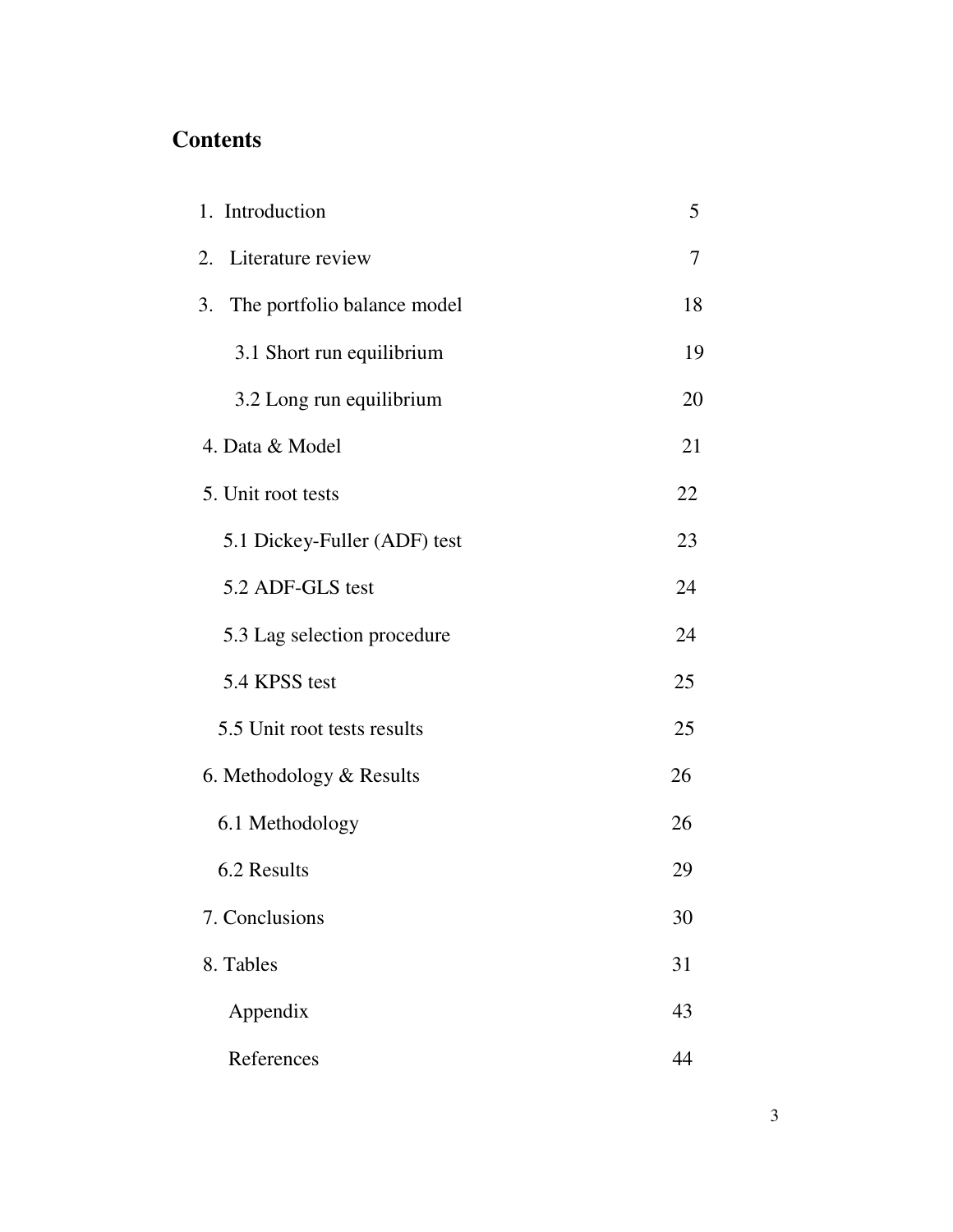## **List of Tables**

| Table 5 : Stock-Watson dynamic OLS parameter estimates of Yen/U.S. dollar     |
|-------------------------------------------------------------------------------|
|                                                                               |
| Table 6 : Stock-Watson dynamic OLS parameter estimates of Yen/U.S. dollar     |
| exchange rate in the short run period (using the U.S. private debt)35         |
| Table 7 : Stock-Watson dynamic OLS parameter estimates of Yen/U.S. dollar     |
|                                                                               |
| Table 8 : Stock-Watson dynamic OLS parameter estimates of Yen/U.S. dollar     |
|                                                                               |
| Table 9 : Stock-Watson dynamic OLS parameter estimates of Yen/U.S. dollar     |
| exchange rate in the long run period (using the current account difference)40 |
| Table 10 : Stock-Watson dynamic OLS parameter estimates of U.S. dollar/Euro   |
|                                                                               |
| Table 11: Stock-Watson dynamic OLS parameter estimates of U.S. dollar/Euro    |
| exchange rate in the short run period (using the U.S. Private debt) 42        |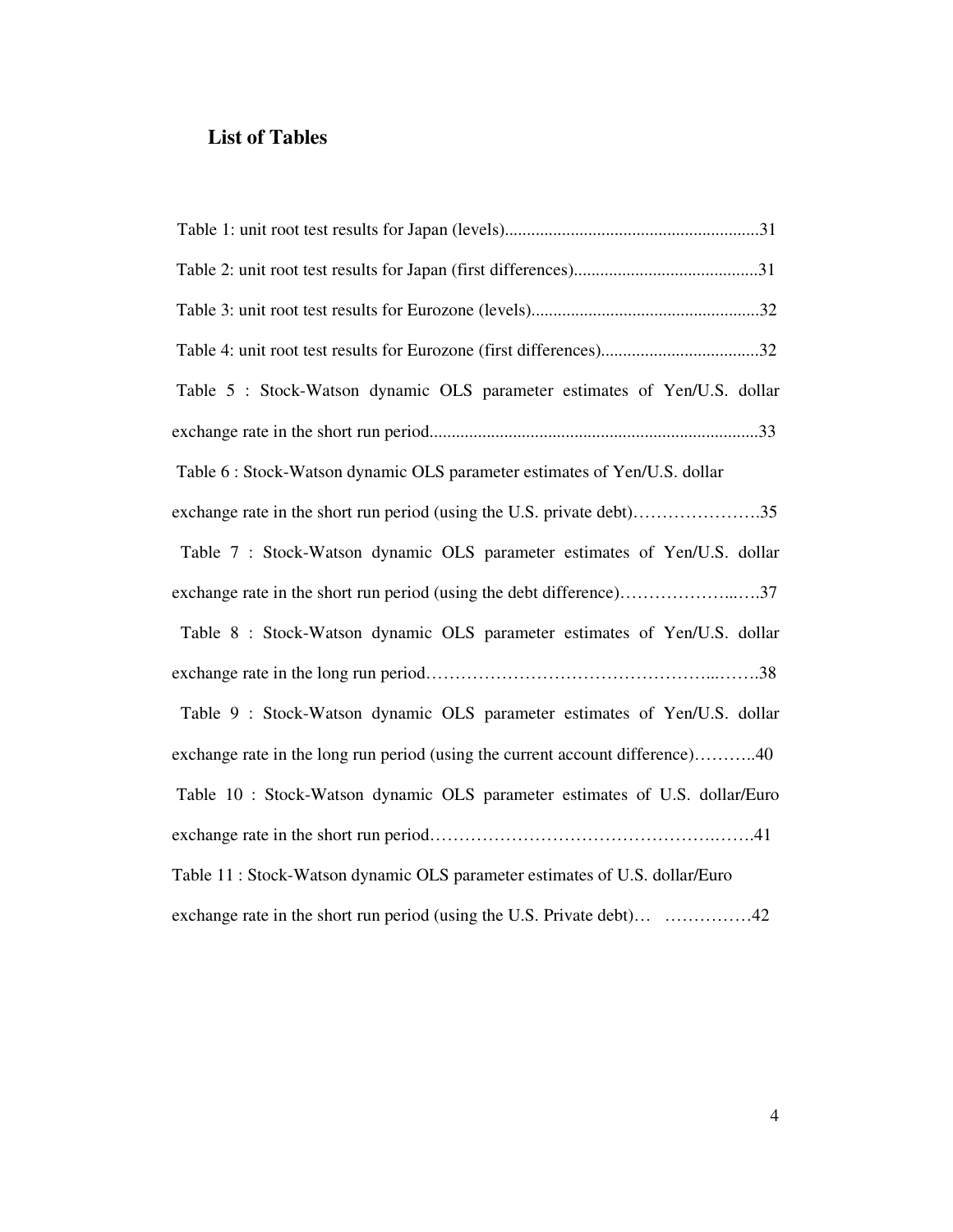## **1. Introduction**

 Most theoretical work on exchange rates in the 1970s assumed that exchange rates were primarily determined by equilibrium conditions in the markets for the stocks of domestic and foreign assets (money and government bonds), known as the "asset market approach." These models were not originally formulated in terms of utilitymaximizing behavior, but subsequent work has explored the consistency of their hypothesized behavioral relations with maximizing theory. The simplest versions of the asset market models, called monetary models, have proved useful in explaining currency movements during high inflation periods. Experience with floating rates between the industrialized countries in the moderate inflation environment of the post-Bretton Woods era suggests that monetary shocks alone are not enough to explain exchange rates.

 Work on asset market approaches to exchange rates falls into three categories: standard monetary models, monetary models with sticky prices and portfolio balance models. Standard monetary models determine the exchange rate with monetary equilibrium conditions and purchasing power parity. The monetary model predicts that money supply movements lead immediately to equal movements in the exchange rate. With interest rate parity and rational expectations this continues to be true, and the exchange rate is a random walk if either money or income are random walks or if money demand is interest inelastic. Monetary models with sticky prices maintain monetary neutrality across steady states but allow money to influence real variables in the short run. In the monetary models, it does not matter how the change in the money stock is created, the effect on the exchange rate is the same regardless of the source of money creation. In the sticky price models of Dornbusch and Frankel the exchange rate overshoots: monetary shocks cause more than proportionate changes in the exchange rate. In Driskill's stock/flow model overshooting may disappear if foreign and domestic assets are imperfect substitutes. Portfolio balance models emphasize wealth effects on asset demands and the role of the exchange rate in the valuation of foreign assets. Some versions also introduce the current account balance in its role of allocating wealth between countries. Unlike the monetary models, in which money affects the exchange rate through prices, at the portfolio balance model the exchange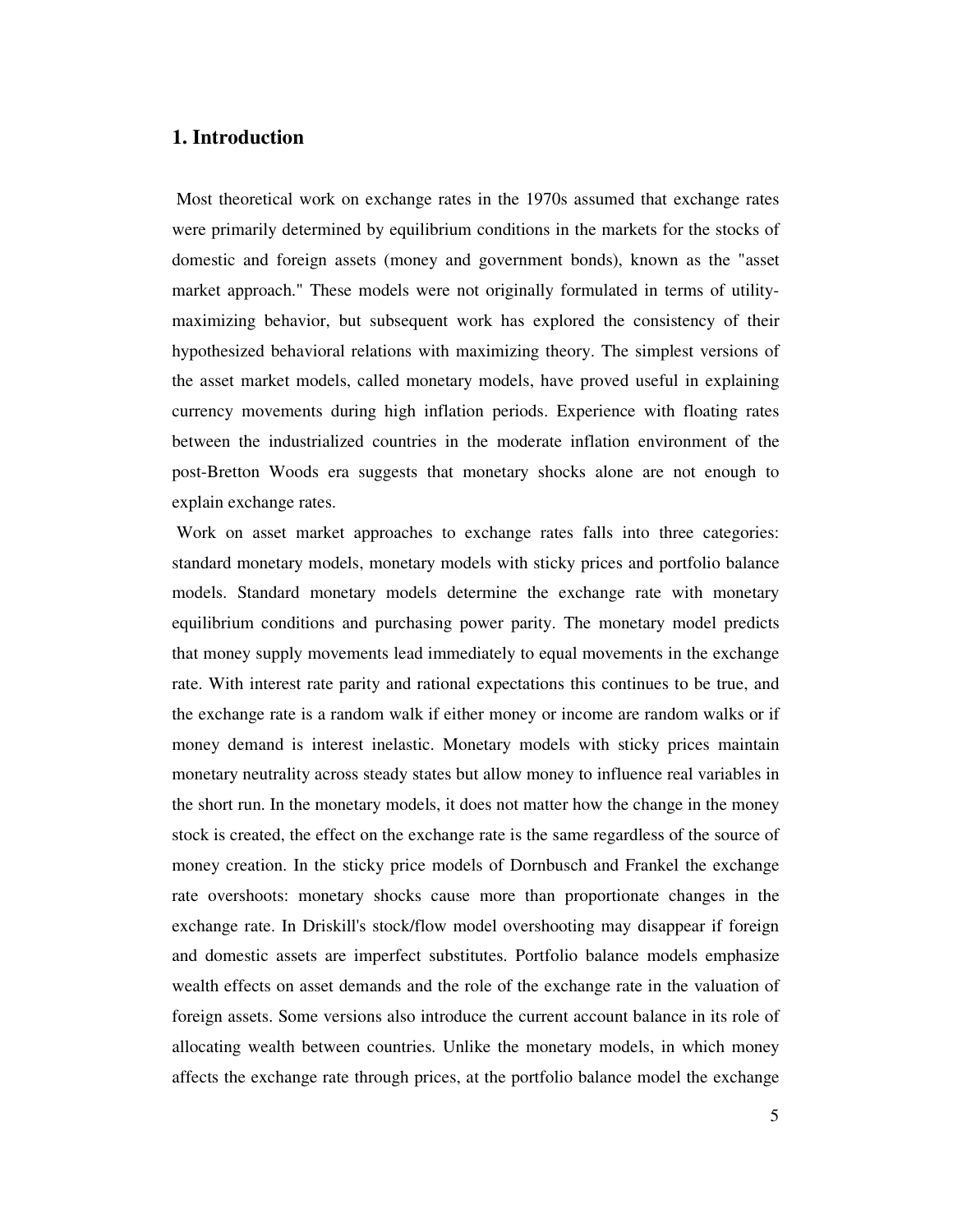rate has a direct effect on asset demands through the valuation of foreign-denominated assets. If the net foreign asset position is negative some of the portfolio balance models predict that monetary expansion causes appreciation of the domestic currency. Relative to the monetary models of exchange rate determination, the key modification of the portfolio model is the assumption that domestic and foreign securities are not perfect substitutes. The result is that a risk premium intrudes on the uncovered interest parity condition and supplies of bonds and other non-monetary assets intrude on the equation of exchange rate determination. The exchange rate is determined by the supply and demand for all foreign and domestic assets, not just by the supply and demand for money as in the monetary approach.

 During the 1970s and 1980s there has been a thorough reworking of macroeconomic theory for open economies using a portfolio balance approach. According to this approach, equilibrium in financial markets occurs when the available stocks of national moneys and other financial assets are equal to the stock demands for these assets based on current wealth, and wealth accumulation continues only until current wealth is equal to desired wealth. Although portfolio balance models were originally developed to study movements of financial capital, variations in interest rates, and changes in stocks of international reserves under fixed exchange rates, they were quickly adapted to study movements of financial capital, variations in interest rates, and changes in the exchange rate under flexible exchange rates. The builders of portfolio balance models have not denied the desirability of deriving asset demands from explicit utility maximizing behavior. Indeed, they have attempted to establish the plausibility of their asset demands by appealing to microeconomic theory (in the case of non-monetary assets to the theory of portfolio selection and in the case of monetary assets to the theory of money demand).

 The portfolio balance theory says that investors diversify their holdings among domestic and foreign assets (including bonds, if we do not rule them out a priori on the grounds of Ricardian equivalence) as functions of expected rates of return. The arbitrage opportunity which is derived from the expected return helps to determine exchange rates. Portfolio balance models imply that exchange rates, jointly with interest rates, result from the equilibrium of supply and demand for domestic and foreign assets, where these assets are allowed to be imperfect substitutes for each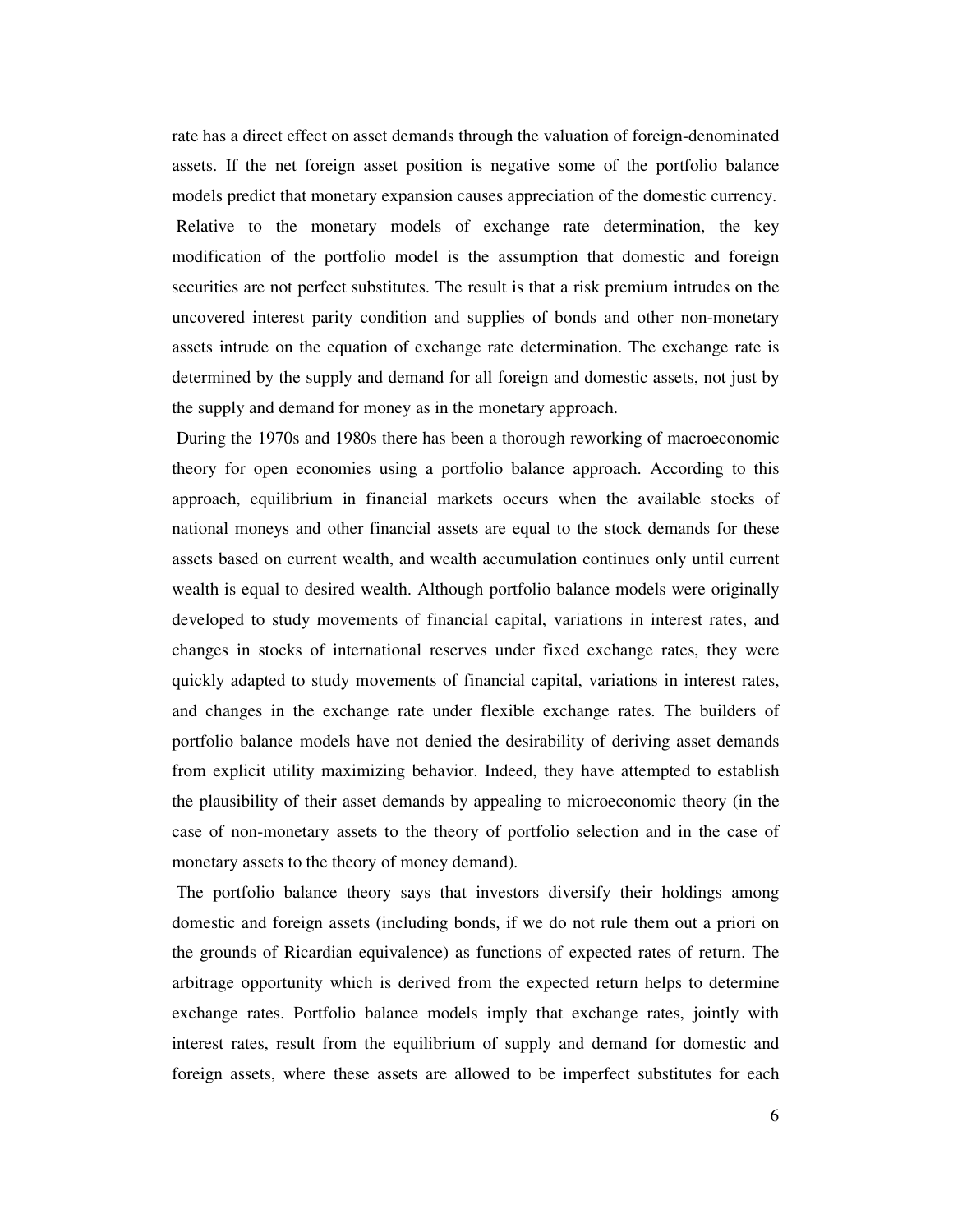other. Dynamic adjustment of the exchange rate over time results from the fact that current account surpluses (deficits) correspond to accumulation (decumulation) of foreign assets, and that the current account itself depends on both the exchange rate and the stock of foreign assets.

### **2. Literature review**

 Since the mid 1970s there has developed a voluminous literature on the determination of exchange rates that has been influenced by the rational expectations literature that took off at the same time. There was disagreement in the literature over what are the relevant economic fundamentals and this has led to a variety of competing exchange rate models. The most well known models are the flexible price monetary models (Bilson (1978), Frenkel (1976), Mussa (1976)), the sticky price monetary models (Dornbusch (1976) and Frankel (1979)) and the portfolio balance models (Kouri (1976), Branson (1976, 1984)). In the monetary models, domestic and foreign bonds are assumed to be perfect substitutes with the uncovered interest rate parity condition holding continuously. The relevant economic fundamentals for exchange rate determination are considered to be the relative supply and demands for national money stocks. The difference between the two monetary models is that the flexible monetary model considers that goods prices are flexible in the short run, while the sticky price model assumes that goods prices only fully adjust over the longer run. In the flexible price monetary model, the exchange rate follows a purchasing power parity path, while in the sticky price monetary models the exchange rate can deviate in the short run from purchasing power parity. In the portfolio balance models, domestic and foreign bonds are imperfect substitutes and the existence of a risk premium means that the uncovered interest parity condition does not generally hold. Although these models have represented a significant theoretical advance, empirical testing of these theories has been unrewarding in Branson, Halttunen and Masson (1977), Hacche and Townend (1981), Bisignano and Hoover (1982) Dooley and Isard (1982), Meese and Rogoff (l983a and 1983b), Frankel (1984) and Backus(1984). The estimated coefficients are often insignificant and there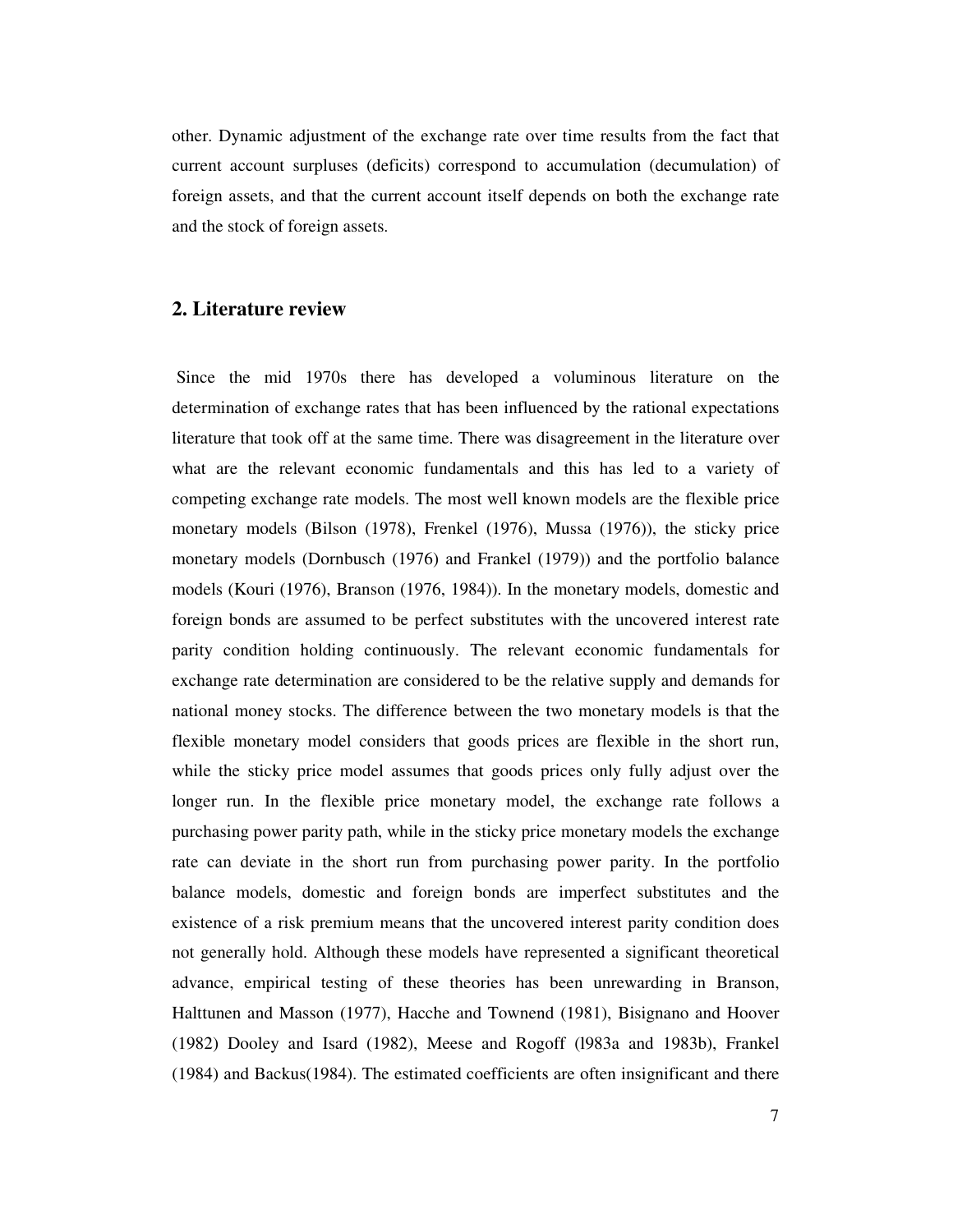is a persistent problem of residual autocorrelation. The portfolio balance model of exchange rates has not attracted a large empirical literature relative to the monetary class of models perhaps because the choice of non-monetary assets to be considered is difficult and data are not always available on a bilateral basis. Intertemporal portfolio balance models begin with the implicit assumption that asset markets are always in equilibrium [Boyer (1978), Masson (1981), Henderson and Rogoff (1981)]. Their dynamics are based upon a sequence of shortrun comparative statics results. However, these comparative statics results are valid only if exchange rates and interest rates move rapidly to whatever levels will bring about short-run equilibrium. The market forces that induce exchange rates to move in this fashion must be explained. Thus, any analysis of intertemporal stability should begin with the logically prior question of short-run Walrasian stability as in Cadsby (1987). Two types of test have been conducted in the relevant empirical literature. The first type is based on the reducedform solution of the short-run portfolio balance model in order to measure its explanatory power, under the assumption that expectations are static. The second type of test concentrates on solving the portfolio balance model for the risk premium and testing for perfect substitutability of bonds denominated in different currencies: the inverted demand approach.

 Mussa (1979) argued that observed changes in exchange rates have been predominantly unexpected as he fails to explain the major portion of observed changes in exchange rates. Unexpected changes in observed exchange rates can be attributed to revisions in expectations about future exchange rates in response to new information about the prospective future time paths of variables on which exchange rate expectations are based. To the extent that observed changes in exchange rates are predominantly unexpected, researchers cannot hope to predict them with much accuracy ex ante unless they have relatively advanced information about the variables on which exchange rate expectations are based. But it remains plausible that the unexpected component of exchange rate changes can be explained accurately ex post if researchers can accurately measure the magnitude and timing of the revisions in expectations about future asset stocks and wealth variables that underlie the magnitude and timing of revisions in expectations about future exchange rates. In the literature on exchange rate dynamics it is popular to assume, following Dornbusch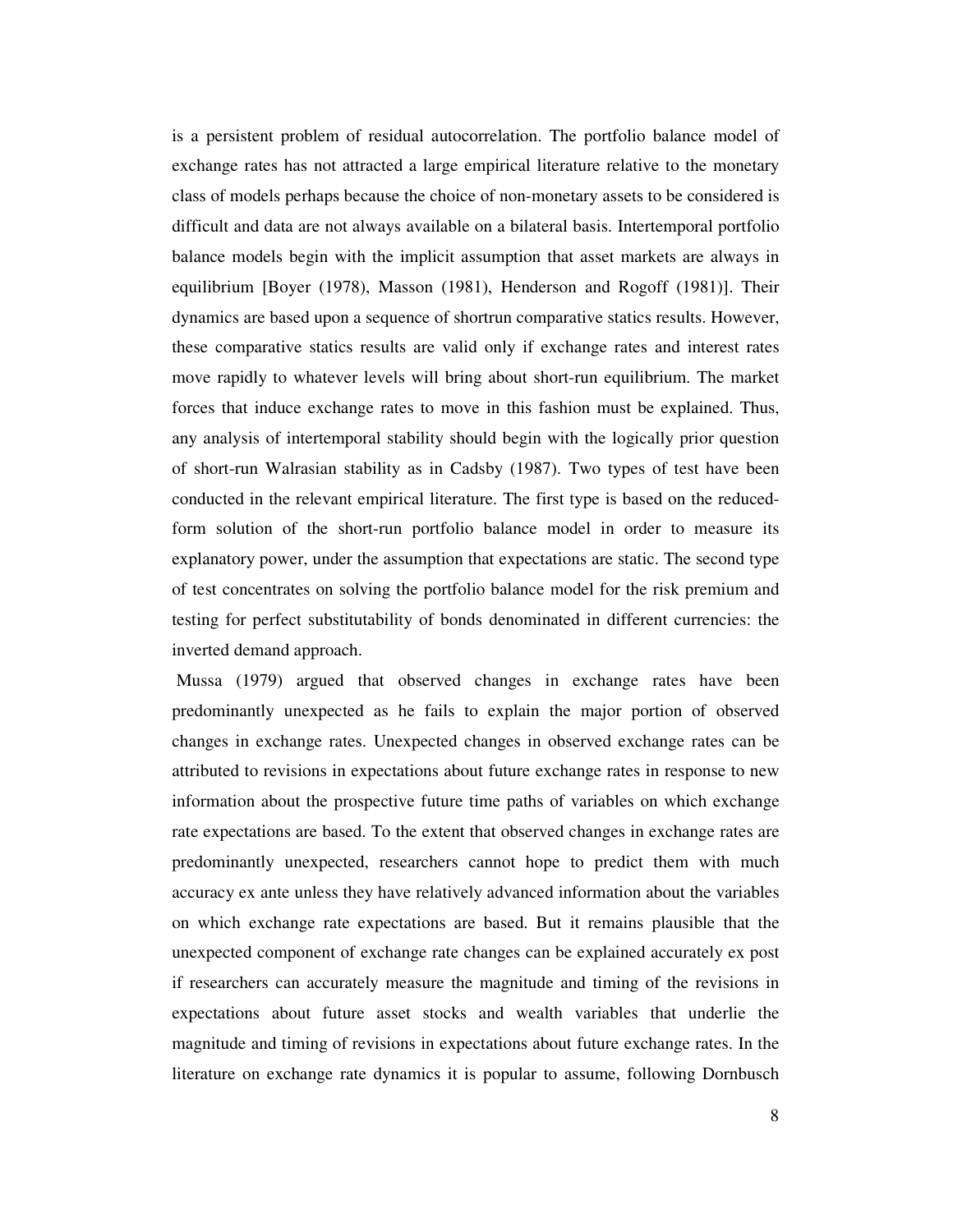(1976) and Kouri (1976) that the system evolves toward a long-run steady state in which the real exchange rate reaches an equilibrium level that is consistent with balance in the trade or current accounts. In the short run, current accounts can exhibit substantial unexpected shifts, generating a variety of explanations and puzzles, and in many cases leading to revisions in expectations about the long-run path of the current account that would be consistent with any given path of the real exchange rate. Accordingly, it can be argued that rational economic agents should respond to the latter types of current amount surprises by revising their expectations of the long-run real exchange rate (the real exchange rate is consistent with long-run current account balance).Thus, unexpected shifts in current accounts that are perceived to be permanent, other things equal, can lead to revisions in expectations about future exchange rates and associated unexpected shifts in observed exchange rates.

 The portfolio balance framework has attracted attention for emphasizing that international transfers of wealth through current account imbalances can influence exchange rates if assets denominated in different currencies are imperfect substitutes (Kouri (1976) and Branson (1977)). The literature that has explored this channel of influence, however, has developed almost uniformly around the assumption that current account imbalances are financed by transferring assets denominated in one of the two available currencies, while assets denominated in the other currency are not traded internationally. In models that adopt this assumption changes in the currency composition of asset portfolios can only occur through current account imbalances. This assumption is obviously inconsistent with the present functioning of international credit markets in which governments and private borrowers routinely issue foreign currency denominated debt. Branson (1983) uses a rational expectation version of the model of Kouri (1978) and shows how unanticipated movements in money, the current account, and relative price levels will cause first a jump in the exchange rate, and then a movement along a saddle path to the new long run equilibrium. Here the role of "news" in moving the exchange rate, as emphasized by Dornbusch (1980) and Frenkel (1981), is clear.

 A major strand in the portfolio balance literature involves estimating log-linear versions of reduced form equations with the exchange rate as the dependent variable. For example, Artus (1976) and Branson, Halttunen and Masson (1977) study the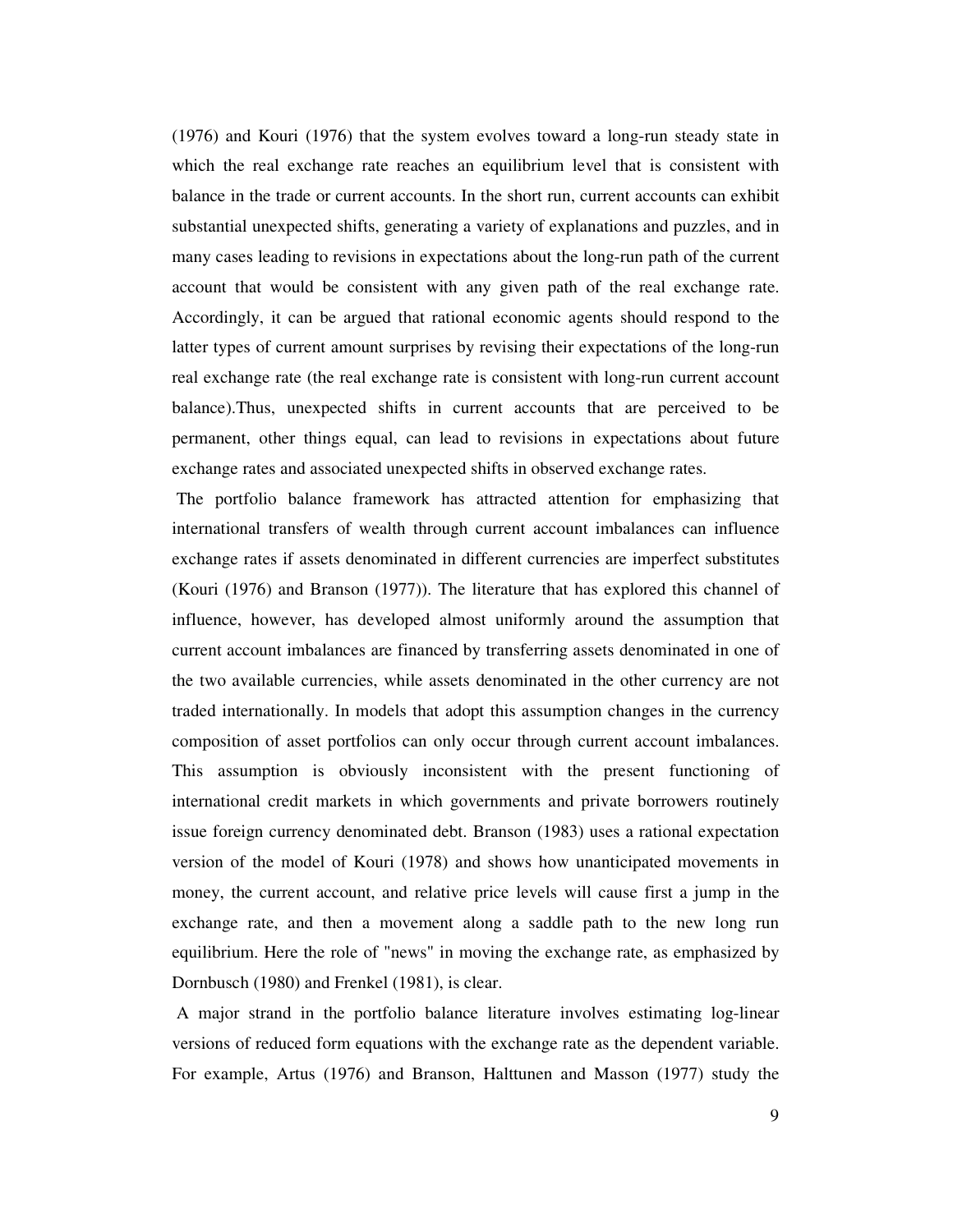mark/dollar rate while Driskill (1981) analyzes the Swiss franc/dollar rate. These studies typically report results supportive of the portfolio balance model. But in all cases, this support is based primarily on the explanatory power in exchange rate equations of either net private capital flows or the current account. The conditions for stability of a portfolio balance model of exchange rate determination with an endogenous current account are examined by Masson (1981) for various expectational assumptions. He shows that unless strongly stabilizing expectational assumptions are made, if the economy is a net debtor in foreign currency assets there is the possibility that its exchange rate will exhibit instability. It is true that, to the extent current account surpluses and deficits reflect differences in national savings rates, the portfolio balance model predicts that a current account surplus will be accompanied by an appreciating exchange rate. Holding the supply of outside assets constant, the exchange rate appreciates as the relative real wealth of a country's citizens rises, as they prefer assets denominated in their own currency.

 Extensive surveys of models of international return differentials are found in Branson and Henderson (1985) and Adler and Dumas (1983). The optimal portfolio among foreign and domestic currency assets (and thus return differentials given supplies of home and foreign assets) depends on the covariance matrix between all asset returns, national outputs, national consumption levels, and national inflation rates. The empirical success of such portfolio-based models of international asset returns has not been encouraging (Frankel, 1982 and Boothe and Longworth, 1985).

 While other studies limit the portfolio choice to domestic assets relative to a composite foreign asset, Lewis' approach (1988) is interesting because it considers a decomposition of the foreign asset by currency. Further, Lewis exploits the crossequation correlation that arises from this decomposition in order to obtain more efficient estimates of the parameters, and provides some empirical support for the portfolio balance model.

 There exists a variety of tests, both direct and indirect, of portfolio balance model validity. Direct reduced form tests of the portfolio balance model have been conducted by Branson, Haltunnen and Masson (1977), Dooley and Isard (1982), and by Hooper and Morton (1982). Hooper and Morton (1982) try to implement the portfolio balance theory within the Federal Reserve Board's Multi-Country Model, a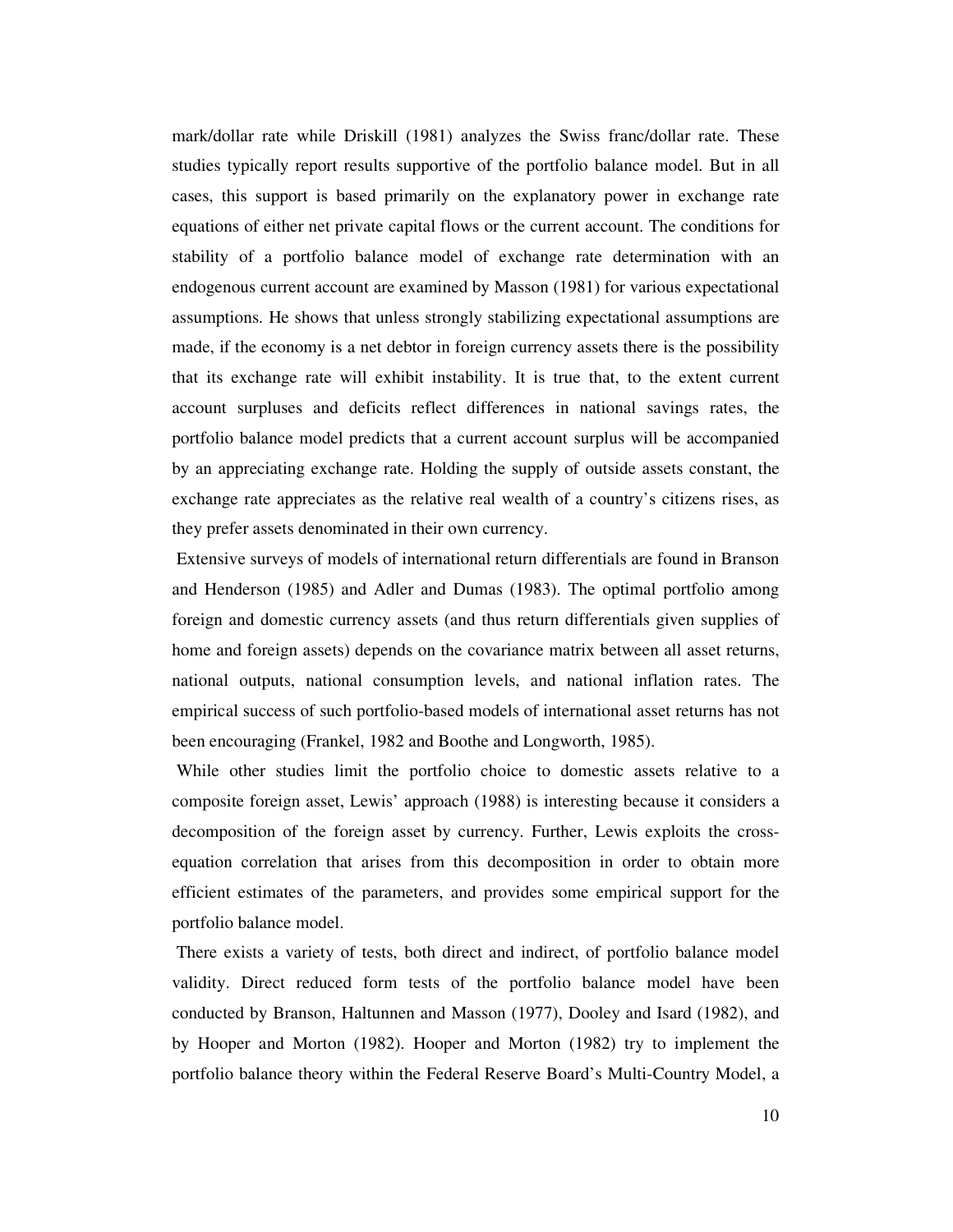large-scale econometric model consisting of quarterly models of Canada, Germany, Japan, the United Kingdom and the United States as well as abbreviated OPEC and rest-of-world sectors. Hooper and Morton explore numerous approaches, involving alternative econometric techniques, simplifying assumptions, data sets, and hypotheses concerning the expectations. The authors conclude that they are unable to find empirical evidence to confirm that the portfolio balance approach has quantitative significance. In addition, indirect tests have attempted to determine whether risk constitutes an important variable in foreign exchange markets so researchers typically estimate an equation where the risk premium is a function of domestic and foreign bond holdings. The imperfect substitutability of domestic and foreign assets which is assumed in the portfolio balance model is equivalent to assuming that there is a risk premium separating expected depreciation and this risk premium will be a function of relative domestic and foreign debt outstanding. The risk premium is measured by deviations from uncovered interest parity, either assuming rational expectations or employing survey data. In general, the empirical literature on testing the portfolio balance model suggests that sterilised intervention is effective at most in the very short term (Frankel, 1982a; Rogoff, 1984; Lewis, 1988; Edison, 1993), while the joint hypothesis of rational expectations and perfect substitutability of domestic and foreign assets is regularly rejected. Much of this literature suggests that the exchange rate effects of intervention through the portfolio balance channel are very small in size (Frankel, 1982a; Obstfeld, 1983; Rogoff, 1984; Danker, Haas, Henderson, Symansky and Tryon, 1987; Lewis, 1988). For example, if assets are perfect substitutes, capital perfectly mobile and expectations rational, the risk premium should be serially uncorrelated, orthogonal to the information set on which expectations are based and regressing it on variables determining risk should result in insignificant coefficients. Danker, Haas, Henderson, Symansky and Tryon (1987) attempt to detect a portfolio balance effect in separate bilateral equations for the mark/dollar, yen/dollar, and Canadian dollar/U.S. Dollar uncovered interest rate differentials. Danker et al. derive their risk premium equations by inverting bond demand equations which are disaggregated between the bank and non-bank private sectors. Despite these refinements, Danker et al.'s estimated risk premium equations (estimated under both static and rational expectations) provide little evidence in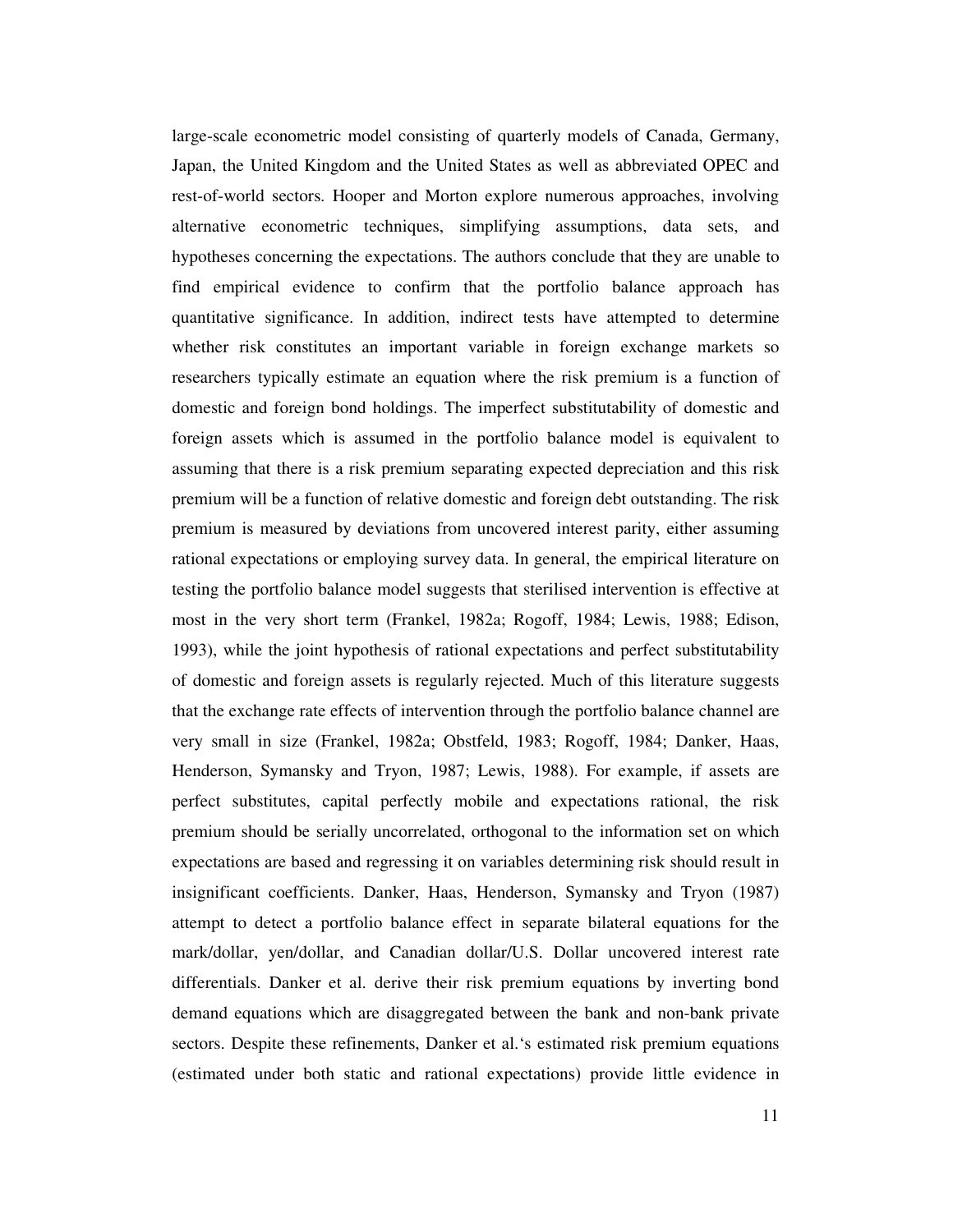support of their model. The portfolio balance variables are jointly and individuallly insignificant for the Canadian dollar/US. dollar and yen/dollar equations. Although the portfolio balance variables are jointly significant in the mark/dollar equations, many of the individual coefficients are of the wrong sign. Danker et al. also report the results of an extensive specification search, in which they succeed in obtaining results for Germany and Japan (but not for Canada) which broadly conform to the theoretical predictions of the portfolio balance model. Frankel (1982) using monthly data for a selection of currencies regresses risk premium on a selection of the determinants of risk and reports a statistically insignificant relationship. Frankel exploits the fact that the coefficients of inverted portfolio balance equations are found to be related to the variance-covariance matrix. He then estimates a portfolio balance model with meanvariance optimization and tests the null hypothesis that the parameter representing the coefficient of risk aversion is equal to zero against the alternative hypothesis that rates of return are related to asset supplies in the portfolio balance model. His empirical results suggest that no statistical link appears to exist between asset supplies and the risk premium, implying that sterilised intervention cannot influence the risk premium or the exchange rate and is therefore ineffective. Frankel (1982a) assumes that market participants have rational expectations and constructs the 'ex-post' uncovered interest differential by using the actual rate of exchange rate appreciation in place of its unobservable expected value. For explanatory variables, he employs portfolio balance variables such as the relative supplies of central government bonds (or alternatively bonds and high-powered money) denominated in marks versus dollars. Frankel finds that the portfolio balance variables do not enter significantly in his quarterly equations, and indeed the key coefficients are of the wrong sign. In a subsequent paper Frankel (1982b) attempts to increase the power of his test by using monthly data, jointly estimating equations for six currencies (the U.S. Dollar, mark, pound sterling, yen, French franc, and the Canadian dollar and imposing theoretical restrictions based on a model in which investors in each country maximize a function of the mean and variance of wealth. Although the coefficients have the right sign, they remain jointly insignificant. Frankel's work follows that of Dooley and Isard (1983), who do not perform formal hypothesis tests but instead estimate a regression subject to a grid of prior constraints. They conclude that the exchange rate risk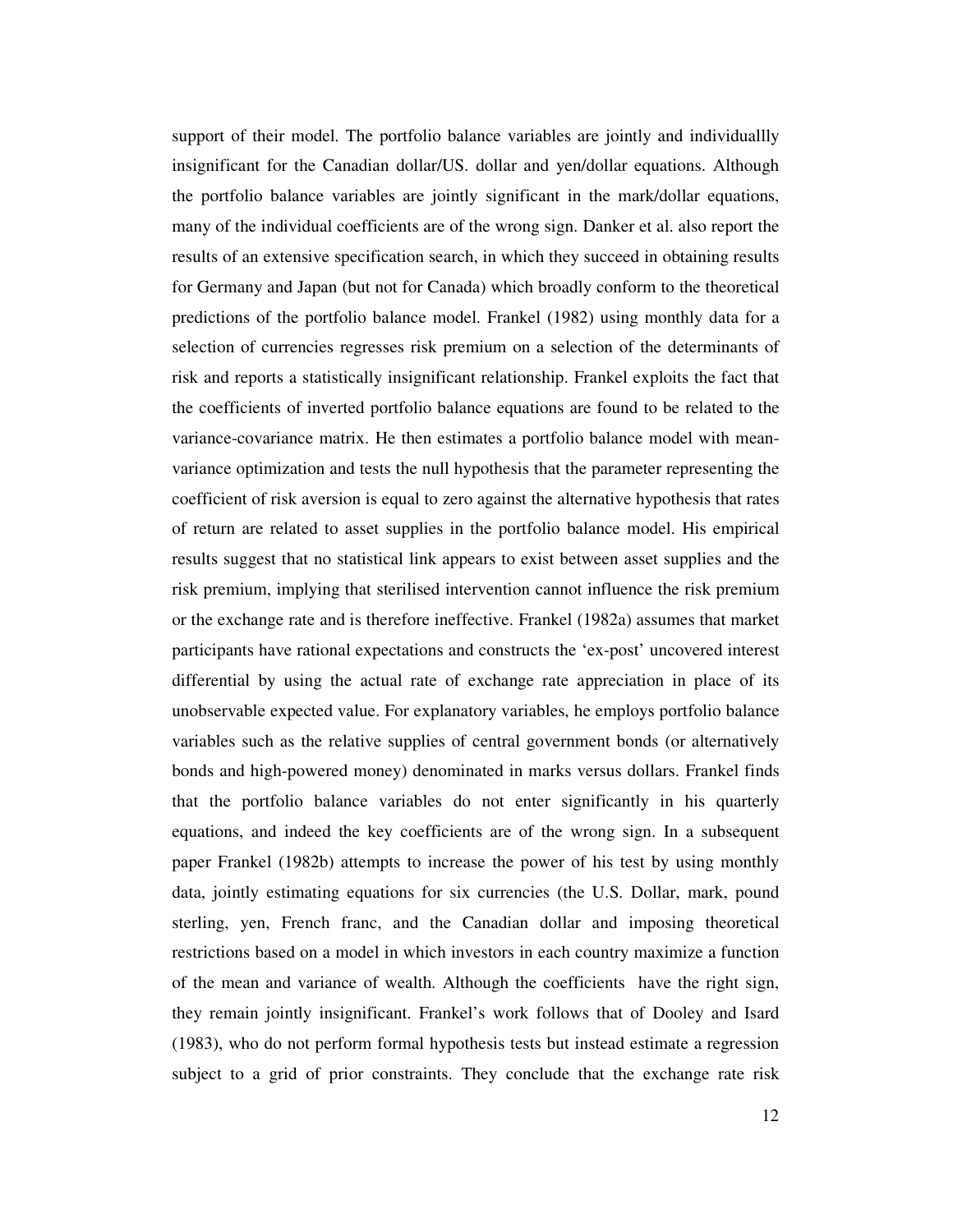premium can account at most for only a small percentage of quarterly mark/dollar movements. Rogoff (1984) replicates Frankel's study, using high-frequency weekly data to detect a portfolio balance effect in the Canadian dollar/U.S. dollar exchange rate risk premium. The data have resisted all his efforts to obtain equations for the uncovered interest rate differential in which portfolio balance variables appear with statistically significant coefficients of the right sign. The results are therefore no more encouraging than those obtained in studies based on lower-frequency data. Loopesko (1984) tests the error orthogonality property of risk premium for a selection of currencies and finds that it does not hold for the majority of currencies. Loopesko uses a measure of cumulated daily data on official intervention for the G7 countries instead of a measure of outstanding asset stocks to estimate the portfolio balance model using the inverted demand approach. The joint hypothesis of rational expectations and perfect substitutability is tested by estimating an equation for the risk premium where the explanatory variables considered are lags of the dependent variable, lagged exchange rates and the cumulated intervention proxy variable. The coefficient on the lagged cumulated intervention variable is found to be statistically significantly different from zero at conventional nominal levels of significance for various sample periods considered. Loopesko concludes that the results provide evidence that sterilised intervention is short term effective through the portfolio balance channel.

 By the early 1980s, some empirical successes in the literature had been overturned and key empirical findings began to turn negative. The most profound negative result was produced by Meese and Rogoff (1983), who compared the predictive abilities of a variety of exchange rate models. Their key result was that no existing structural exchange rate model could reliably predict the alternative of a random walk at short and medium run horizons, even when added by leaded values of the regressors. This extremely negative finding has never been entirely convincingly overturned despite many attempts. The simple random walk model of the exchange rate has become the standard benchmark for empirical exchange rate performance. Although the Meese and Rogoff finding is remarkably robust, a number of authors have found models whose out-of-sample forecasting performance improves upon a random walk (Mac Donald and Taylor (1993), Mark (1995) and Mac Donald and Marsh (1997)).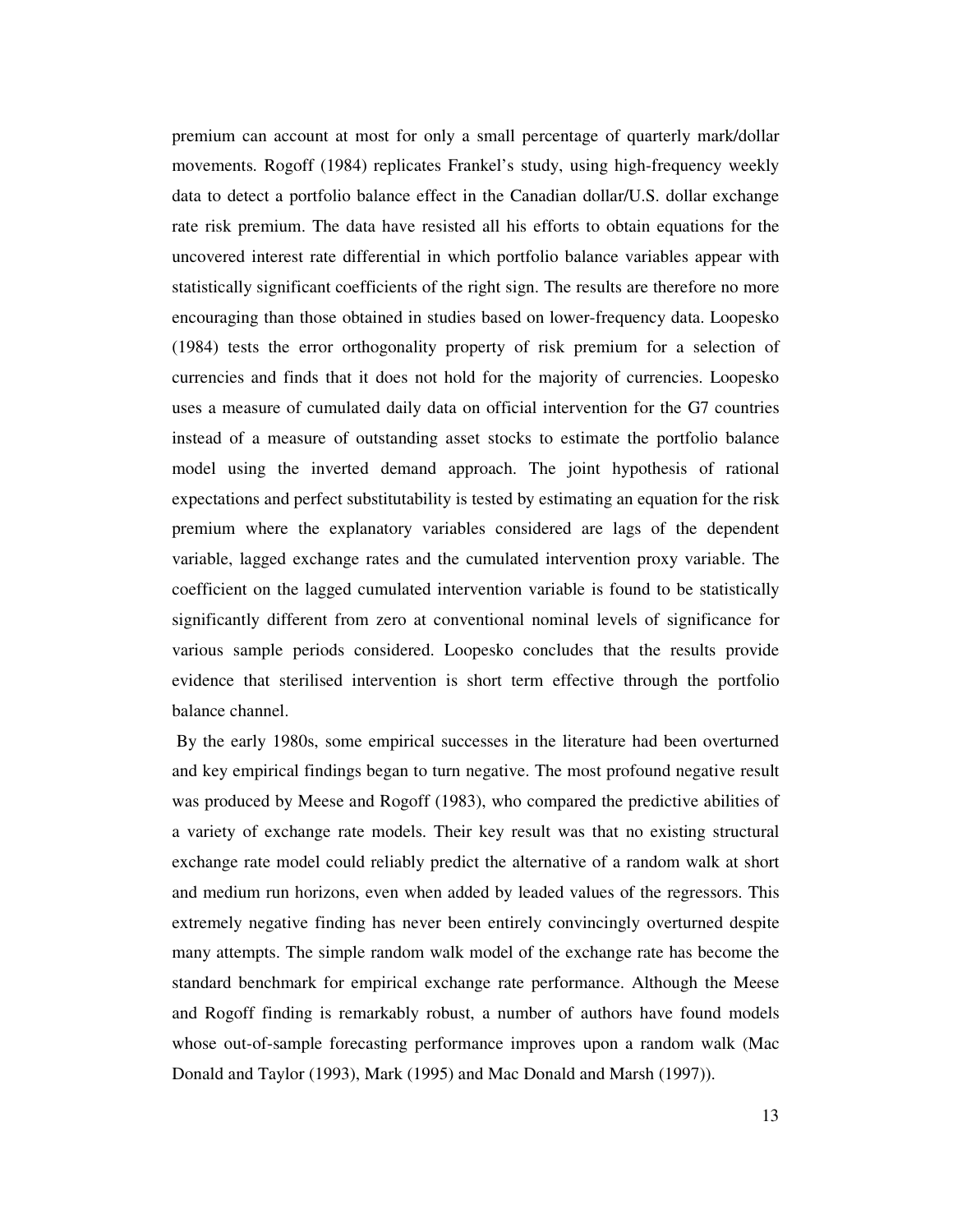Obstfeld and Rogoff (1995), dismisses portfolio balance theory as partial equilibrium reasoning because it omits the government budget constraint. This point is made most comprehensively in an important paper by Backus and Kehoe (1989). Using only an arbitrage condition, they show that under complete asset markets, or under incomplete asset markets and a set of spanning conditions, changes in the currency composition of government debt require no offsetting changes in monetary and fiscal policies to satisfy both the government's and households' budget constraints.

A number of authors have attempted to detect an effect of sterilised intervention on the risk premium, using either the ratio of home to foreign outside assets [Frankel (1982,a, b), Rogoff (1984), Dankar et al. (1987)] or on actual intervention data [Loopesko (1984), Dominguez (1990)] as the explanatory variable. These papers expand on tests of foreign exchange market efficiency in that they try to provide a theoretical basis for the existence of the risk premium. On the whole, these studies suggest that unless daily official intervention figures are used the effects of sterilised intervention on the risk premium are either statistically insignificant or the coefficients have the wrong sign. Dominguez (1990) interprets these results as evidence of the signaling effects of intervention about future monetary policies as opposed to any portfolio balance effects.

 According to the theory, as long as foreign and domestic assets are considered outside assets and are imperfect substitutes for each other in investor's portfolios, an intervention that changes the relative outstanding supply of domestic assets will require a change in expected relative returns. This is likely to result in a change in the exchange rate. Existing empirical evidence on the effectiveness of intervention is mixed: studies using data from the 1970s suggest that intervention operations that do not affect the monetary base have, at most, a short-lived influence on exchange rates, but more recent studies indicate that the intervention operations that followed the Plaza Agreement influenced both the level and variance of exchange rates. In the 1980s and early 1990s, attention focused on the effect of sterilized intervention on the level of the exchange rate and on the channels through which it works. The results on the effectiveness of intervention are mixed and depend on which exchange rate is analyzed, what sample period is studied and the intervention strategy that was used. In an influential paper, Dominguez and Frankel (1993) measure the risk premium using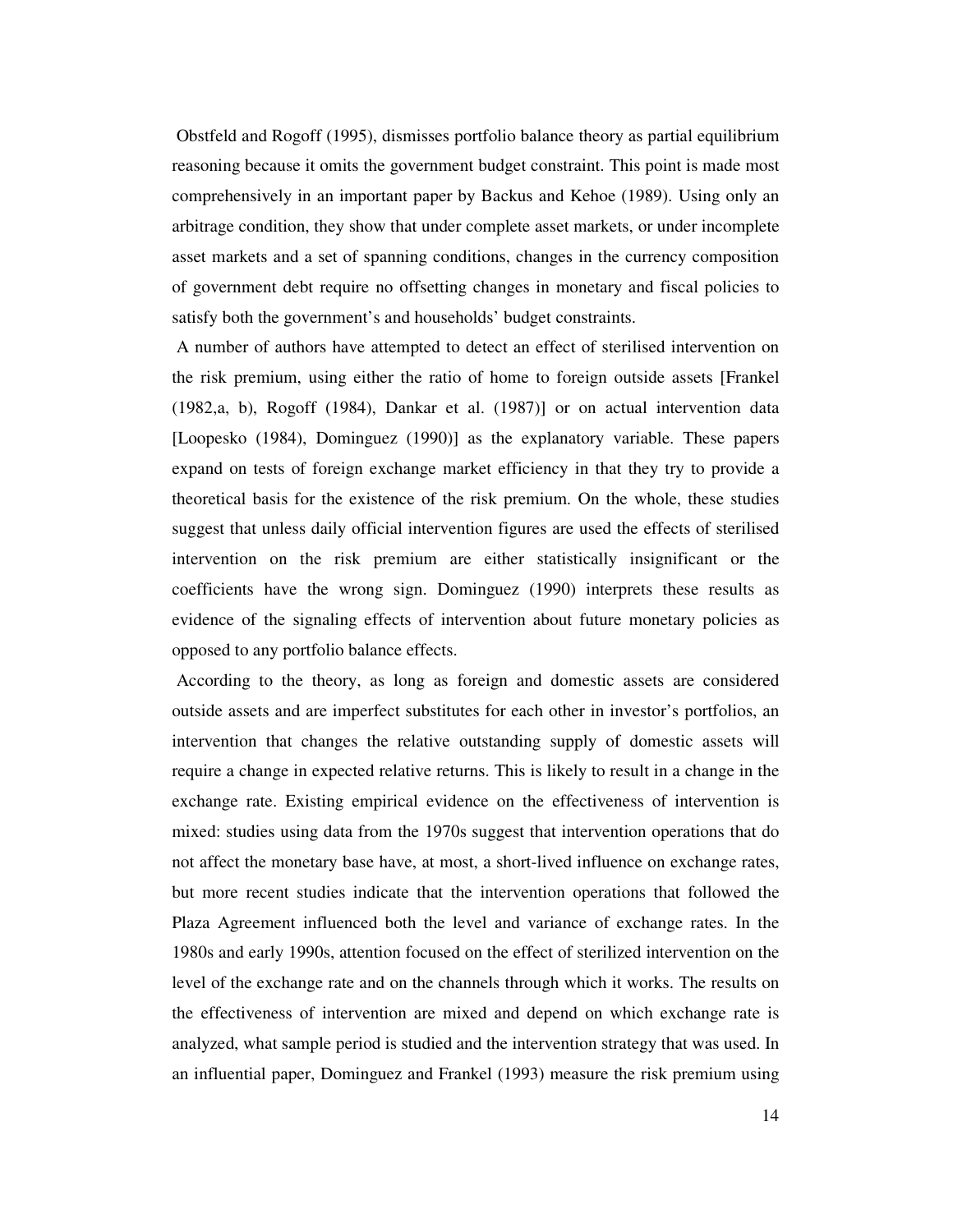survey data and show that the resulting measure can in fact be explained by an empirical model which is consistent with the portfolio balance model with the additional assumption of mean-variance optimisation on the part of investors. The authors describe the econometric problems that arise in the standard portfolio balance estimation equation by deriving an alternative portfolio balance specification that measures the expected change in exchange rates using survey data rather than ex post exchange rate changes. The effectiveness of sterilised intervention is established both through the portfolio balance channel and the signaling channel. However, as long as the interest differential does not fully absorb the impact of intervention on the risk premium, their coefficient estimates indicate that foreign exchange interventions do matter. Thus, they provide evidence that official announcements of exchange rate policy and reported intervention significantly affect exchange rate expectations, so they implicitly support the portfolio balance model. Lewis (1995) examines the relationship between foreign exchange market intervention and monetary policy, testing the hypothesis that official intervention signals changes in future monetary policy as well as the hypothesis that changes in monetary policy may induce leaningagainst-the-wind interventions. Lewis' study provides persuasive supportive evidence for both hypotheses, suggesting that official intervention may predict monetary policy variables and vice versa. However, other papers do not support the conclusion that intervention is effective. Humpage (1988), for example, concludes that intervention was unable to influence the dollar's level. Baillie and Osterberg (1997) find that over the period August 1985 to March 1990, Federal Reserve intervention did not influence the mark/dollar or yen/dollar exchange rates.

The empirical literature on exchange rates has highlighted a variable called currency order flow as strongly correlated with exchange rate returns (Evans and Lyons (2002), (2003a), Hau et al. (2002), Killeen et al. (2002), Rime (2001)). Order flow is sometimes interpreted as the variable through which dispersed information is aggregated and reflected in the price (Lyons (2001), Evans and Lyons (2003b)). Yet simple portfolio shifts could also give rise to order flow without any role for information asymmetries. Within the portfolio rebalancing framework and conditional on exogenous equity return and exchange rate shocks, it is plausible that net capital flows and order flows are closely aligned. Conditional on an exogenous appreciation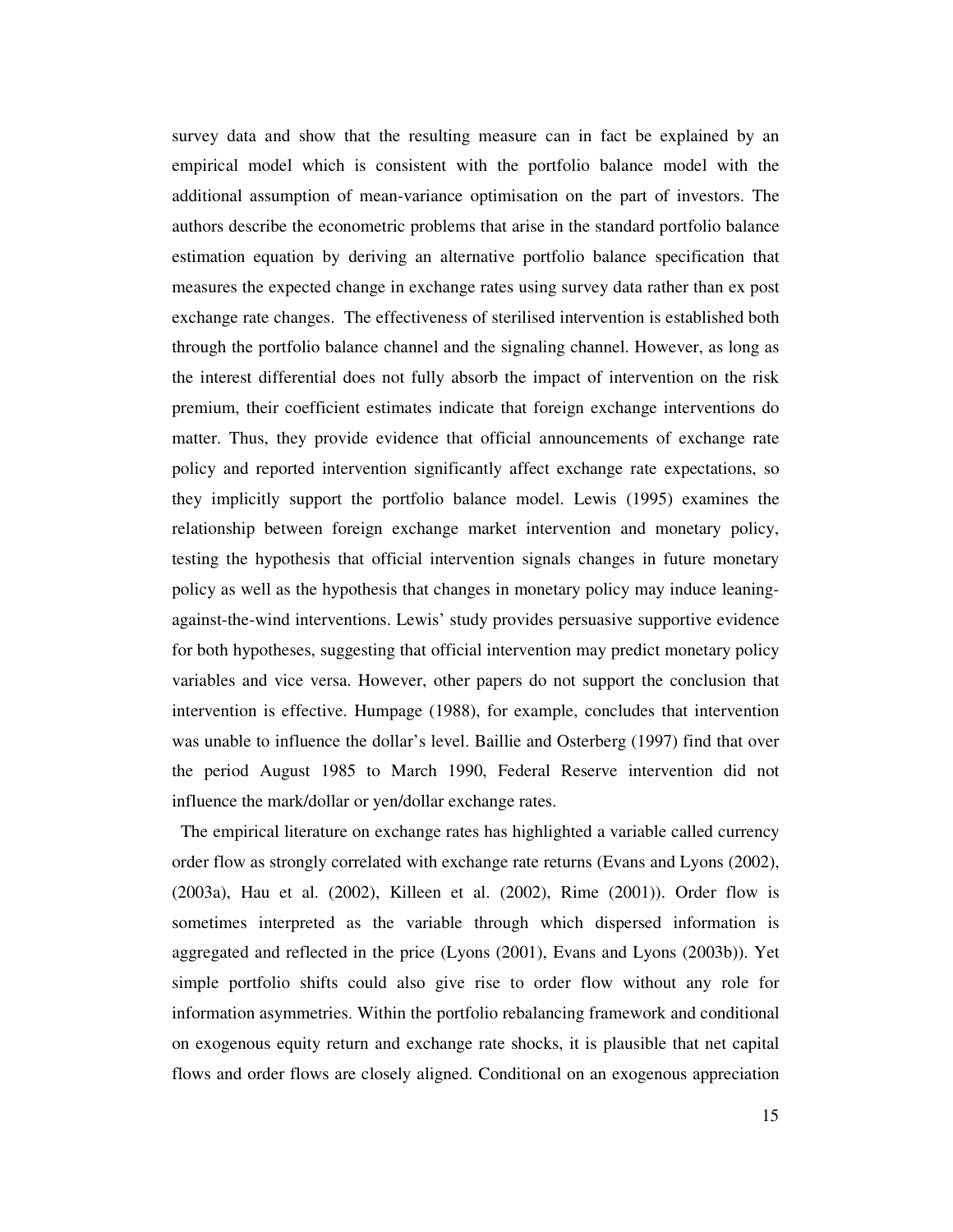of his foreign wealth for example, the home investor is likely to initiate the selling of foreign assets as well as the selling of foreign currency balances. According to Evans and Lyons (2002) portfolio model, trade innovations affect exchange rates through a portfolio-balance effect, given that foreign dealers are willing to absorb an excess demand or supply of foreign currency from their customers only if compensated by a shift in the exchange rate. While Evans and Lyons propose a formal model for their portfolio-shift effect, in their empirical investigation they do not directly test it. Instead, they estimate a reduced form specification. They prove that portfolio shocks in foreign exchange markets might also have long term effects on exchange rates.

 Cushman (2006) applies the portfolio balance model to the Canadian–U.S. exchange rate over the floating period. Cointegration vectors that closely match theoretical expectations for the two countries' demands for home and foreign assets are found, and the exchange rate is important in the error correction process. The model is able to beat a random walk at some out-of-sample forecast horizons.

 Financial globalization is stimulating researchers to take a fresh look at exchange rate economics. Lane and Milesi-Ferretti (2006) work out the implications of financial globalization for exchange rate behaviour. They conclude that a wider dispersion in net foreign asset positions implies stronger long-term trends in real exchange rates and that the impact of currency movements on net external wealth is an increasing function of the scale of international balance sheets.

 Breedon and Vitale (2010) indicate that the strong contemporaneous correlation between order flow and exchange rates is largely due to portfolio-balance effects. They distinguish the information and portfolio-balance effects of order flow based on the direct estimation of a structural model of exchange rate determination, where trade innovations affect exchange rates via both their information content and their impact on the inventories of foreign investors. Their results indicate that the strong contemporaneous correlation between order flow and exchange rates is largely due to portfolio-balance effects.

 Some researchers have attempted to improve the performance of both the monetary approach and the portfolio balance approach to exchange rate determination by considering empirical models which incorporate features of both approaches. Omitting risk in the monetary model, where no allowance is made for imperfect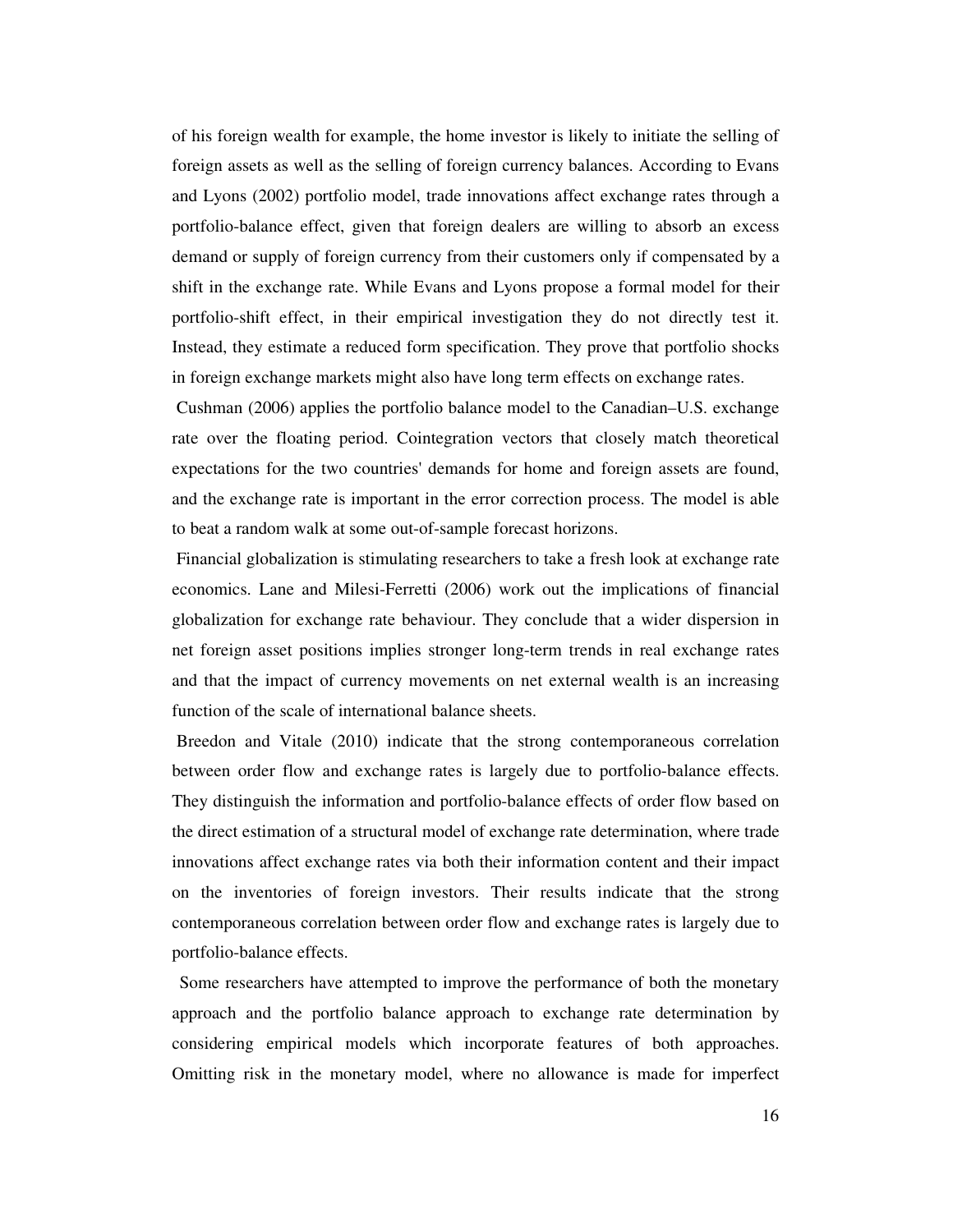substitutability of non-monetary assets, may be an important source of misspecification. Since the exchange rate determined in the portfolio balance model is expected to balance the current account, agents forming rational expectations will revise their expected exchange rate when news on the future path of the current account become available. The hybrid monetary-portfolio balance model represents a synthesis of the features of the monetary model and the portfolio balance model in which allowance is made for a risk premium and news about the current account. Hooper and Morton (1982) assume that the risk premium depends upon the cumulated current account surplus net of the cumulation of foreign exchange market intervention. Their results, obtained using data for the dollar effective exchange rate in the 1970s, are mixed: the monetary model variables are statistically significant at conventional nominal levels of significance and correctly signed, but among the portfolio balance variables only the news term is statistically significant while the risk premium is statistically insignificant and wrongly signed. Nevertheless, Hooper and Morton interpret their results as an important improvement relative to monetary models and to portfolio models. Frankel (1984) estimates the hybrid monetaryportfolio balance model not including the news term and solving the model for the risk premium. He considers a model in which only two assets are held in the portfolio: those denominated in domestic currency, and those denominated in foreign currency (dollars). Frankel finds the risk premium to be statistically significant at conventional nominal levels of significance, while the monetary terms are often found to be not statistically significantly different from zero. Pilbeam (1995) found that there is little difference in the predictive success of the alternative exchange rate models, however, there are significant differences in the performance of a model depending upon the expectations mechanism specified. He proves that the flexible price monetary model, the portfolio balance model and a hybrid model under extrapolative and adaptive expectations mechanisms provide statistically significant information about the direction of exchange rate movements. By contrast, the same models when employing static, regressive and rational expectation mechanisms do not provide any statistically significant information.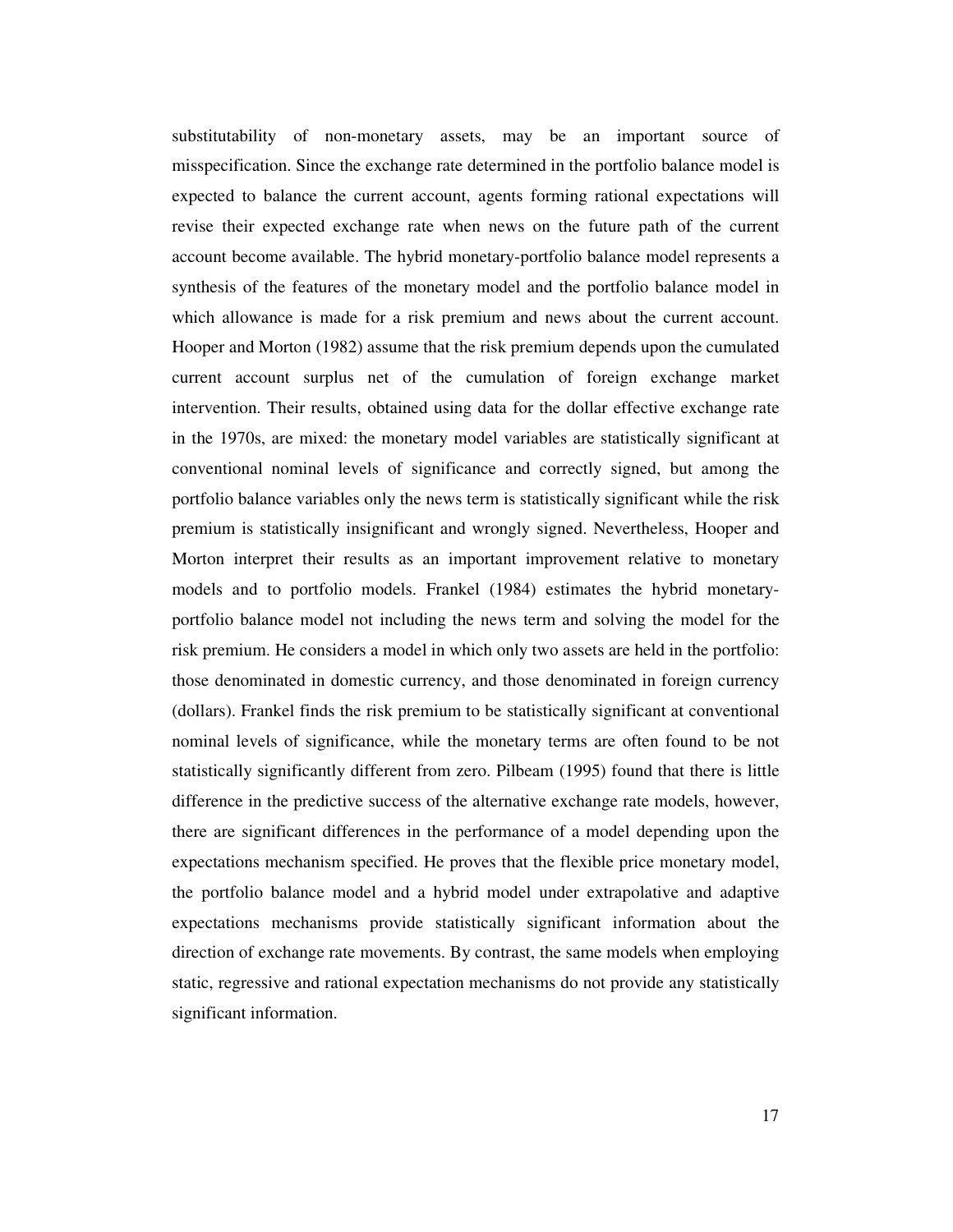#### **3. The portfolio balance model**

 A distinguishing feature of the portfolio balance model among exchange rate models is the assumption of imperfect substitutability between domestic and foreign assets. The assumptions, present both in the flexible-price and the sticky-price monetary models, that domestic and foreign assets are perfect substitutes and that the wealth effects of current account imbalances are negligible are relaxed in the portfolio balance model (Dornbusch and Fischer, 1980; Isard, 1980; Branson, 1983, 1984).The level of the exchange rate is determined in the portfolio balance model by supply and demand for domestic and foreign financial assets. The exchange rate is the main determinant of the current account balance. That is to say, a surplus in the current account balance is associated with a rise in net domestic holdings of foreign assets, which influences the level of wealth, and in turn the level of the demand for assets, which ultimately affects the exchange rate. The portfolio balance model may be seen, therefore, as a dynamic model of exchange rate determination based on the interaction of asset markets, current account balance, prices and the rate of asset accumulation, which allows one to distinguish between the short-run and the long-run equilibrium. A large number of studies focus on the traditional formulation of the portfolio balance model under the assumption that the Ricardian equivalence theorem does not hold. In that framework, investors allocate their wealth among different assets in proportions that are assumed to be increasing functions of the expected return on each asset. Moreover, under the assumption that investors are risk-averse and that rates of return are uncertain, investors maximise expected profits by diversifying their portfolios. The model economy we study is based on Branson and Henderson (1985) who provide in their paper a complete survey of portfolio-based approaches.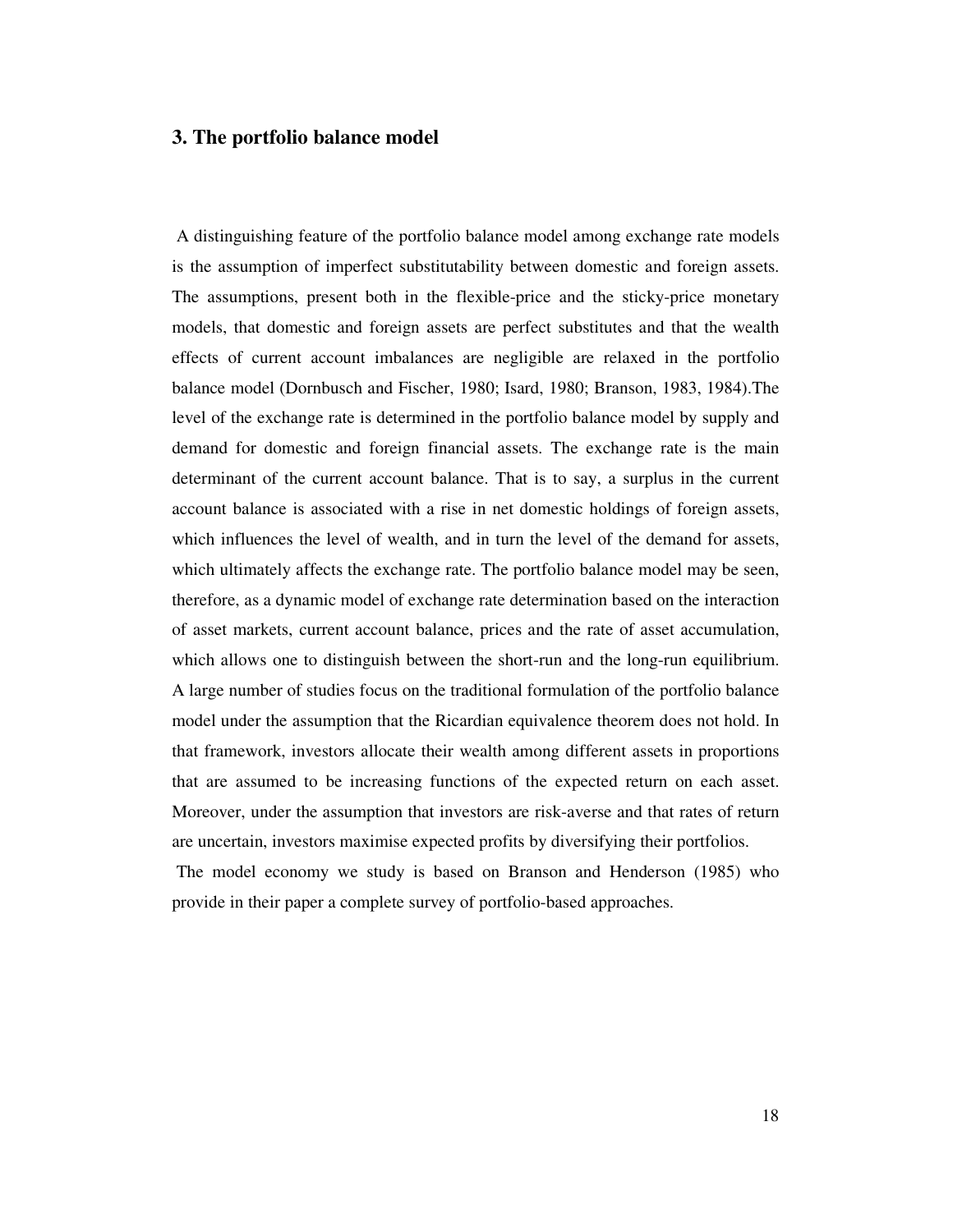#### 3.1 Short run equilibrium

The short run adjustment implies that we assume that both domestic prices and output are fixed. The model economy we study is a small open economy such that the rest of the world can be taken as given. The net financial wealth of the private sector (*W*) is divided into three components: money (*M*), domestically issued bonds (*B*) denominated in domestic currency and foreign bonds denominated in foreign currency and held by domestic residents  $(B^*)$ . Using the exchange rate (S) we denominate the foreign bonds in domestic currency. Domestic bonds can be considered as government debt held by the domestic private sector and foreign bonds can be thought as the level of net claims on foreigners held by the private sector.

 $W \equiv M + B + SB*$ 

With domestic and foreign interest rates given by *i* and *i* \* we can express a definition of wealth and domestic demand functions.

 $M = M(i, i^* + E(s) - s)W$  $B = B(i, i^* + E(s) - s)W$  $sB^* = B^*(i, i^* + E(s) - s)W$ 

The scale variable is the level of wealth and the demand functions are homogeneous in wealth. This allows them to be written in nominal terms (assuming homogeneity in prices and real wealth, prices cancel out). Goods prices are indeterminate in this model (in what follows we assume long-run neutrality).Since, under a free float, a current account surplus must be exactly matched by a capital account deficit the current account must determine the rate of accumulation of *B*\*over time :

$$
\dot{B}^* = T(S/P) + i * B*
$$

This equation gives the rate of change of  $B^*$ , the capital account, as equal to the current account, which is in turn equal to the sum of the trade balance,  $T(\cdot)$  and net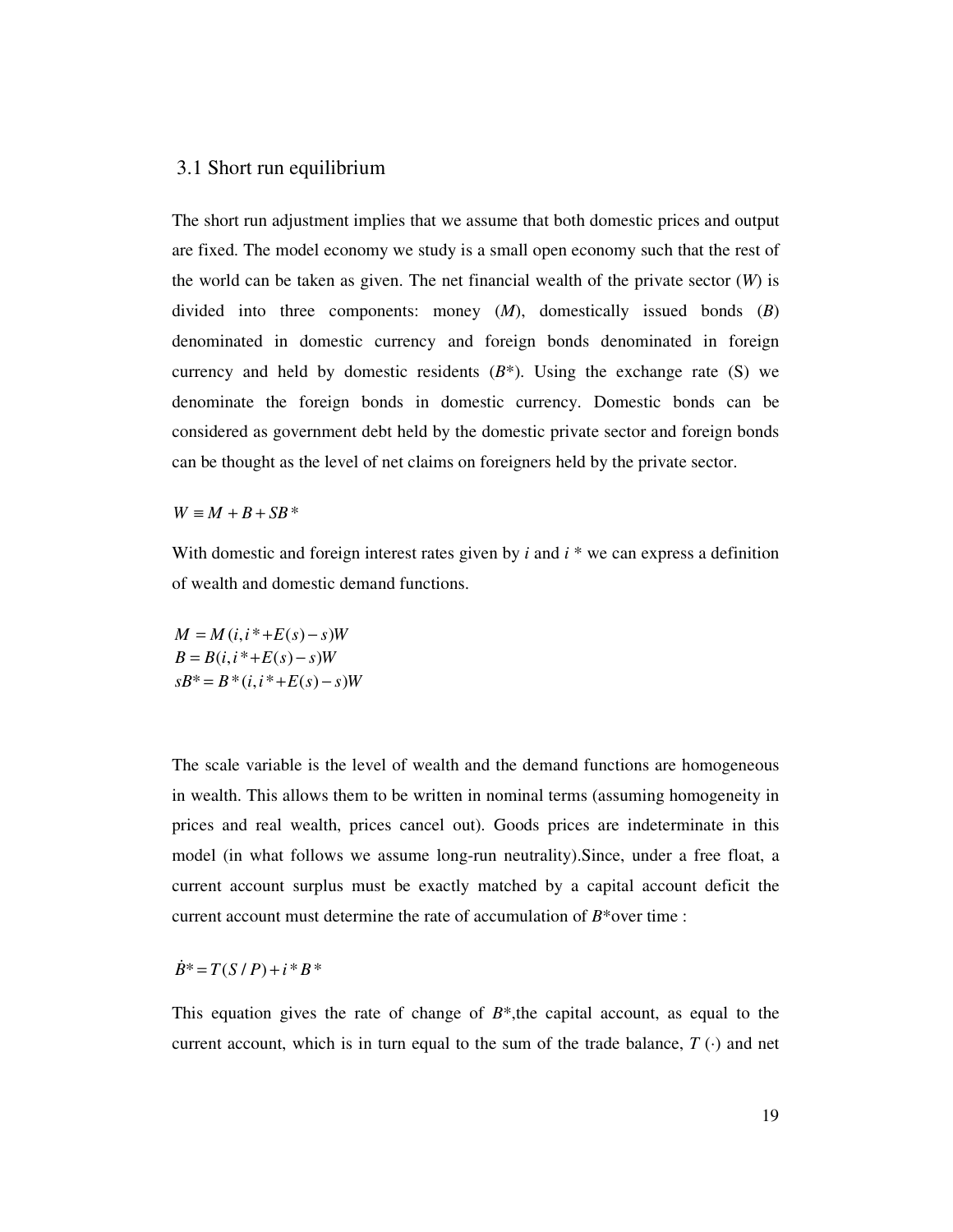debt service receipts, *i* \*B\*. The trade balance depends positively on the level of the real exchange rate (a devaluation improves the trade balance).

An increase in money induces, ceteris paribus, agents to adjust their portfolios by buying both domestic and foreign bonds and a new equilibrium is established at a lower level of the interest rate and a higher level of the nominal exchange rate. An increase in domestic bonds causes interest rates to rise as the excess supply of domestic bonds tends to depress their market price. An increase in foreign bonds generates excess supply of foreign currency as agents try to adjust their portfolios. If domestic and foreign bonds are close substitutes the wealth effect may be expected to be swamped by the substitution effect of increased holdings of domestic bonds, and net sales of foreign bonds follow, ultimately inducing an appreciation of the domestic currency. Conversely, if domestic and foreign bonds are not close substitutes in portfolios, then the wealth effect dominates the substitution effect, leading to a depreciation of the domestic currency,as agents increase their holdings of foreign bonds.

It is clear that the change in the exchange rate caused by openmarket operations involving domestic assets is smaller relatively to open-market operations involving foreign assets, while the effect on the domestic interest rate is greater. The direct effect of the purchase of domestic assets is on the domestic interest rate, whereas the purchase of foreign assets affects the exchange rate more directly. Therefore, the impact of open-market operations on the exchange rate and interest rate may strongly depend on the combination of domestic and foreign assets purchased by the government in its open-market operations.

### 3.2 Long run equilibrium

In order to characterise long-run equilibrium, we need to make sure that there is no tendency for changes in the levels of the stocks of the various assets held by domestic residents. An increase in the money supply is expected to lead to a price increase, which will affect net exports and hence influence the current account balance. In turn, this will affect the level of wealth which feeds back into the asset market, affecting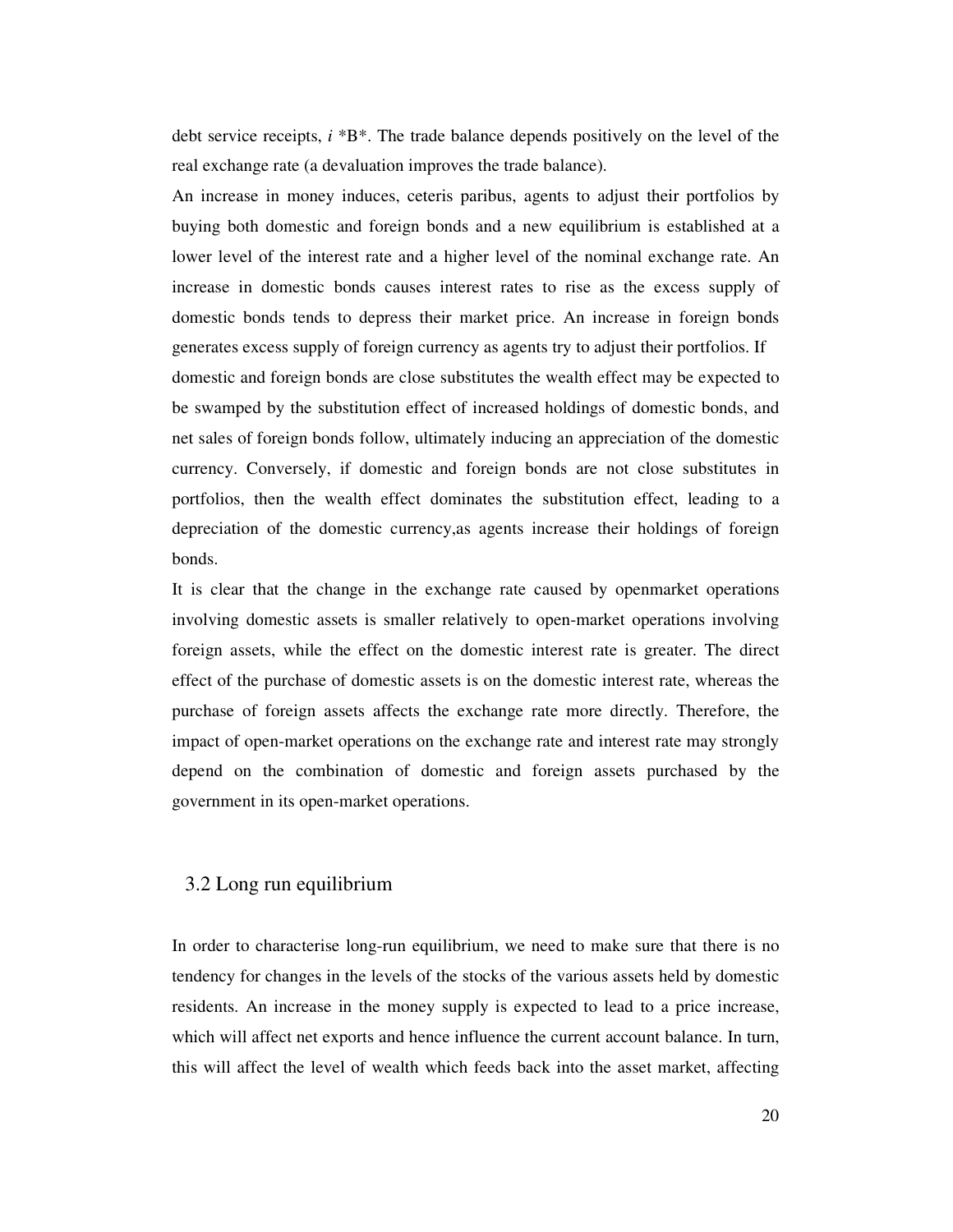the exchange rate during the adjustment to long-run equilibrium. Assuming that the foreign price level is constant, the current account of the balance of payments, *CA*, expressed in foreign currency, is:

#### $CA = T(S/P) + i * B *$

Where the trade balance  $T(\cdot)$  is a function of competitiveness (it improves if the exchange rate rises or the domestic price level falls. If the economy considered is a capital exporter and  $i^*B^*$  is positive, then a balance on the current account requires a deficit on the trade balance. Now consider the case by which the government purchases domestic bonds by printing money. In order to induce agents to hold more money and fewer bonds, the domestic interest rate falls and, as agents attempt to compensate for the reduction in their portfolios of the level of domestic assets by buying foreign bonds, the domestic currency will depreciate. The net impact effect is a lower domestic interest rate and a depreciated currency. Monetary policy, for example an open market operation leading to an increase in the money supply, has an immediate effect on the exchange rate and the interest rate. The exchange rate depreciates and the interest rate falls. Since the current account is the sum of the trade balance and net foreign investment income, a current account surplus is reflected by an accumulation of foreign bonds which feeds back into the asset markets leading to an appreciation of the currency. This is an additional effect on the exchange rate in the long run. This together with adjustments of the price level will affect the trade balance. In the long run, the current account is balanced such that a positive net foreign investment income requires a deficit in the trade balance.

## **4. Data & model**

Based on the Branson and Henderson specification at the previous section -in the short run and in the long run- the models used here are the following linearized versions :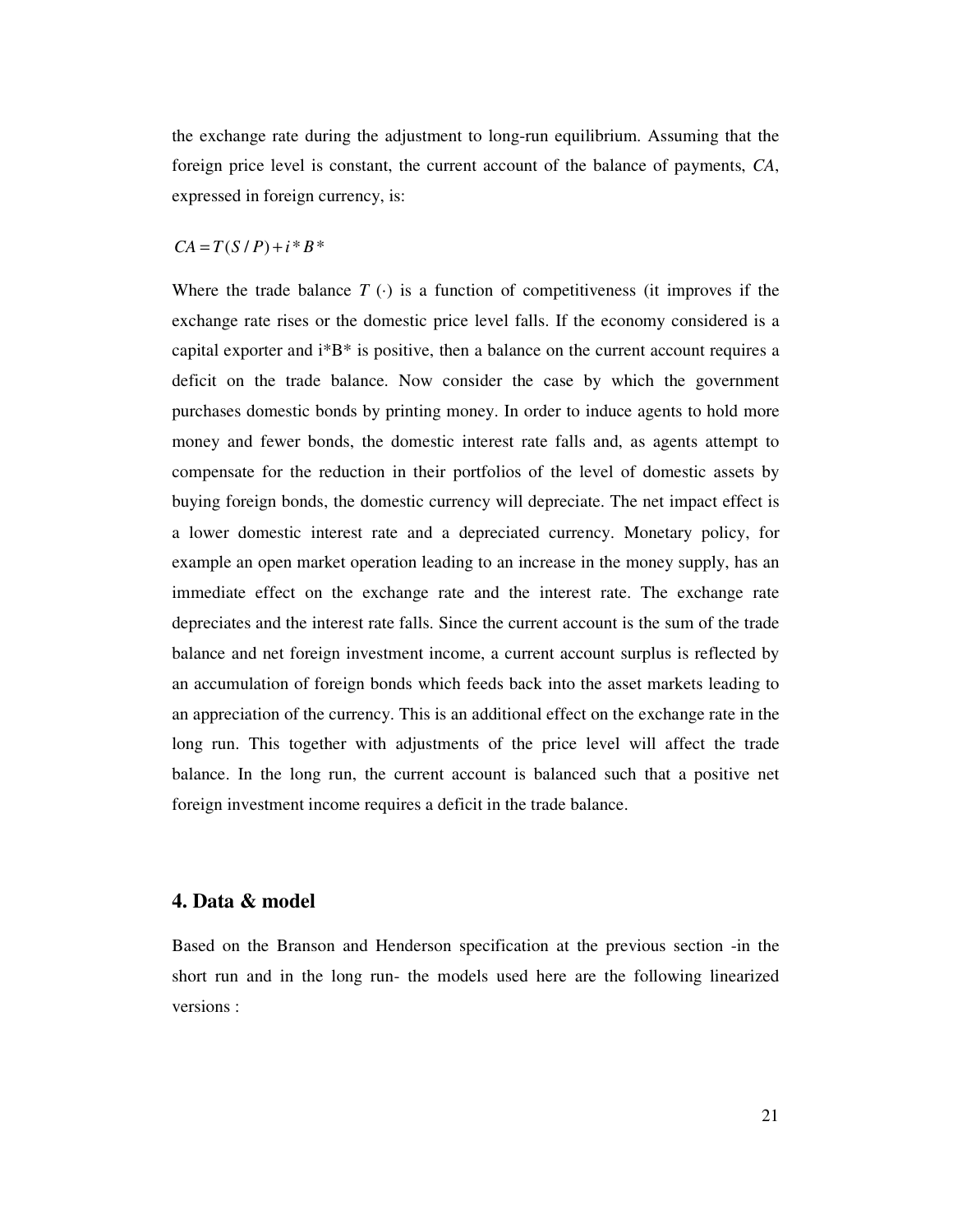$$
s_{t} = a_{0} + a_{1}b_{t} + a_{2}b^{usa}_{t} + a_{3}(i_{t} - i_{t}^{*}) + u_{t}
$$
  
\n
$$
s_{t} = \beta_{0} + \beta_{1}(b_{t} - b^{usa}_{t}) + \beta_{2}(i_{t} - i_{t}^{*}) + u_{t}
$$
  
\n
$$
s_{t} = \gamma_{0} + \gamma_{1}CA_{t} + \gamma_{2}CA^{usa}_{t} + \gamma_{3}(i_{t} - i_{t}^{*}) + v_{t}
$$
  
\n
$$
s_{t} = \delta_{0} + \delta_{1}(CA_{t} - CA^{usa}_{t}) + \delta_{2}(i_{t} - i_{t}^{*}) + v_{t}
$$

where s is the log value of the exchange rate, b and  $b^{usa}$  are the log values of the debt for the domestic and foreign country respectively, CA and  $CA<sup>usa</sup>$  are the current account balances for the domestic and foreign country respectively, and i-i\* denotes the rate difference between the domestic and foreign country. The analysis is specified for the Yen/US dollar and the Euro/US dollar exchange rate. Finally, static expectations are assumed, thus the term E(s) is zero. Complete definitions and data sources are given in appendix.

### **5. Unit root tests**

Non stationarity of the economic variables involved in the analysis leads to violation of the classical assumptions of standard regression methods, and to spurious estimates. The possible endogeneity of regressors is a problem not well handled by OLS. The sample sizes available for data analysis are usually small leading to small sample bias in estimates. Classical regression properties hold only for cases where variables are stationary (integrated of order 0), that by contrast most economic variables are integrated of order 1 or higher (and hence do not satisfy these assumptions), but that where error correction mechanisms or long run relationships exists, certain combinations of  $I(1)$  variables are likely to be  $I(0)$  and hence amenable to OLS estimation. Where this is so, the variables are said to be cointegrated and OLS estimates of such cointegrated variables may be superconsistent in the sense of collapsing to their true values more quickly than if the variables had been stationary. The first step is to determine the degree of integration of the individual series under investigation, thus the empirical analysis begins by examining this with univariate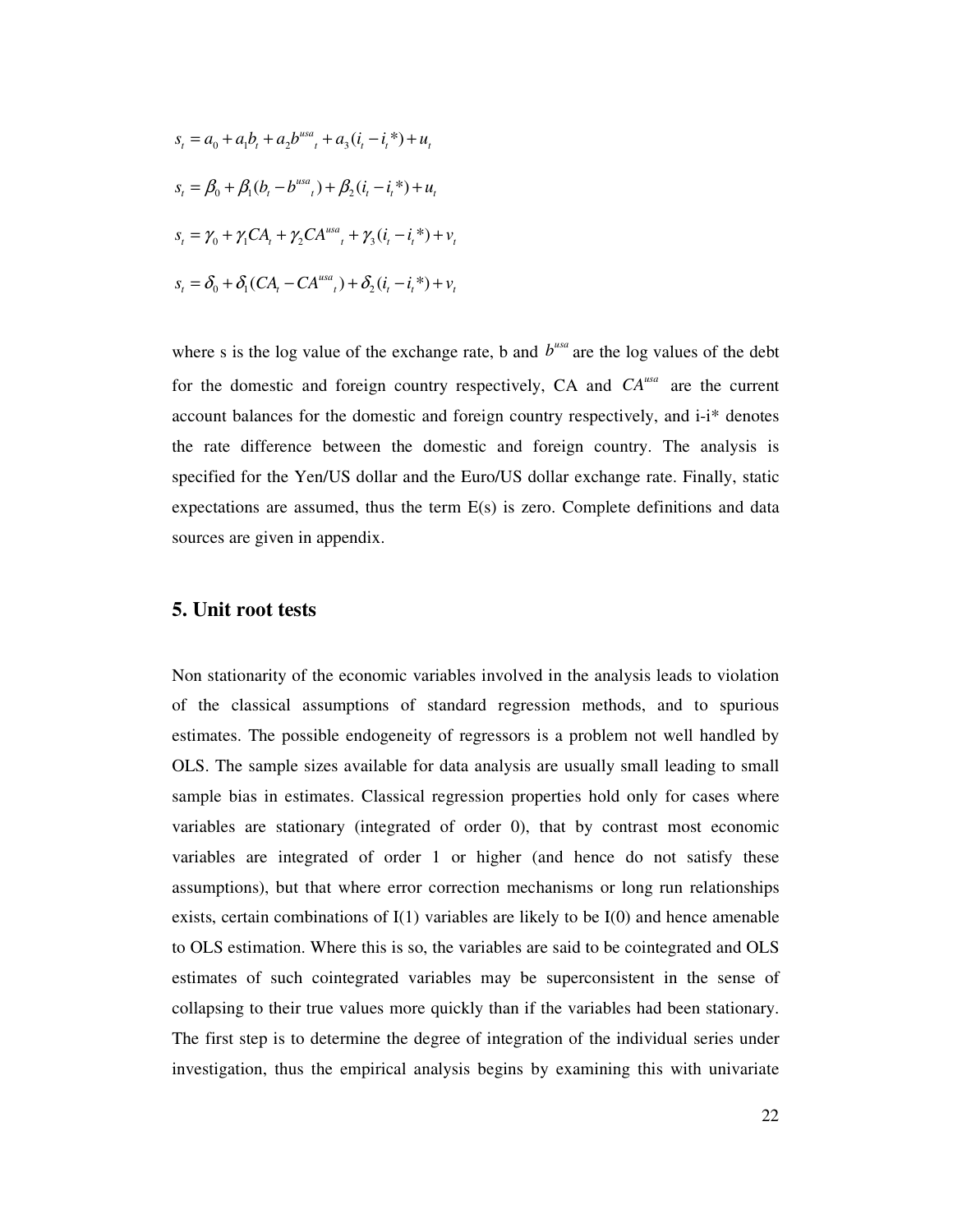tests. Where a cointegrating relationship cannot be found, no long run relationship among the variables can be demonstrated and we have the case of spurious regression A variable is determined to be  $I(1)$  if a unit root is found in levels and stationarity is found in first differences. The tests employed are for both the unit root null and the stationarity null. Most of the variables in levels appear to possess trends of some sort, and so a linear trend is included in the unit root tests on levels.

#### 5.1 Dickey-Fuller (ADF) test

 The early work on testing for a unit root in time series was done by Dickey and Fuller (Fuller, 1976; Dickey and Fuller, 1979).The basic objective of the test is to examine the null hypothesis that  $\varphi = 1$ 

in  $y_t = \phi y_{t-1} + u_t$ against the one-sided alternative  $\varphi$  < 1.

Thus the hypotheses of interest are:  $H<sub>0</sub>$ : series contains a unit root  $H<sub>1</sub>$ : series is stationary

 Dickey-Fuller (DF) tests are also known as t -tests, and can be conducted allowing for an intercept, or an intercept and deterministic trend, or neither, in the test regression. The test statistics do not follow the usual t-distribution under the null hypothesis, since the null is one of non-stationarity, but rather they follow a nonstandard distribution. The null hypothesis of a unit root is rejected in favour of the stationary alternative in each case if the test statistic is more negative than the critical value. The tests above are valid only if  $u_t$  is white noise. In particular,  $u_t$  is assumed not to be autocorrelated, but would be so if there was autocorrelation in the dependent variable of the regression  $(\Delta y_t)$  which has not been modelled. If this is the case, the test would be oversized, meaning that the true size of the test would be higher than the nominal size used. The solution is to augment the test using p lags of the dependent variable. The alternative model in the previous case is now written :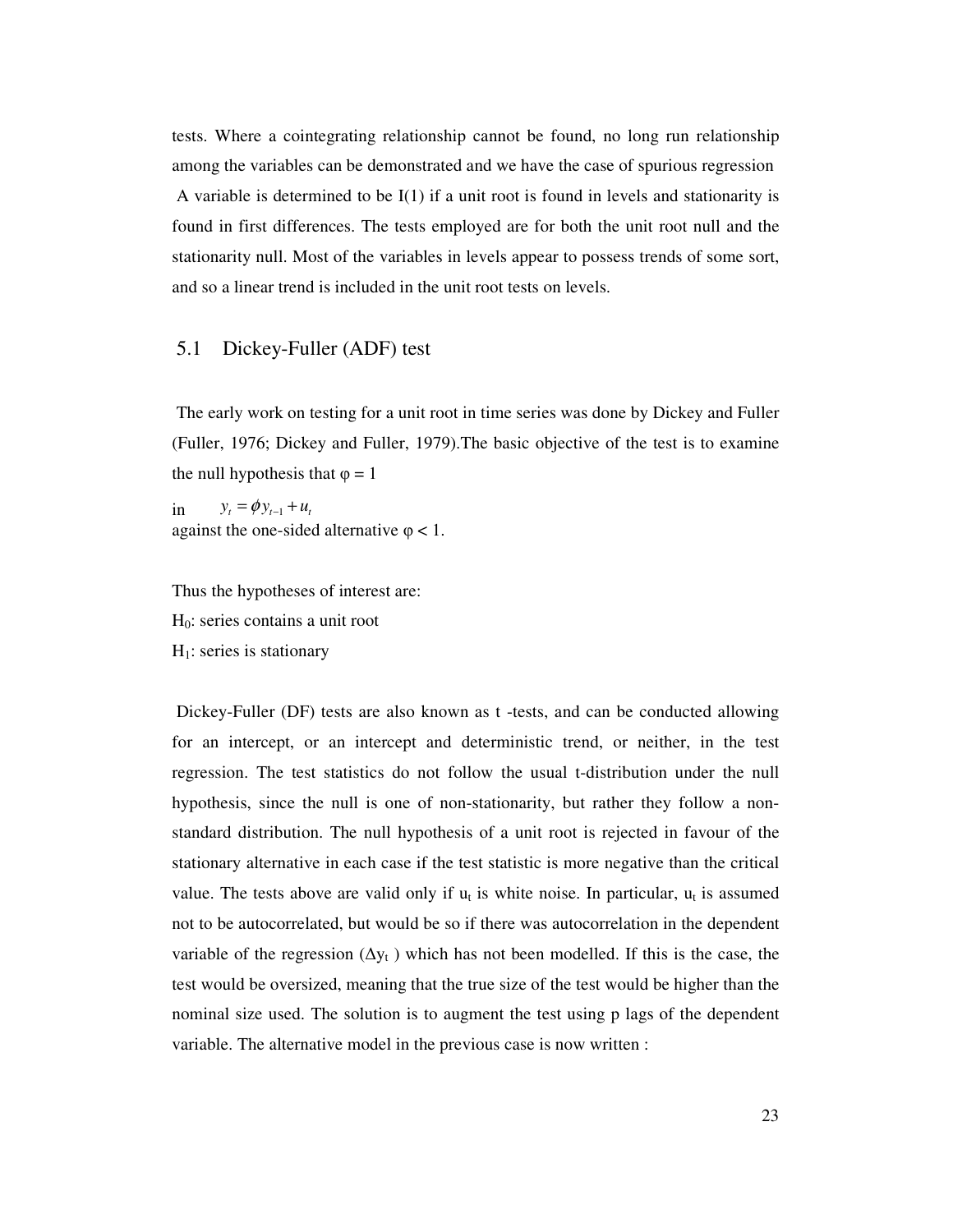$$
\Delta y_{t} = \psi y_{t-1} + \sum_{i=1}^{p} a_{i} \Delta y_{t-i} + u_{t}
$$

The lags of  $\Delta y_t$  now soak up any dynamic structure present in the dependent variable, to ensure that  $u_t$  is not autocorrelated. The test is known as an augmented Dickey-Fuller (ADF) test and the same critical values from the DF tables are used as before.

#### 5.2 ADF-GLS test

 Elliott, Rothenberg, and Stock (1996) introduce a potentially more powerful unit root test: the generalized least squares version of the ADF test. They find that powers of ADF tests are lower than those of the limiting power functions when deterministic components (mean or trend) are included in the data generating process.

#### 5.3 Lag selection procedure

 A problem now arises in determining the optimal number of lags of the dependent variable. Although several ways of choosing *p* have been proposed, they are all somewhat arbitrary, and are thus not used here. Instead, an information criterion can be used to decide the number of lags. Including too few lags will not remove all of the autocorrelation, thus biasing the results, while using too many will increase the coefficient standard errors. The latter effect arises since an increase in the number of parameters to estimate uses up the degrees of freedom. Therefore, everything else being equal, the absolute values of the test statistics will be reduced. This will result in a reduction in the power of the test, implying that for a stationary process the null hypothesis of a unit root will be rejected less frequently than would otherwise have been the case. Ng and Perron (1995) suggest the lag length selection procedure that results in stable size of the test and minimal power loss. First, set an upper bound  $p_{\text{max}}$  for p and then estimate the ADF test regression with  $p = p_{\text{max}}$ . Next, reduce the lag length by one and repeat the process. For the choice of the lags, it is used the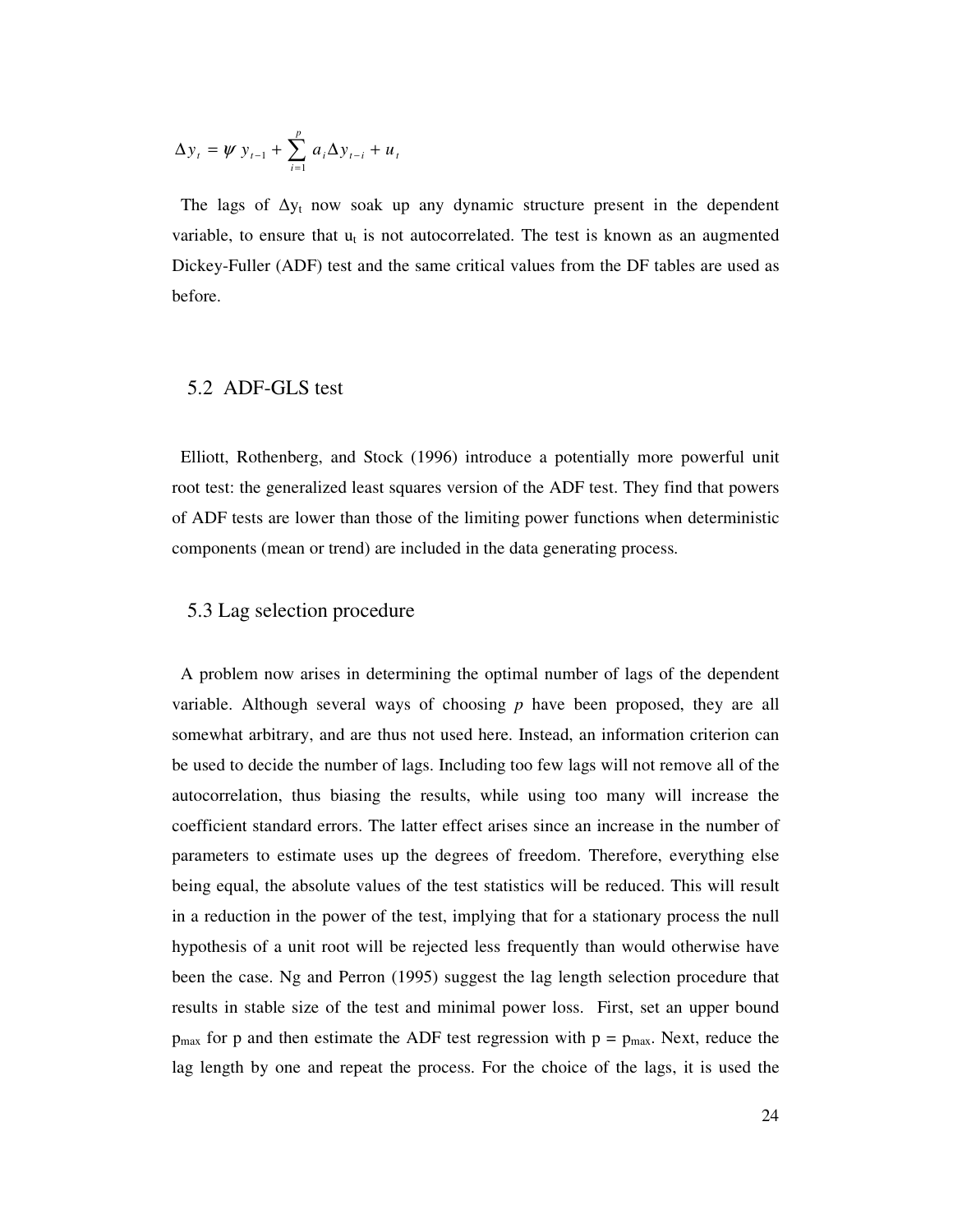general-to-specific method by Ng and Perron and information criteria, i.e., the Akaike information criterion (AIC) and the Bayesian information criterion (BIC).

## 5.4 KPSS test

 The most important criticism that has been levelled at unit root tests is that their power is low if the process is stationary but with a root close to the non-stationary boundary especially with small sample sizes. One way to get around this problem is to use a stationarity test as well as a unit root test. One such stationarity test is the KPSS test (Kwaitkowski et al., 1992). The asymptotic distribution of the statistic is derived under the null and under the alternative that the series is difference-stationary. The results of these tests can be compared with the ADF procedure to see if the same conclusion is obtained. For the conclusions to be robust both tests concluded that the series is stationary or non-stationary, respectively. By testing both the unit root hypothesis and the stationarity hypothesis, we can distinguish series that appear to be stationary, series that appear to have a unit root, and series for which the data (or the tests) are not sufficiently informative to be sure whether they are stationary or integrated.

 If the hypothesis of nonstationarity of the individual series is rejected, then we cannot go any further. By contrast, if the hypothesis is not rejected, then it is correct and advisable to test for a unit root on the first difference of the series in question in order to exactly specify the order of integration. Only at this stage might the possibility of cointegration arise. If a linear combination between two or more series is defined which reduces the order of integration, the variables in the estimated regression are said to be cointegrated. Typically, we are dealing with  $I(1)$  series and  $I(0)$  linear combinations. Nevertheless, if the no-cointegration hypothesis cannot be rejected, then the estimated regression is spurious and has no economic meaning.

#### 5.5 Unit root tests results

 Here, the unit root null is examined with two tests: (1) the ADF test and (2) the DF-GLS test of Elliott, Rothenberg, and Stock (1996). The stationarity null is tested with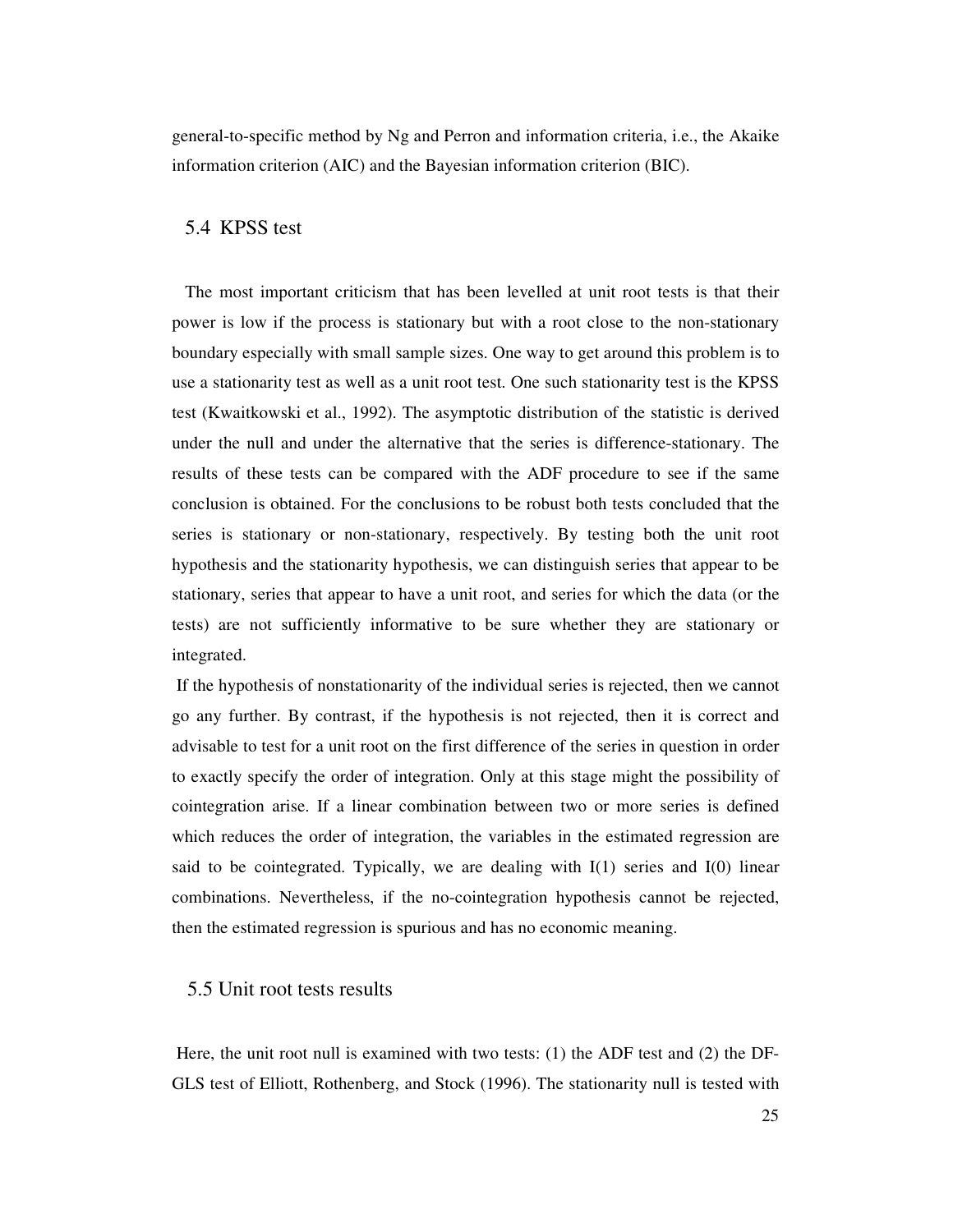the KPSS test (Kwiatkowski, et al., 1992). The results of unit root tests are presented in the tables below. In order to determine the lag order of the unit root tests the Ng and Perron procedure is applied starting with 8 lags by using the Bayesian information criterion. The optimal number of lags for each variable is presented in the second column of the following tables. Using the ADF test most of the variables, except the Japan-USA rate differential, the eurozone net debt and the eurozone-USA rate differential which are I(2) and the Yen/Dollar exchange rate which is stationary in level, are considered to be I(1). While, implementing the ADF-GLS test five of the variables (eurozone net debt, eurozone-USA rate differential, Japan-USA rate differential, Yen/Dollar exchange rate and Japan current account balance) are I(0) and the rest of them are  $I(1)$ . Finally, testing the stationarity null all the variables are  $I(1)$ except the eurozone net debt, the Japan-USA rate differential and the USA private debt which are stationary in levels in 10% level.

#### **6. Methodology & results**

#### 6.1 Methodology

With regard to the estimation of cointegrating regression models, it is well known that the ordinary least squares (OLS) estimator contains the second-order bias, including the endogeneity bias and the non-centrality bias, when the I(1) regressors are endogenous and the regression errors are serially correlated. Parameter estimates can be biased in small samples as well as in the presence of dynamic effects, and this bias varies inversely with the size of the sample and the calculated  $\mathbb{R}^2$ . Also, when the number of regressors exceeds two there can be more than one cointegrating relationship or vector and it is difficult to give economic meaning to this finding. Then there is the problem caused by the likely endogeneity of the regressors, which would prevent OLS estimating the true values of the parameters. These difficulties associated with the OLS approach have led to the development of alternative procedures which are proposed in the literature.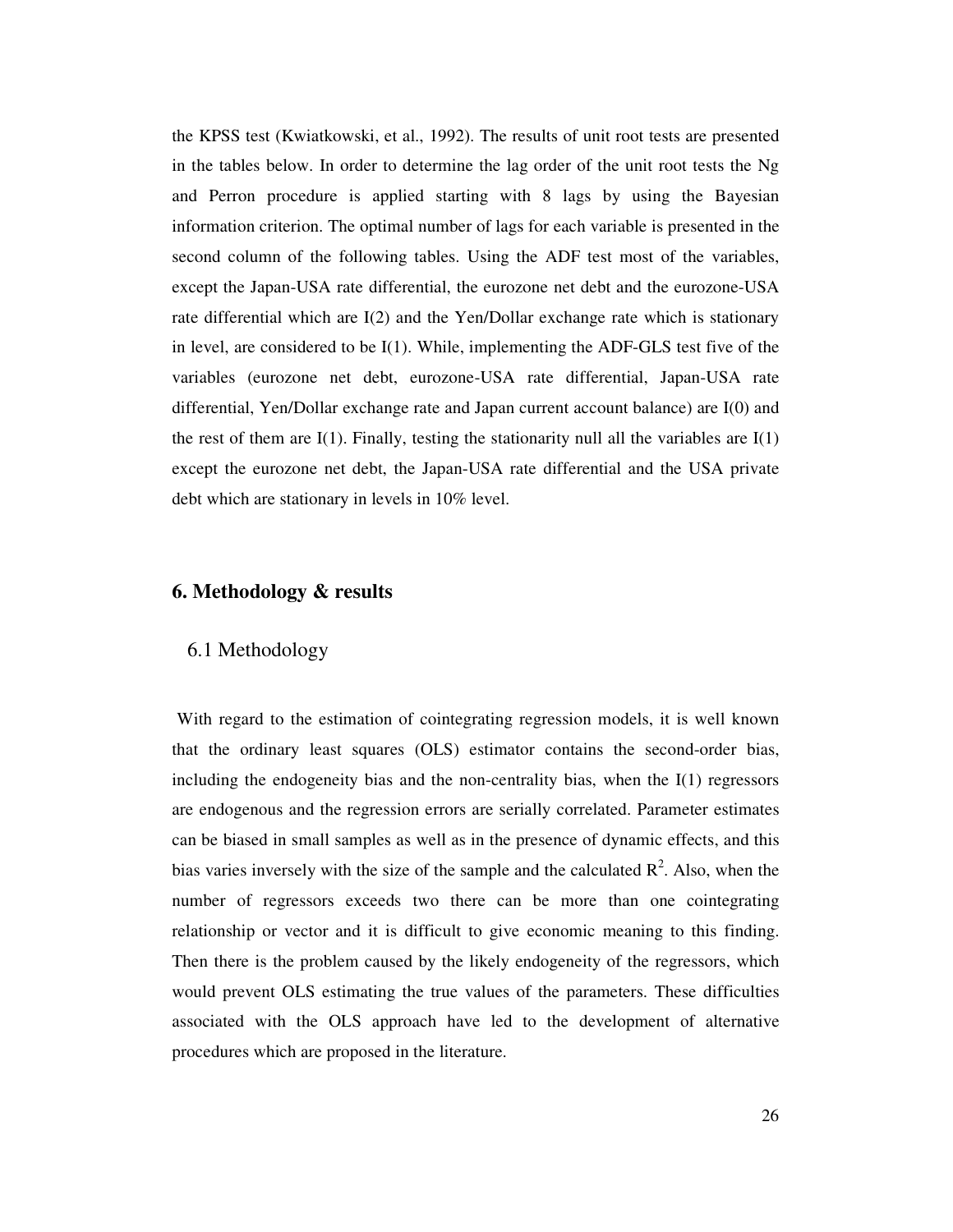One method of extracting purely the long-run coefficients is by the Johansen and Juselius procedure which is based on a maximum-likelihood approach. Another more recent and more robust method, (particularly in small samples) proposed by Stock and Watson (1993), which also corrects for possible simultaneity bias among the regressors, involves estimation of long-run equilibria via dynamic OLS (DOLS). Stock and Watson (1993) suggest a parametric approach for estimating long-run equilibria in systems which may involve variables integrated of different orders but still cointegrated. The potential of simultaneity bias and small-sample bias among the regressors is dealt with by the inclusion of lagged and led values of the change in the regressors. Their method improves on OLS by coping with small sample and dynamic sources of bias. The Johansen method, being a full information technique, is exposed to the problem that parameter estimates in one equation are affected by any mispecification in other equations. The Stock-Watson method is, by contrast, a robust single equation approach which corrects for regressor endogeneity by the inclusion of leads and lags of first differences of the regressors, and for serially correlated errors by a GLS procedure. In addition it has the same asymptotic optimality properties as the Johansen distribution. Furthermore, based on Monte Carlo evidence, Stock and Watson (1993) show that DOLS is more favourable, particularly in small samples, compared to a number of alternative estimators of long-run parameters, including those proposed by Engle and Granger (1987), Johansen (1988) and Phillips and Hansen (1990).

 In estimating the parameters, the DOLS procedure is adopted where the log of the exchange rate is regressed on the levels of the independent variables plus the lags and leads of their first differences. The models that are used (discussed at the section 4, based on Branson and Henderson specification) are the following ones :

$$
s_{t} = a_{0} + a_{1}b_{t} + a_{2}b^{ws_{t}} + a_{3}(i_{t} - i_{t}^{*}) + \sum_{j=-k}^{j=k} \psi_{j} \Delta b_{t-j} + \sum_{j=-k}^{j=k} \phi_{j} \Delta b^{ws_{t}} - j + \sum_{j=-k}^{j=k} \zeta_{j} \Delta(i_{t-j} - i_{t-j}^{*}) + u_{t}
$$
  

$$
s_{t} = \beta_{0} + \beta_{1}(b_{t} - b^{ws_{t}}) + \beta_{2}(i_{t} - i_{t}^{*}) + \sum_{j=-k}^{j=k} \psi_{j} \Delta(b_{t-j} - b^{ws_{t}} - j) + \sum_{j=-k}^{j=k} \phi_{j} \Delta(i_{t-j} - i_{t-j}^{*}) + u_{t}
$$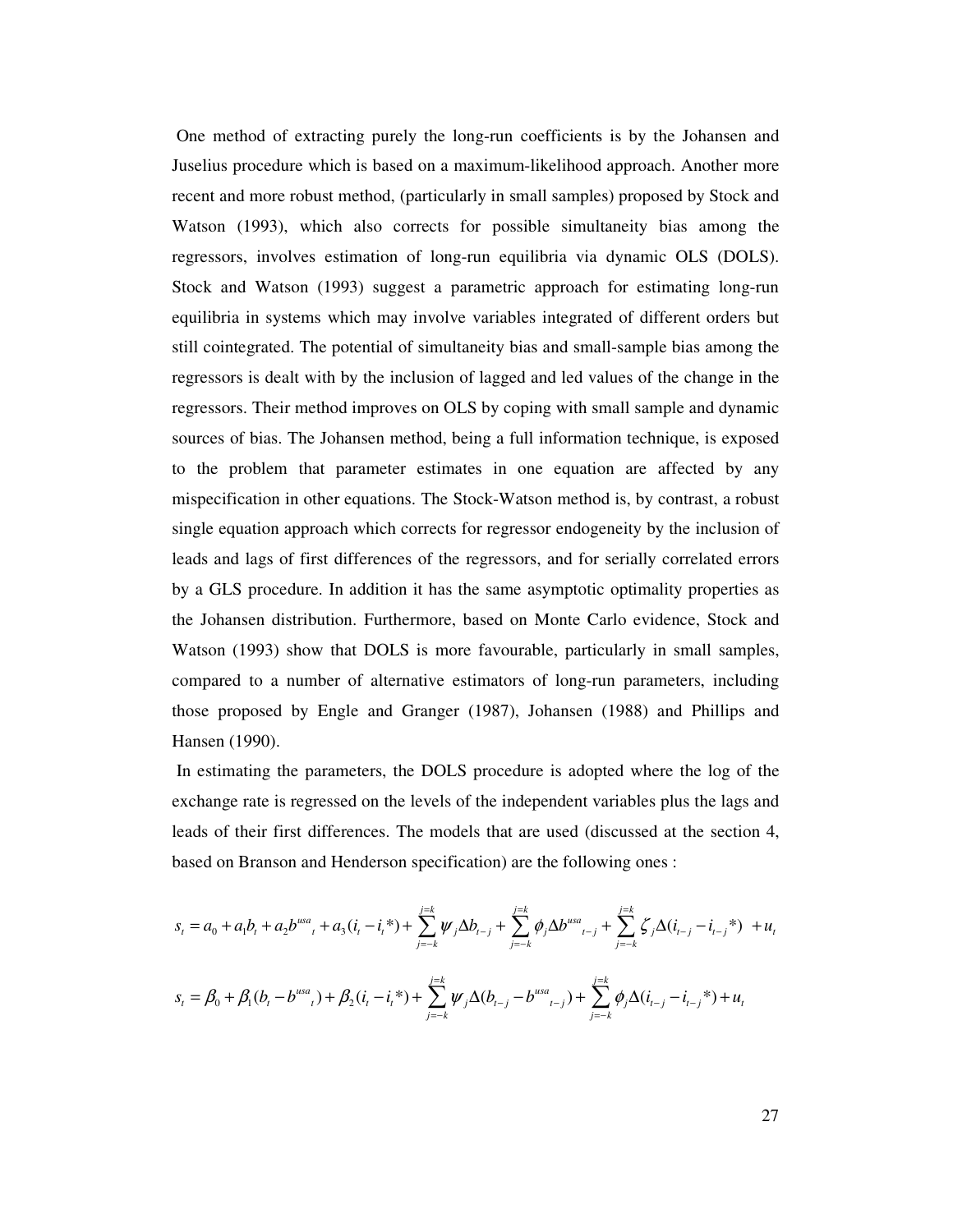$$
s_{t} = \gamma_{0} + \gamma_{1}CA_{t} + \gamma_{2}CA^{usa}_{t} + \gamma_{3}(i_{t} - i_{t}^{*}) + \sum_{j=-k}^{j=k} \psi_{j}\Delta CA_{t-j} + \sum_{j=-k}^{j=k} \phi_{j}\Delta CA^{usa}_{t-j} + \sum_{j=-k}^{j=k} \zeta_{j}\Delta(i_{t-j} - i_{t-j}^{*}) + v_{t}
$$
  

$$
s_{t} = \delta_{0} + \delta_{1}(CA_{t} - CA^{usa}_{t}) + \delta_{2}(i_{t} - i_{t}^{*}) + \sum_{j=-k}^{j=k} \psi_{j}\Delta(CA_{t-j} - CA^{usa}_{t-j}) + \sum_{j=-k}^{j=k} \phi_{j}\Delta(i_{t-j} - i_{t-j}^{*}) + v_{t}
$$

 Following the work of Hayakawa and Kurozumi (2008) the dynamic OLS estimator without leads substantially outperforms that with leads and lags when the cointegrating error does not Granger-cause the first difference of I(1) variables that appear in the right side. The authors investigate the case where leads are unnecessary for the DOLS method, and by using the Monte Carlo simulation they demonstrate that in such a case, we can expect the improvement of the DOLS estimator in terms of the mean squared error by excluding leads from the regressors. They also consider verifying the DOLS estimation without leads by investigating whether or not the regression error from the dynamic OLS regression without leads is serially uncorrelated. For this purpose, the portmanteau tests are available as it is explained in Lutkepohl (1993). Performing the portmanteau test (Ljung–Box autocorrelation test) no autocorrelation is found on the Eurozone/U.S.A. DOLS regressions. The P-value using the U.S. net government debt is 0.301 while using the U.S. private debt is 0.11, hence the null hypothesis of no autocorrelation is accepted for both regressions (additionally, the  $X^2(1)$  statistic is 1.06787 and 2.09118 respectively). Thus, according to Hayakawa and Kurozumi the leads are unnecessary and the model becomes :

$$
s_{t} = a_{0} + a_{1}b_{t} + a_{2}b^{usa}_{t} + a_{3}(i_{t} - i_{t}^{*}) + \sum_{j=0}^{j=k} \psi_{j} \Delta b_{t-j} + \sum_{j=0}^{j=k} \phi_{j} \Delta b^{usa}_{t-j} + \sum_{j=0}^{j=k} \zeta_{j} \Delta (i_{t-j} - i_{t-j}^{*}) + u_{t}
$$

 Nevertheless, performing the portmanteau test on the Japan/U.S.A. DOLS regressions autocorrelation is found (the null hypothesis of no autocorrelation is rejected). The P-values using the debt(net government and private), the debt difference, the current account balance and the current account difference models are 2.52e-08,4.37e-08,1.95e-08,4.34e-17 and 7.58e-20 respectively (additionally the  $X^2(1)$ statistics are 31.0466,29.9792,31.5458,70.6171 and 83.1555). Thus, the DOLS regressions include lags and leads of the first differences of the independent variables.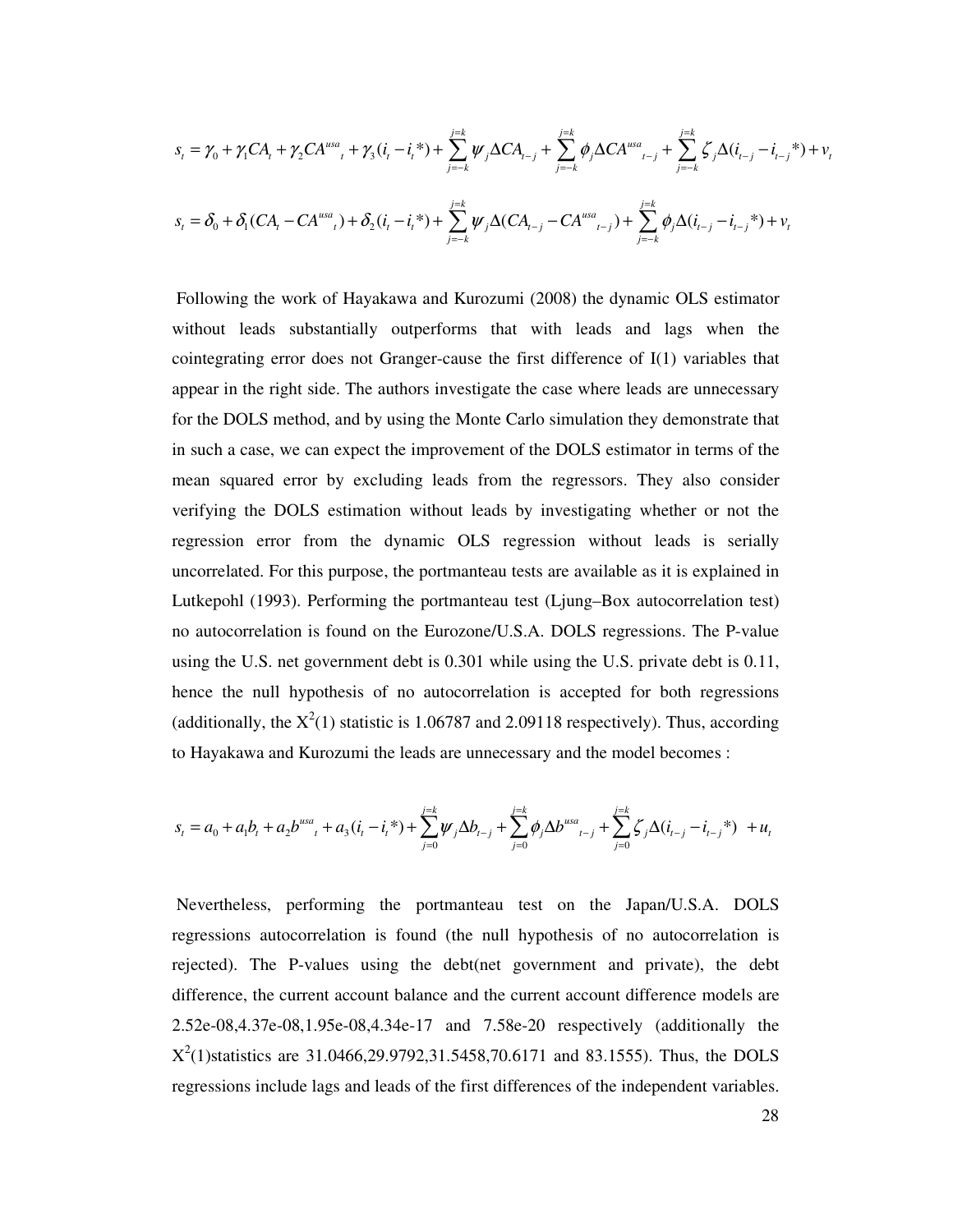Starting with 3 lags and 3 leads for the Japan regressions and with 3 lags for the Eurozone regressions restrictions are set for the third lagged and led terms in every regression. The restrictions that the third lagged and led terms are zero are rejected, so all the DOLS regressions about Eurozone include 3 lags and all the DOLS regressions about Japan include 3 lags and 3 leads.

### 6.2 Results

 In table 5 there are presented the results of regressing the Yen/U.S. dollar exchange rate on the net U.S. government debt, the net Japan government debt and on the interest rate difference (defined as the Japan interest rate minus the U.S. interest rate). The interest rate difference is statistical insignificant while both U.S. and Japan debt which are statistical significant have the wrong sign. In table 6 the Yen/U.S. dollar exchange rate is regressed on the private U.S. debt, the net Japan government debt and on the interest rate difference. All the variables are statistical significant but all the signs are wrong. In table 7 the exchange rate is regressed on the debt difference (defined as the Japan net debt minus the net government U.S. debt) and on the interest rate difference. Both the variables are statistical significant and have the expected signs. The statistical significance of the debt difference demonstrates a portfolio effect where the imperfect substitutability of assets is implied. The rise of the domestic interest rate leads to an increase in the demand for domestic assets, which causes the demand for foreign assets to decrease as agents adjust their portfolios. The decrease of the demand for foreign assets leads to a decrease of the demand for foreign currency and thus an appreciation of the domestic currency (fall of the exchange rate). In table 8 the Yen/U.S. dollar exchange rate is regressed on the current account balances of the two countries (a deficit for the U.S. and a surplus for the Japan) and on the rate difference. The variables are statistical significant but only the rate difference has the expected sign. The current account balance affects the level of wealth which feeds back into the asset market, affecting the exchange rate during the adjustment to longrun equilibrium. A current account surplus in the domestic country (here in Japan) is reflected by an accumulation of foreign bonds (through the portfolio rebalancing) which feeds back into the asset markets leading to an appreciation of the domestic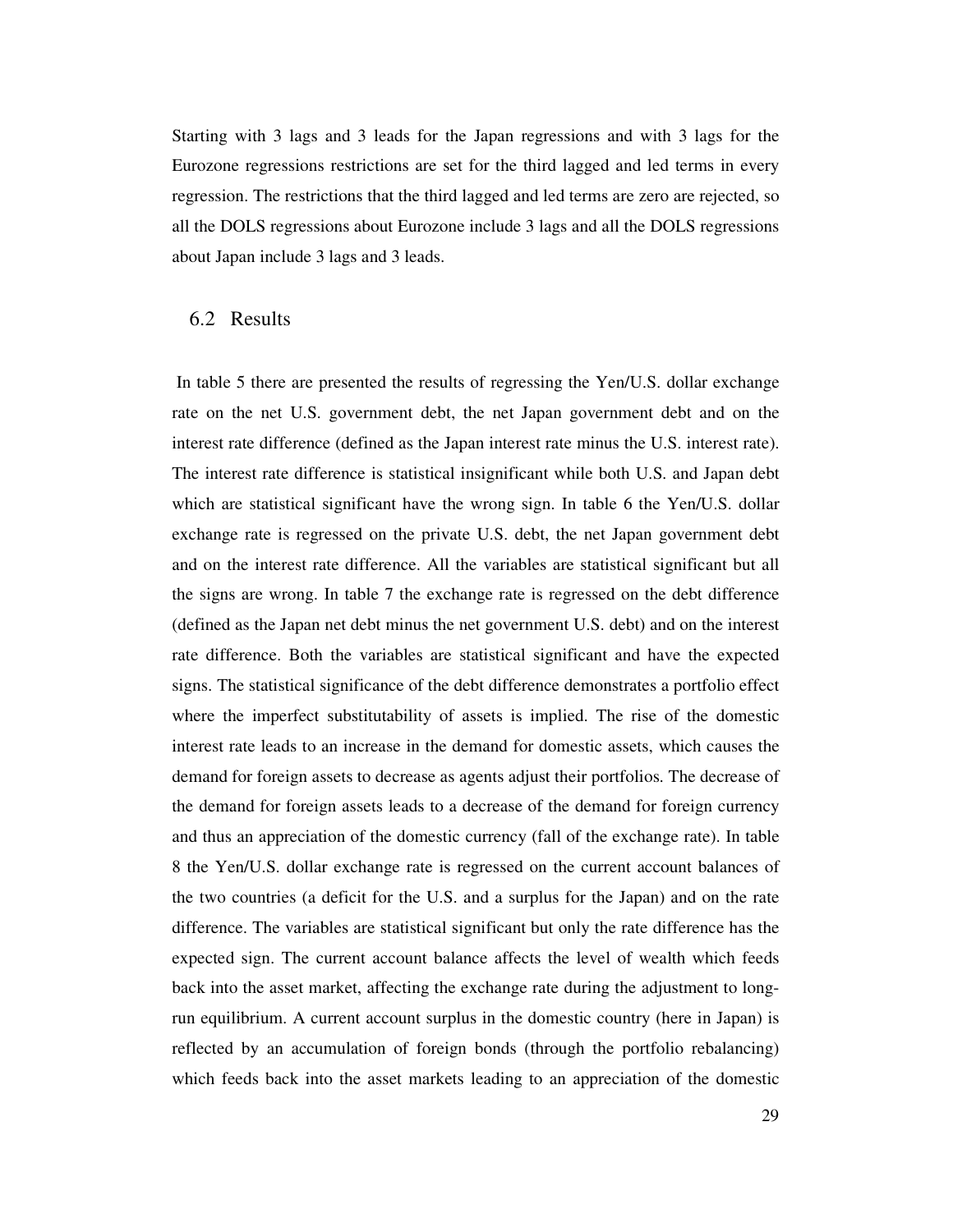currency (decrease of the exchange rate). A current account deficit in the foreign country (here in U.S.) leads to an accumulation of domestic bonds (through the portfolio rebalancing) which causes a depreciation of the foreign currency (U.S. dollar) and a decrease of the exchange rate. In table 9 the exchange rate is regressed on the current account difference (defined as the U.S. current account balance minus the Japan current account balance) and on the interest rate difference. Both the variables are statistical significant and have the correct signs. In table 10 the U.S. dollar/Euro exchange rate is regressed on the net U.S. government debt, the net eurozone government debt and on the interest rate difference (defined as the eurozone interest rate minus the U.S. interest rate) and all the variables are statistical significant and have the correct signs. In table 11 the U.S. dollar/Euro exchange rate is regressed on the private U.S. debt, the net eurozone government debt and on the interest rate difference where again all the variables are statistical significant and have the expected signs.

#### **7. Conclusions**

 An empirical portfolio balance model based on Branson and Henderson is specified for the Japan/U.S. exchange rate and the Eurozone/U.S. exchange rate. Empirical implementation using dynamic OLS techniques reveals that for the Japan/U.S. exchange rate the portfolio balance effect works only when it is regressed on the debt and current account differences while the regressions for the Eurozone/U.S. exchange rate on the domestic and foreign debt have the expected results verifying the portfolio balance model in the short run period. Unfortunately, the results are not satisfactory when the Japan/U.S. exchange rate is regressed on the domestic and foreign debt and on the domestic and foreign current account balances.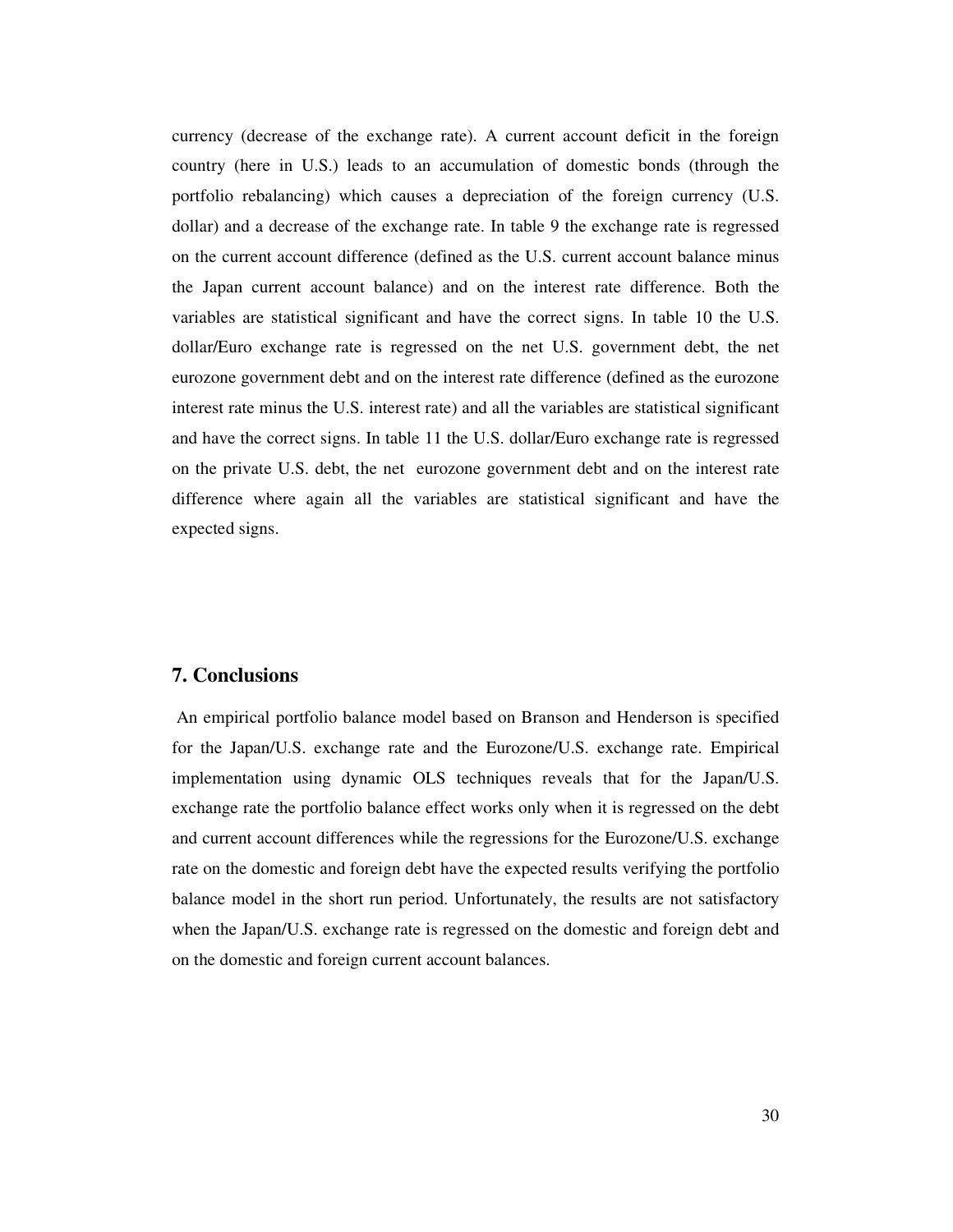## **8. Tables**

|                  |      | ADF                       | ADF-GLS         |             |
|------------------|------|---------------------------|-----------------|-------------|
| Variable         | lags | (P-value)                 | (P-value)       | <b>KPSS</b> |
|                  |      | $-3.49085$                | $-2.77551$      |             |
| exchange rate    | 3    | $(0.04029)$ <sup>**</sup> | $(0.00536)$ *** | 0.49761     |
|                  |      | $-2.63321$                | $-2.56496$      |             |
| rate difference  | 2    | (0.2653)                  | $(0.01)$ ***    | 0,183191*   |
|                  |      | $-2.95568$                | $-0.24087$      |             |
| Japan debt       | 4    | (0.145)                   | (0.5997)        | 0.23234     |
|                  |      | $-0.3107$                 | 2.53243         |             |
| USA debt         | 1    | (0.9904)                  | (0.9976)        | 0.61421     |
|                  |      | $-2.72725$                | $-1.1274$       |             |
| USA private debt | 6    | (0.2254)                  | (0.2367)        | 0.511032*   |
|                  |      | $-1.6054$                 | 0.33742         |             |
| debt difference  | 3    | (0.7913)                  | (0.7827)        | 1.26611     |
|                  |      | $-2.91362$                | $-2.63411$      |             |
| CAB Japan        | 2    | (0.158)                   | $(0.00818)$ *** | 0.44664     |
|                  |      | $-2.00094$                | $-0.07902$      |             |
| CAB USA          | 2    | (0.6003)                  | (0.6564)        | 0.39021     |
|                  |      | $-2.26586$                | $-0.94302$      |             |
| CAB difference   | 3    | (0.4522)                  | (0.3085)        | 0.46307     |

Table 1: unit root test results for Japan (levels)

Significant results are highlighted with (\*) for the 0.10 level, (\*\*) for the 0.05 level, and (\*\*\*) for the 0.01 level.

Table 2: unit root test results for Japan (first differences)

|                  |      | ADF.            | ADF-GLS        |                       |
|------------------|------|-----------------|----------------|-----------------------|
| Variable         | lags | (P-value)       | (P-value)      | <b>KPSS</b>           |
|                  |      | $-3.18705$      | $-2.96126$     |                       |
| exchange rate    | 3    | $(0.08697)^*$   | $(0.0029)$ *** | 0,04982***            |
|                  |      | $-2.41242$      | $-2.4623$      |                       |
| rate difference  | 2    | (0.3729)        | $(0.0133)$ **  | $0.11148***$          |
|                  |      | $-3.23756$      | $-2.94576$     |                       |
| Japan debt       | 4    | $(0.07711)^*$   | $(0.0031)$ *** | 0,05159***            |
|                  |      | $-4.72828$      | $-2.94892$     |                       |
| USA debt         | 1    | $(0.00058)$ *** | $(0.0031)$ *** | 0,11955***            |
|                  |      | $-3.1339$       | $-2.23772$     |                       |
| USA private debt | 6    | $(0.09835)^*$   | $(0.02434)$ ** | 0,22525***            |
|                  |      | $-6.62518$      | $-2.847$       |                       |
| debt difference  | 3    | $(0.00000)$ *** | $(0.0043)$ *** | 0,07929 ***           |
|                  |      | $-5.429$        | $-1.26462$     |                       |
| CAB Japan        | 2    | $(0.00002)$ *** |                | $(0.1902)$ 0,04630*** |
|                  |      | -6.36154        | -4.45997       |                       |
| CAB USA          | 2    | $(0.00000)$ *** | $(0.0001)$ *** | 0,05767***            |
|                  |      | $-3.59313$      | $-1.75265$     |                       |
| CAB difference   | 3    | $(0.03034)$ *** | $(0.07567)^*$  | 0,10297***            |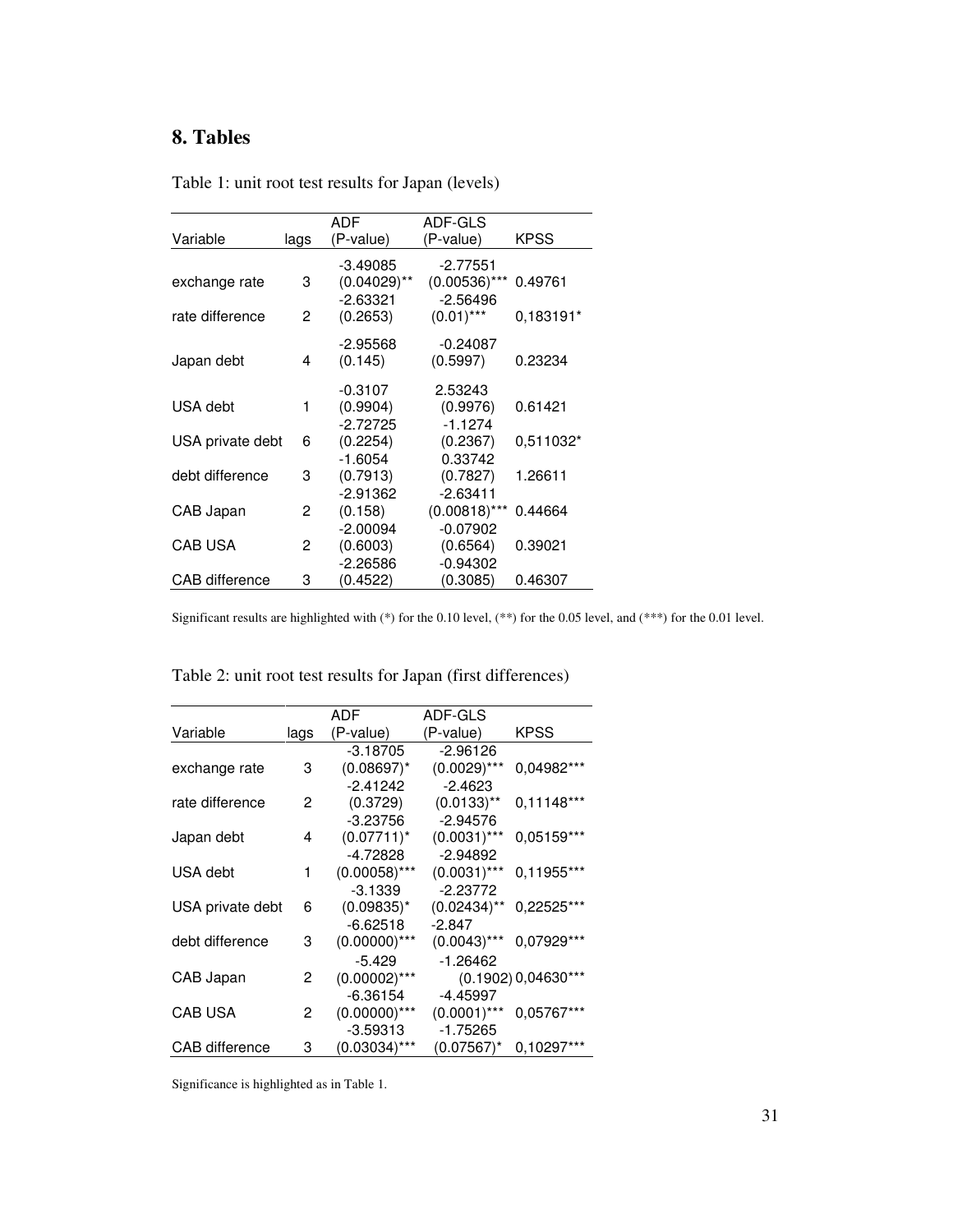|  |  |  | Table 3: unit root test results for Eurozone (levels) |  |
|--|--|--|-------------------------------------------------------|--|
|--|--|--|-------------------------------------------------------|--|

|                  |      | ADF       | ADF-GLS        |             |
|------------------|------|-----------|----------------|-------------|
| Variable         | lags | (P-value) | (P-value)      | <b>KPSS</b> |
|                  |      | $-2,9375$ | 0,1147         |             |
| exchange rate    | 0    | (0, 1628) | (0,7189)       | 0,3717      |
|                  |      | $-3.0565$ | $-2,8903$      |             |
| rate difference  |      | (0, 117)  | $(0,0037)$ *** | 0,2775      |
|                  |      | $-2,7086$ | $-1,6764$      |             |
| eurozone debt    | 4    | (0,233)   | $(0.0887)^*$   | 0,164332*   |
|                  |      | $-0.3107$ | 2,53243        |             |
| USA debt         |      | (0,9904)  | (0.9976)       | 0,61421     |
|                  |      | $-2,7272$ | $-1,1274$      |             |
| USA private debt | 6    | (0, 2254) | (0, 2367)      | 0.511032*   |

Significance is highlighted as in Table 1.

Table 4: unit root test results for Eurozone (first differences)

|                  |      | ADF             | ADF-GLS                 |              |
|------------------|------|-----------------|-------------------------|--------------|
| Variable         | lags | (P-value)       | (P-value)               | <b>KPSS</b>  |
|                  |      | $-4,9292$       | $-3,4722$               |              |
| exchange rate    | 0    | $(0,0016)$ ***  | $(0,0005)$ ***          | 0,190171*    |
|                  |      | $-2,7238$       | $-2,4206$               |              |
| rate difference  | 1    | (0,2267)        | $(0,015)$ <sup>**</sup> | 0,134948**   |
|                  |      | $-1,613$        | $-1,862$                |              |
| Eurozone debt    | 4    | (0,7882)        | $(0,0597)^*$            | 0,0950297*** |
|                  |      | $-4,7282$       | $-2,94892$              |              |
| USA debt         | 1    | $(0,00058)$ *** | $(0,00311)$ ***         | 0,119557***  |
|                  |      | $-3.1339$       | $-2,23772$              |              |
| USA private debt | 6    | (0.09835)*      | $(0,02434)$ **          | 0,225253***  |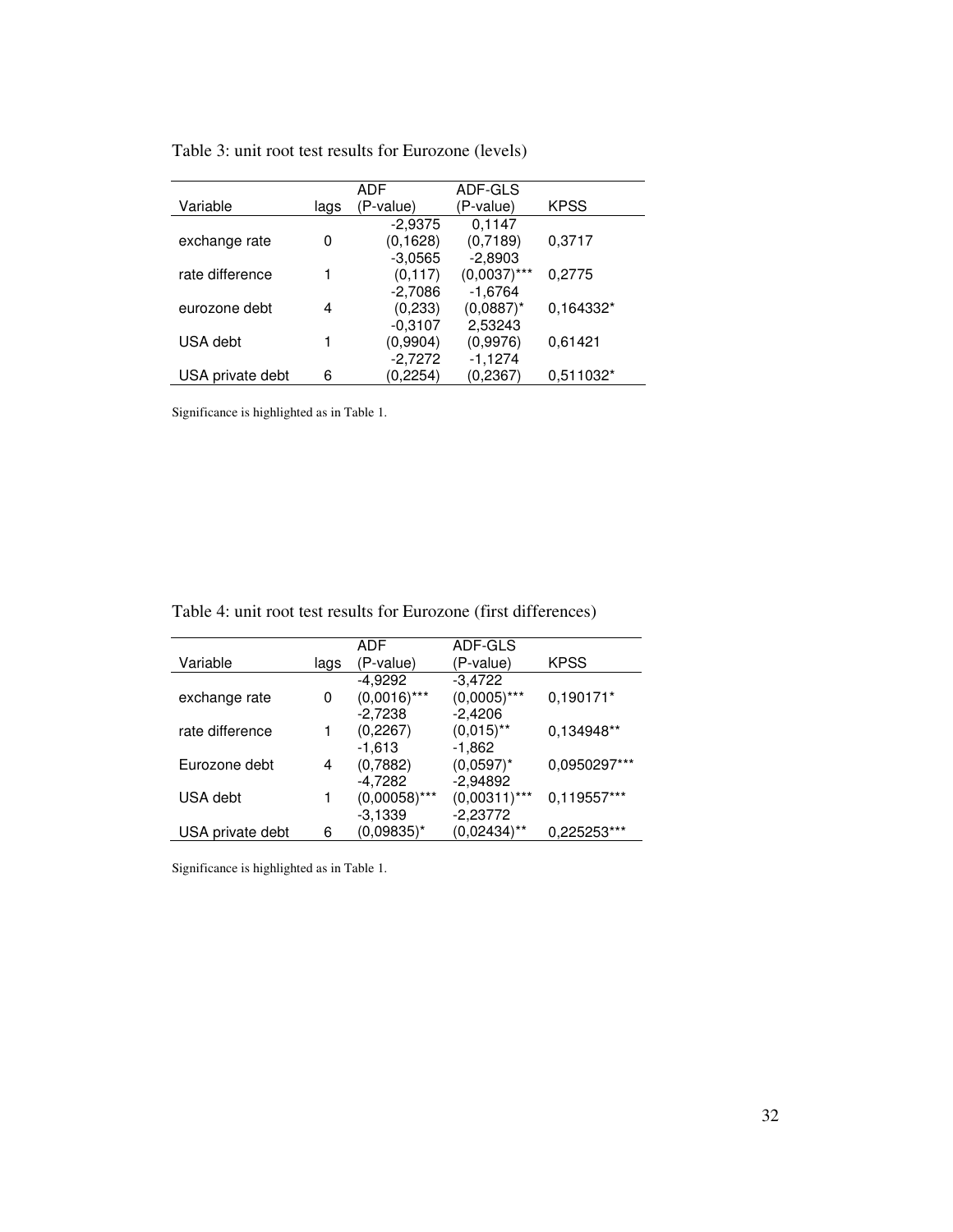| Variable (expected sign)          | Estimated coefficient (SE) |
|-----------------------------------|----------------------------|
| Japan debt $_{t}$ (+)             | $-0,344775$ ***            |
|                                   | (0,0296006)                |
| USA debt $(-)$                    | 1,03109 ***                |
|                                   | (0,0402217)                |
| rate difference $t$ ( - )         | 0,0219399                  |
|                                   | (0,0131154)                |
| $\Delta$ Japan debt $_t$          | 0,0932266                  |
|                                   | (0,076986)                 |
| $\Delta$ USA debt $_t$            | $-0,93292$                 |
|                                   | (0,693676)                 |
| $\Delta$ rate difference $_t$     | $-0,00196737$              |
|                                   | (0,0167178)                |
| $\Delta$ Japan debt $_{t+1}$      | $-0,169113$ **             |
|                                   | (0,0686966)                |
| $\Delta$ Japan debt $_{t+2}$      | $-0,273053$ ***            |
|                                   | (0,0655718)                |
| $\Delta$ Japan debt $_{t+3}$      | $-0,336594$ ***            |
|                                   | (0,085795)                 |
| $\Delta$ Japan debt $_{t-1}$      | $0,170247$ **              |
|                                   | (0,081311)                 |
| $\Delta$ Japan debt $_{t-2}$      | 0,0433359                  |
|                                   | (0,0530509)                |
| $\Delta$ Japan debt $_{t=3}$      | $-0,0846339$ ***           |
|                                   | (0,0276377)                |
| $\Delta$ USA debt $_{t+1}$        | 2,53651 **                 |
|                                   | (0,940219)                 |
| $\Delta$ USA debt $_{t+2}$        | 2,07309 *                  |
|                                   | (1,10128)                  |
| $\Delta$ USA debt $_{t+3}$        | $-1,61989*$                |
|                                   | (0,819881)                 |
| $\Delta$ USA debt $_{t-1}$        | 0,778682                   |
|                                   | (0,659692)                 |
| $\Delta$ USA debt $_{t-2}$        | $-3,50769$ ***             |
|                                   | (1,16367)                  |
| $\Delta$ USA debt $_{t-3}$        | $-4,00778$ ***             |
|                                   | (1,08304)                  |
| $\Delta$ rate difference $_{t+1}$ | 0,00600452                 |
|                                   | (0,0170457)                |
| $\Delta$ rate difference $_{t+2}$ | $-0,0166262$               |
|                                   | (0,0165383)                |

Table 5 : Stock-Watson dynamic OLS parameter estimates of Yen/U.S. dollar exchange rate in the short run period.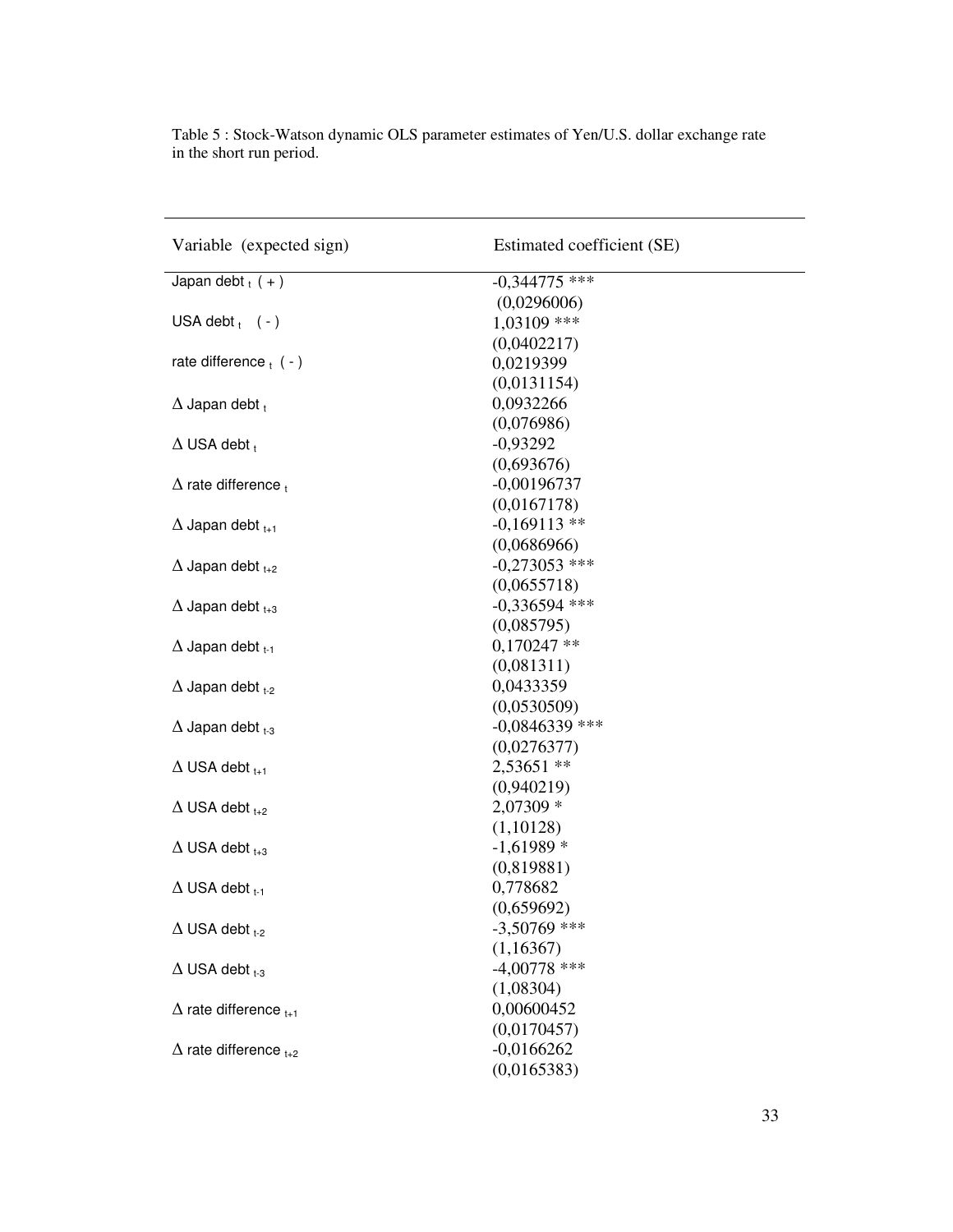| $\Delta$ rate difference $_{1+3}$ | 0,0277953<br>(0,0174308)                 |
|-----------------------------------|------------------------------------------|
| $\Delta$ rate difference $_{1.1}$ | $-0.0539017$ ***<br>(0,0173403)          |
| $\Delta$ rate difference $_{1.2}$ | $0,0376604*$                             |
| $\Delta$ rate difference $_{1,3}$ | (0,0185825)<br>0,00699246<br>(0,0236404) |
| Sum of squared residuals          | 0,0582169                                |
| Adjusted $R^2$                    | 0,99987                                  |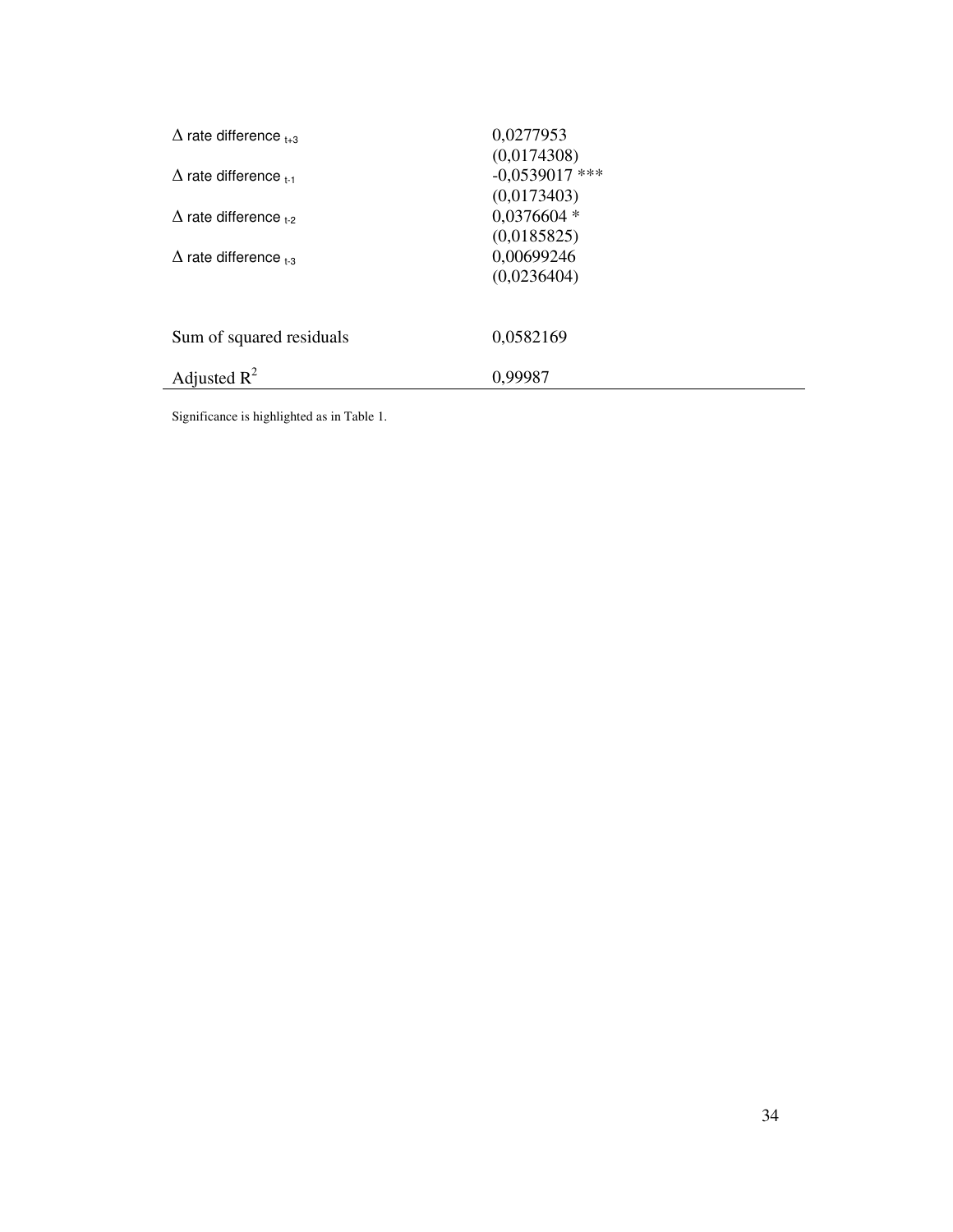| Variable (expected sign)           | Estimated coefficient (SE) |
|------------------------------------|----------------------------|
| Japan debt $_{t}$ (+)              | $-0.140381$ ***            |
|                                    | (0,0255041)                |
| USA private debt $_{t}$ ( - )      | 0,824877 ***               |
|                                    | (0,0380876)                |
| rate difference $_1$ ( - )         | 0,0699454 ***              |
|                                    | (0,0136916)                |
| $\Delta$ Japan debt $_t$           | $-0,119314$                |
|                                    | (0,0902545)                |
| $\Delta$ USA debt $_t$             | $-0,916663$ ***            |
|                                    | (0,317942)                 |
| $\Delta$ rate difference $_t$      | $-0,0101953$               |
|                                    | (0,0201637)                |
| $\Delta$ Japan debt $_{t+1}$       | $-0,184076$ **             |
|                                    | (0,0769078)                |
| $\Delta$ Japan debt $_{t+2}$       | $-0,284227$ ***            |
|                                    | (0,0735487)                |
| $\Delta$ Japan debt $_{t+3}$       | $-0,391319$ ***            |
|                                    | (0,0998649)                |
| $\Delta$ Japan debt $_{t-1}$       | 0,000464363                |
|                                    | (0,0851583)                |
| $\Delta$ Japan debt $_{t=2}$       | $-0,0725923$               |
|                                    | (0,0640625)                |
| $\Delta$ Japan debt $_{t=3}$       | $-0,114235$ ***            |
|                                    | (0,031783)                 |
| $\Delta$ USA private debt $_{t+1}$ | 0,744525                   |
|                                    | (0,593143)                 |
| $\Delta$ USA private debt $_{t+2}$ | $-0,413476$                |
|                                    | (0,505826)                 |
| $\Delta$ USA private debt $_{t+3}$ | $-1,93134$ ***             |
|                                    | (0,572221)                 |
| $\Delta$ USA private debt $_{t-1}$ | 1,38554 **                 |
|                                    | (0,599043)                 |
| $\Delta$ USA private debt $_{t-2}$ | $-0,626782$                |
|                                    | (0,516814)                 |
| $\Delta$ USA private debt $_{t=3}$ | $-1,67988$ **              |
|                                    | (0,652434)                 |
| $\Delta$ rate difference $_{t+1}$  | $0,0455037$ ***            |
|                                    | (0,0157143)                |
| $\Delta$ rate difference $_{t+2}$  | 0,0385378 **               |
|                                    | (0,0153428)                |

Table 6 : Stock-Watson dynamic OLS parameter estimates of Yen/U.S. dollar exchange rate in the short run period (using the U.S. Private debt)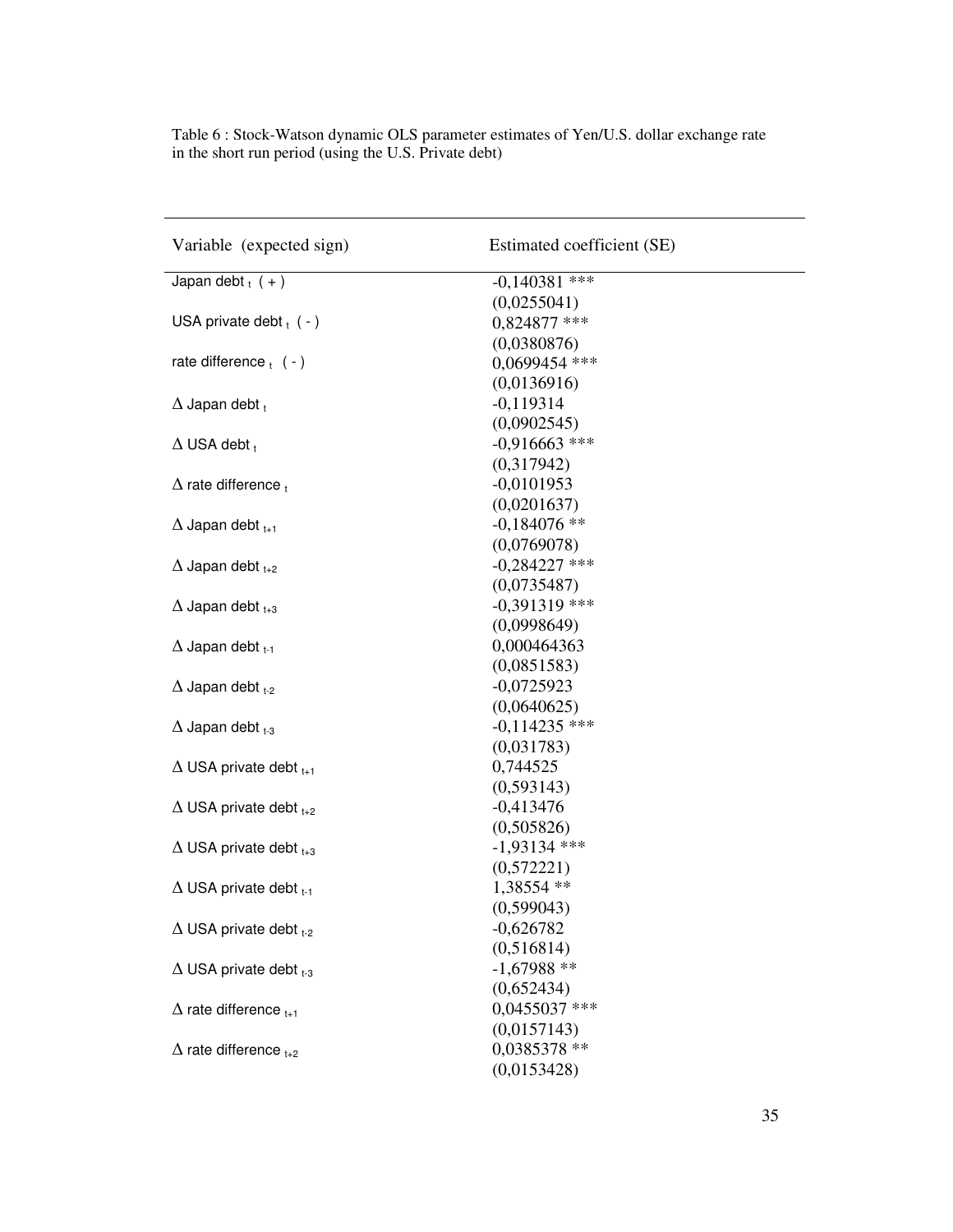| $\Delta$ rate difference $_{1.3}$ | $0.0548434$ ***<br>(0,0182387)  |
|-----------------------------------|---------------------------------|
| $\Delta$ rate difference $_{1.1}$ | $-0,0802138$ ***<br>(0,0150125) |
| $\Delta$ rate difference $_{1.2}$ | 0,00902426<br>(0,0172969)       |
| $\Delta$ rate difference $_{1-3}$ | 0,013966<br>(0,0227665)         |
| Sum of squared residuals          | 0,0685441                       |
| Adjusted $R^2$                    | 0,99984                         |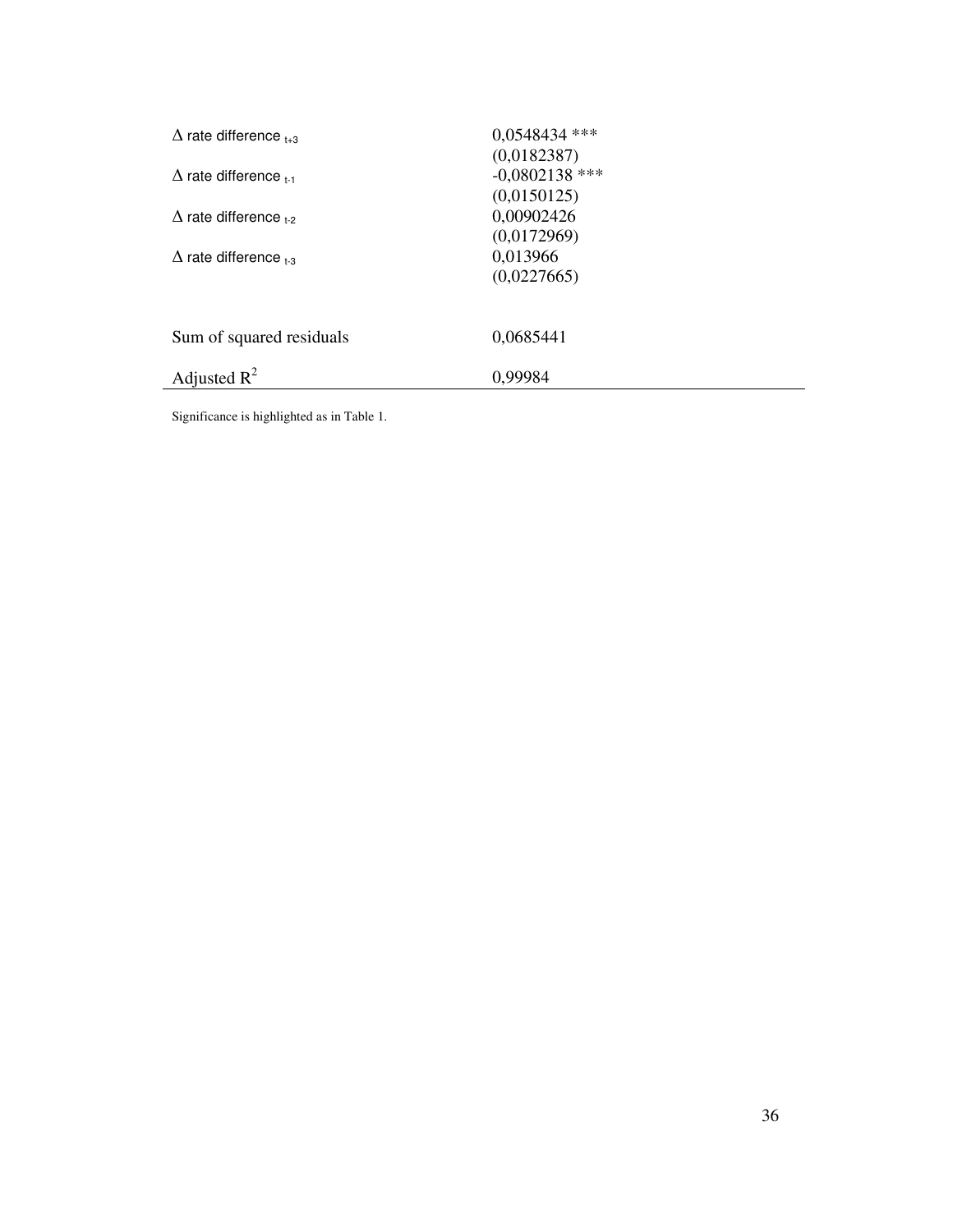| Variable (expected sign)          | Estimated coefficient (SE) |
|-----------------------------------|----------------------------|
| debt difference $_{t}$ (+)        | 0,366785 ***               |
|                                   | (0,0112035)                |
| rate difference $_{t}$ ( - )      | $-0,102268$ ***            |
|                                   | (0,030746)                 |
| $\Delta$ debt difference $_t$     | 0,708673 ***               |
|                                   | (0,145201)                 |
| $\Delta$ rate difference,         | $0,106501$ **              |
|                                   | (0,0467644)                |
| $\Delta$ debt difference $_{t+1}$ | 0,993467 ***               |
|                                   | (0,12682)                  |
| $\Delta$ debt difference $_{t+2}$ | $0,922617$ ***             |
|                                   | (0,134772)                 |
| $\Delta$ debt difference $_{t+3}$ | $1,06256$ ***              |
|                                   | (0,244067)                 |
| $\Delta$ debt difference $_{t-1}$ | $0,430703$ ***             |
|                                   | (0,14331)                  |
| $\Delta$ debt difference $_{1.2}$ | $0,26315*$                 |
|                                   | (0,146739)                 |
| $\Delta$ debt difference $_{1-3}$ | $-0,0184869$               |
|                                   | (0,118751)                 |
| $\Delta$ rate difference $_{t+1}$ | $-0,0515816$               |
|                                   | (0,0788962)                |
| $\Delta$ rate difference $_{t+2}$ | $-0,0515506$               |
|                                   | (0,0538764)                |
| $\Delta$ rate difference $_{t+3}$ | $-0,0623942$               |
|                                   | (0,0419897)                |
| $\Delta$ rate difference $_{t-1}$ | $0,260815$ ***             |
|                                   | (0,0752538)                |
| $\Delta$ rate difference $_{t-2}$ | $0,247208$ ***             |
|                                   | (0,0530234)                |
| $\Delta$ rate difference $_{t=3}$ | $0,201209$ ***             |
|                                   | (0,0283097)                |
|                                   |                            |
| Sum of squared residuals          | 1,02583                    |
| Adjusted $R^2$                    | 0,99836                    |

Table 7 : Stock-Watson dynamic OLS parameter estimates of Yen/U.S. dollar exchange rate in the short run period (using the debt difference)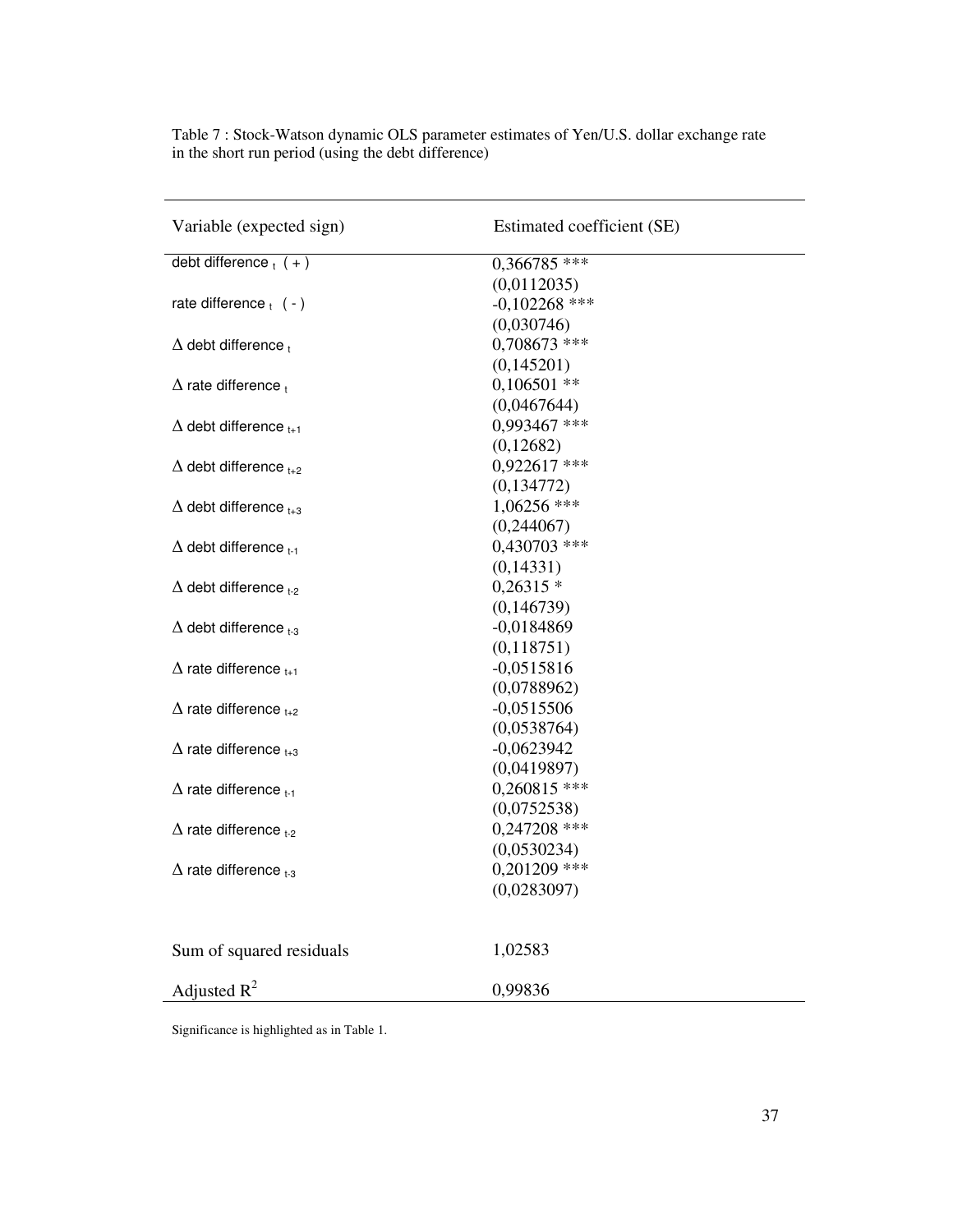| Variable (expected sign)          | Estimated coefficient (SE) |
|-----------------------------------|----------------------------|
| Japan CAB t<br>$(-)$              | 1,98811 ***                |
|                                   | (0,0815827)                |
| USA CAB $_t$<br>$(-)$             | 0,574924 ***               |
|                                   | (0,08842)                  |
| rate difference $t$ ( - )         | $-0,236558$ ***            |
|                                   | (0,0666113)                |
| $\Delta$ Japan CAB $_t$           | $-1,53572$ ***             |
|                                   | (0, 281464)                |
| $\Delta$ USA CAB,                 | $-1,15729$ ***             |
|                                   | (0,327849)                 |
| $\Delta$ rate difference $_t$     | $-0,0181792$               |
|                                   | (0,171704)                 |
| $\Delta$ Japan CAB $_{t+1}$       | $0,697159$ ***             |
|                                   | (0,225161)                 |
| $\Delta$ Japan CAB $_{t+2}$       | 1,19793 ***                |
|                                   | (0, 292329)                |
| $\Delta$ Japan CAB $_{t+3}$       | $1,40149$ ***              |
|                                   | (0,223288)                 |
| $\Delta$ Japan CAB $_{t-1}$       | $-1,36724$ ***             |
|                                   | (0,255068)                 |
| $\Delta$ Japan CAB $_{t=2}$       | $-1,31955$ ***             |
|                                   | (0,240796)                 |
| $\Delta$ Japan CAB $_{t=3}$       | $-1,23711$ ***             |
|                                   | (0,251467)                 |
| $\Delta$ USA CAB $_{t+1}$         | $-0,762503$ ***            |
|                                   | (0,274131)                 |
| $\Delta$ USA CAB $_{t+2}$         | $-0,516731*$               |
|                                   | (0,273523)                 |
| $\Delta$ USA CAB $_{t+3}$         | $-0,287682$                |
|                                   | (0,362792)                 |
| $\Delta$ USA CAB $_{1\text{-}1}$  | $-0,521558*$               |
|                                   | (0,262787)                 |
| $\Delta$ USA CAB $_{t-2}$         | 0,190724                   |
|                                   | (0,201702)                 |
| $\Delta$ USA CAB $_{1-3}$         | 0,178739                   |
|                                   | (0, 233677)                |
| $\Delta$ rate difference $_{t+1}$ | 0,0602052                  |
|                                   | (0,180499)                 |
| $\Delta$ rate difference $_{t+2}$ | 0,428586 *                 |
|                                   | (0,244799)                 |

Table 8 : Stock-Watson dynamic OLS parameter estimates of Yen/U.S. dollar exchange rate in the long run period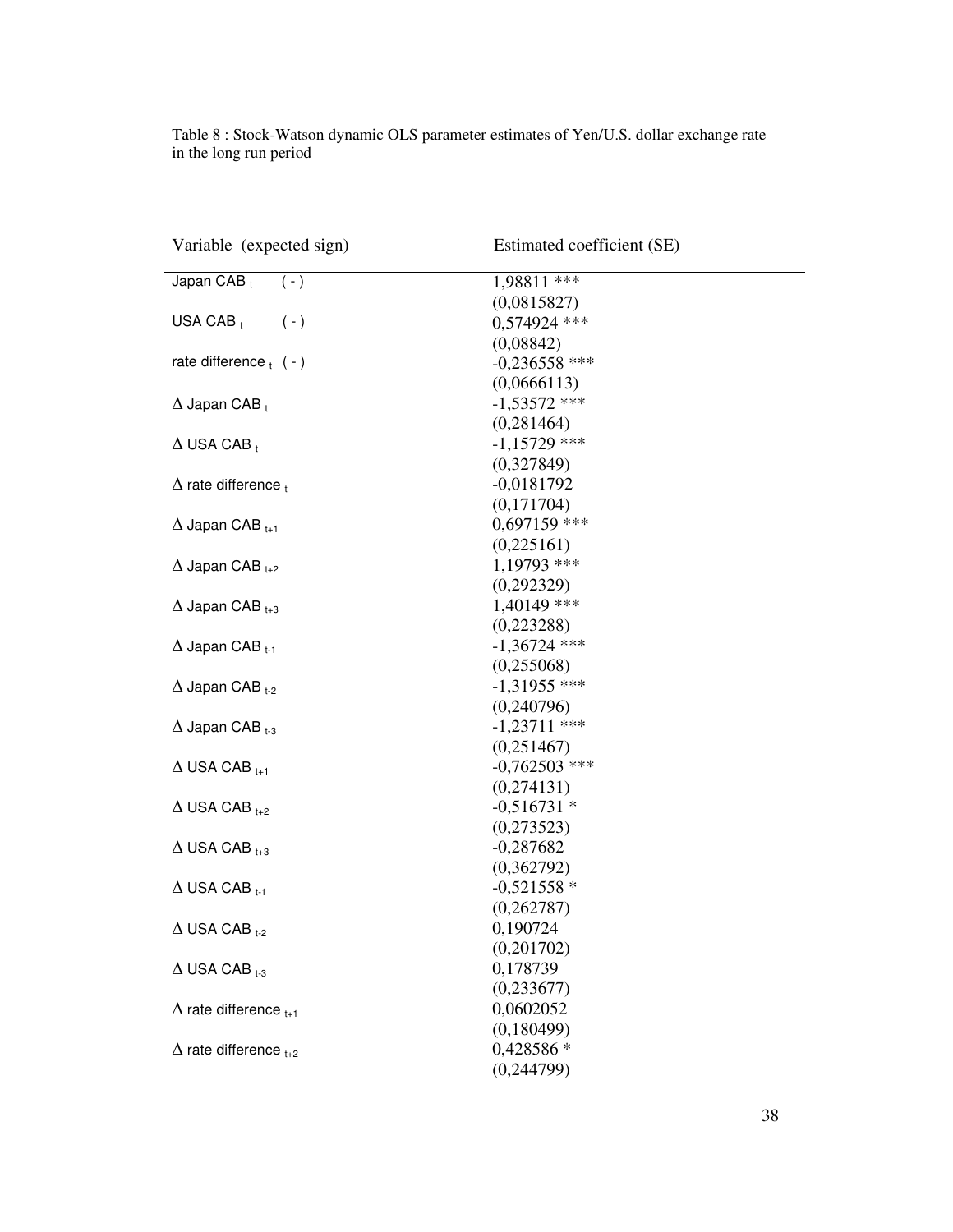| $\Delta$ rate difference $_{1+3}$ | $0,439909$ **<br>(0,206029) |
|-----------------------------------|-----------------------------|
| $\Delta$ rate difference $_{t-1}$ | $-0,0539018$<br>(0,184255)  |
| $\Delta$ rate difference $_{1-2}$ | $0,466957**$<br>(0,202079)  |
| $\Delta$ rate difference $_{1-3}$ | $0,474764$ **<br>(0,215697) |
| Sum of squared residuals          | 41,4322                     |
| Adjusted $R^2$                    | 0,97221                     |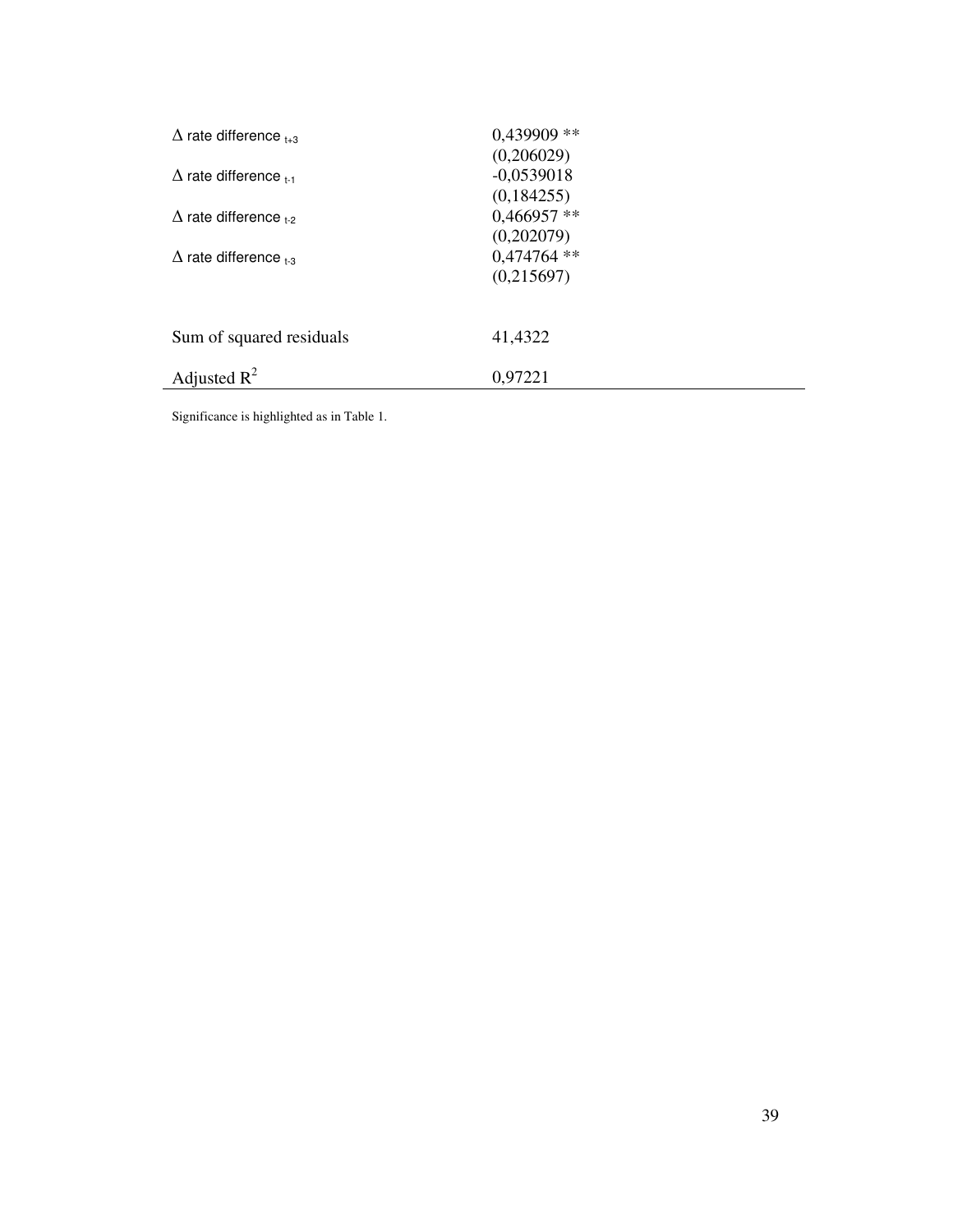| Variable (expected sign)          | Estimated coefficient (SE) |
|-----------------------------------|----------------------------|
| CAB difference $_{t}$ (-)         | $-0,474647$ ***            |
|                                   | (0,103782)                 |
| rate difference $_1$ (-)          | $-0,518514$ ***            |
|                                   | (0,162652)                 |
| $\Delta$ CAB difference $_t$      | 0,498807 *                 |
|                                   | (0, 285218)                |
| $\Delta$ rate difference,         | 0,431605                   |
|                                   | (0,309206)                 |
| $\Delta$ CAB difference $_{t+1}$  | $-0,11041$                 |
|                                   | (0,313691)                 |
| $\Delta$ CAB difference $_{t+2}$  | $-0,106537$                |
|                                   | (0,338413)                 |
| $\Delta$ CAB difference $_{t+3}$  | $-0,381513$                |
|                                   | (0,306212)                 |
| $\Delta$ CAB difference $t_{1}$   | 0,466876                   |
|                                   | (0, 298472)                |
| $\Delta$ CAB difference $_{t-2}$  | 0,490729                   |
|                                   | (0,343616)                 |
| $\Delta$ CAB difference $_{1.3}$  | 0,25185                    |
|                                   | (0,312355)                 |
| $\Delta$ rate difference $_{t+1}$ | $-0,547496*$               |
|                                   | (0, 28247)                 |
| $\Delta$ rate difference $_{t+2}$ | $-0,338266$                |
|                                   | (0,322561)                 |
| $\Delta$ rate difference $_{t+3}$ | $-0,593116*$               |
|                                   | (0,328668)                 |
| $\Delta$ rate difference $t-1$    | 0,523517 *                 |
|                                   | (0,270469)                 |
| $\Delta$ rate difference $_{t-2}$ | $0,56082*$                 |
|                                   | (0,307657)                 |
| $\Delta$ rate difference $_{1.3}$ | 0,792883 **                |
|                                   | (0,370659)                 |
|                                   |                            |
| Sum of squared residuals          | 194,6                      |
| Adjusted $R^2$                    | 0,88398                    |

Table 9 : Stock-Watson dynamic OLS parameter estimates of Yen/U.S. dollar exchange rate in the long run period (using the current account difference)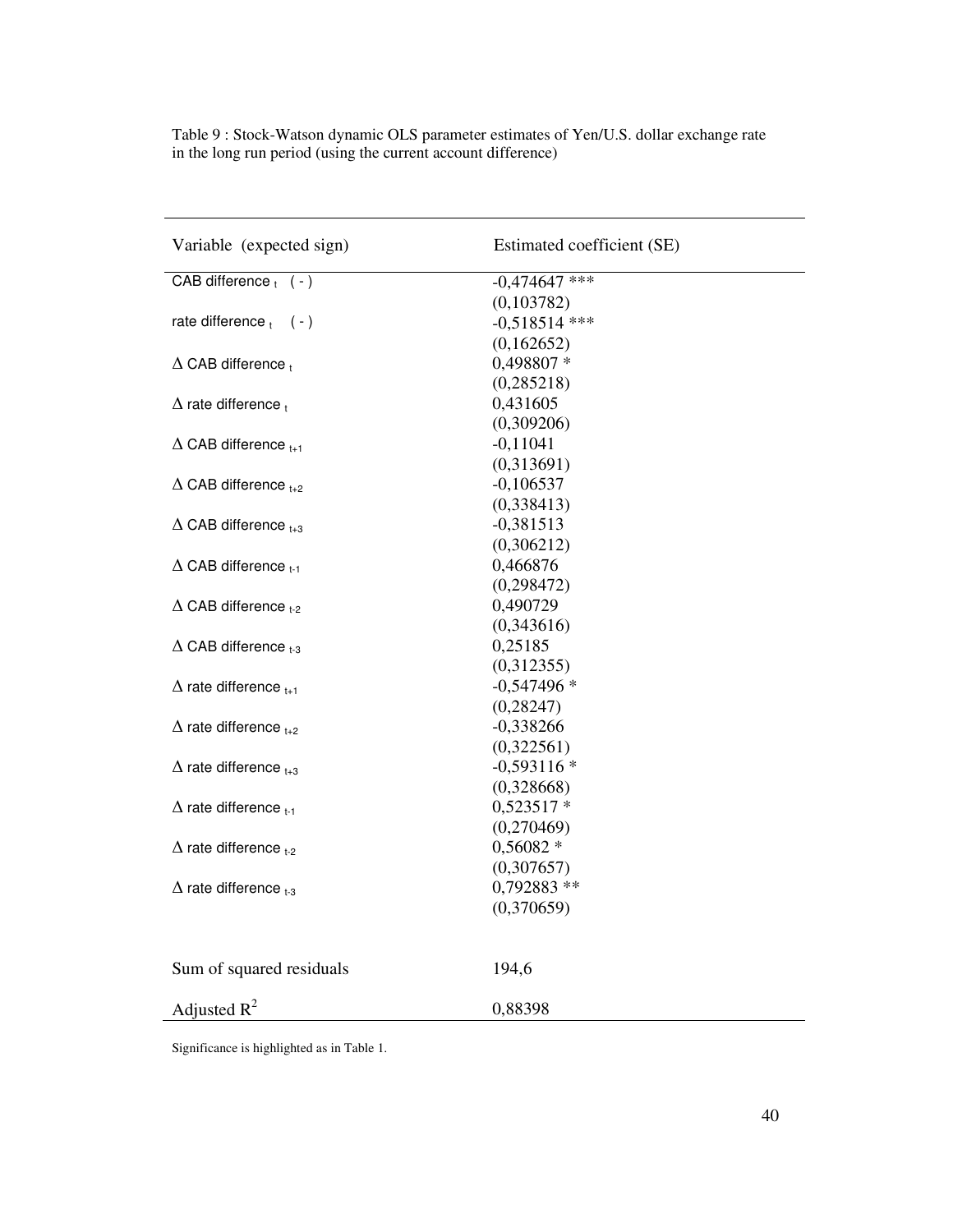| Variable (expected sign)           | Estimated coefficient (SE) |
|------------------------------------|----------------------------|
| Eurozone debt $_t$ ( - )           | $-0,88044$ ***             |
|                                    | (0,0940723)                |
| USA debt $t$<br>$(+)$              | $0,841372$ ***             |
|                                    | (0,093784)                 |
| rate difference $_{t}$ (+)         | $0,0660871$ ***            |
|                                    | (0,0197096)                |
| $\Delta$ Eurozone debt $_{t}$      | 2,06726 ***                |
|                                    | (0, 397749)                |
| $\Delta$ USA debt $_t$             | $-3,48649$ **              |
|                                    | (1,36535)                  |
| $\Delta$ rate difference $_t$      | $-0,0680901$ *             |
|                                    | (0,0358741)                |
| $\Delta$ Eurozone debt $_{t-1}$    | 1,62882 ***                |
|                                    | (0, 384448)                |
| $\Delta$ Eurozone debt $_{1-2}$    | 1,4714 ***                 |
|                                    | (0,382274)                 |
| $\Delta$ Eurozone debt $_{1,3}$    | 1,44771 ***                |
|                                    | (0,397403)                 |
| $\Delta$ USA debt $_{t-1}$         | $-4,48204$ ***             |
|                                    | (1,50817)                  |
| $\Delta$ USA debt $_{1-2}$         | $-3,69735$ **              |
|                                    | (1,65094)                  |
| $\Delta$ USA debt $_{1-3}$         | $-1,04543$                 |
|                                    | (1,14501)                  |
| $\Delta$ rate difference $t_{t-1}$ | $-0,103291*$               |
|                                    | (0,0553366)                |
| $\Delta$ rate difference $_{1-2}$  | $-0,0601804$               |
|                                    | (0,0556073)                |
| $\Delta$ rate difference $_{1.3}$  | $-0,16318**$               |
|                                    | (0,0567748)                |
| Sum of squared residuals           | 0,0276341                  |
| Adjusted $R^2$                     | 0,96897                    |

Table 10 : Stock-Watson dynamic OLS parameter estimates of U.S. dollar/Euro exchange rate in the short run period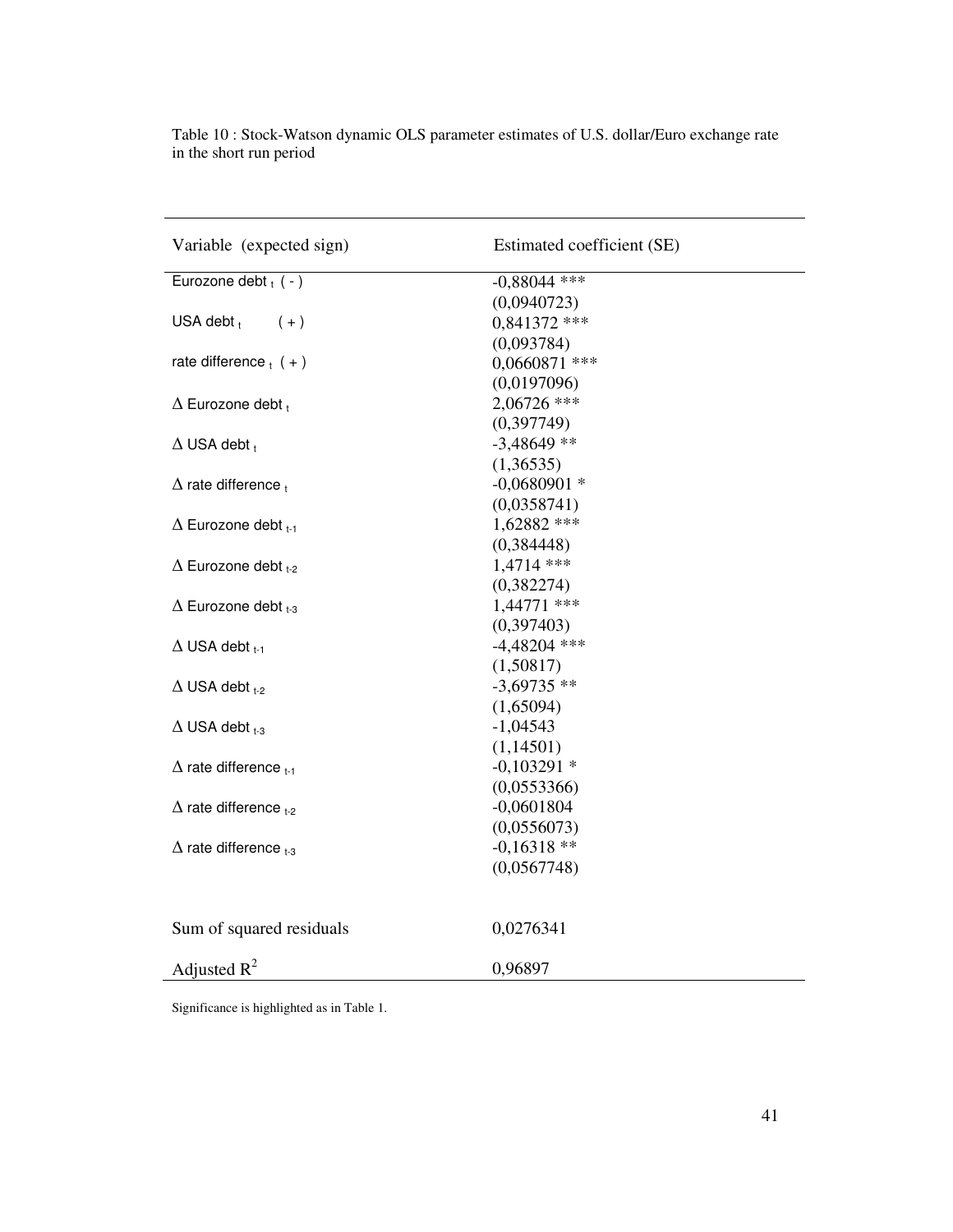| Variable (expected sign)                                               | Estimated coefficient (SE) |
|------------------------------------------------------------------------|----------------------------|
| Eurozone debt +<br>$(-)$                                               | $-1.01885$ ***             |
|                                                                        | (0.223719)                 |
| USA private debt $(t + )$                                              | $1.01005$ ***              |
|                                                                        | (0.222703)                 |
| rate difference t<br>$(+)$                                             | $0.0902007$ *              |
|                                                                        | (0.0440507)                |
| $\Delta$ Eurozone debt $_{t}$                                          | 1.96904 ***                |
|                                                                        | (0.600099)                 |
| $\Delta$ USA private debt $_t$                                         | $-1.91613*$                |
|                                                                        | (1.06144)                  |
| $\Delta$ rate difference $_t$                                          | $-0.0634073$               |
|                                                                        | (0.0536846)                |
| $\Delta$ Eurozone debt $_{1.1}$                                        | 1.51478 **                 |
|                                                                        | (0.658808)                 |
| $\Delta$ Eurozone debt $_{t-2}$                                        | 1.32009 **                 |
|                                                                        | (0.511245)                 |
| $\Delta$ Eurozone debt $_{t-3}$                                        | 1.05809 **                 |
|                                                                        | (0.419587)                 |
| $\Delta$ USA private debt $_{t-1}$                                     | $-1.71209$                 |
|                                                                        | (1.10349)                  |
| $\Delta$ USA private debt $_{1-2}$                                     | $-1.90404$                 |
|                                                                        | (1.4144)                   |
| $\Delta$ USA private debt $_{t-3}$                                     | $-0.83447$                 |
|                                                                        | (1.11946)                  |
| $\Delta$ rate difference $_{t-1}$                                      | $-0.106986$                |
|                                                                        | (0.0616176)                |
| $\Delta$ rate difference $_{1-2}$<br>$\Delta$ rate difference $_{1,3}$ | $-0.0460542$               |
|                                                                        | (0.0539367)                |
|                                                                        | $-0.158751*$               |
|                                                                        | (0.0841166)                |
| Sum of squared residuals                                               | 0.0318759                  |
| Adjusted $R^2$                                                         |                            |
|                                                                        | 0.964202                   |

Table 11 : Stock-Watson dynamic OLS parameter estimates of U.S. dollar/Euro exchange rate in the short run period (using the U.S. Private debt)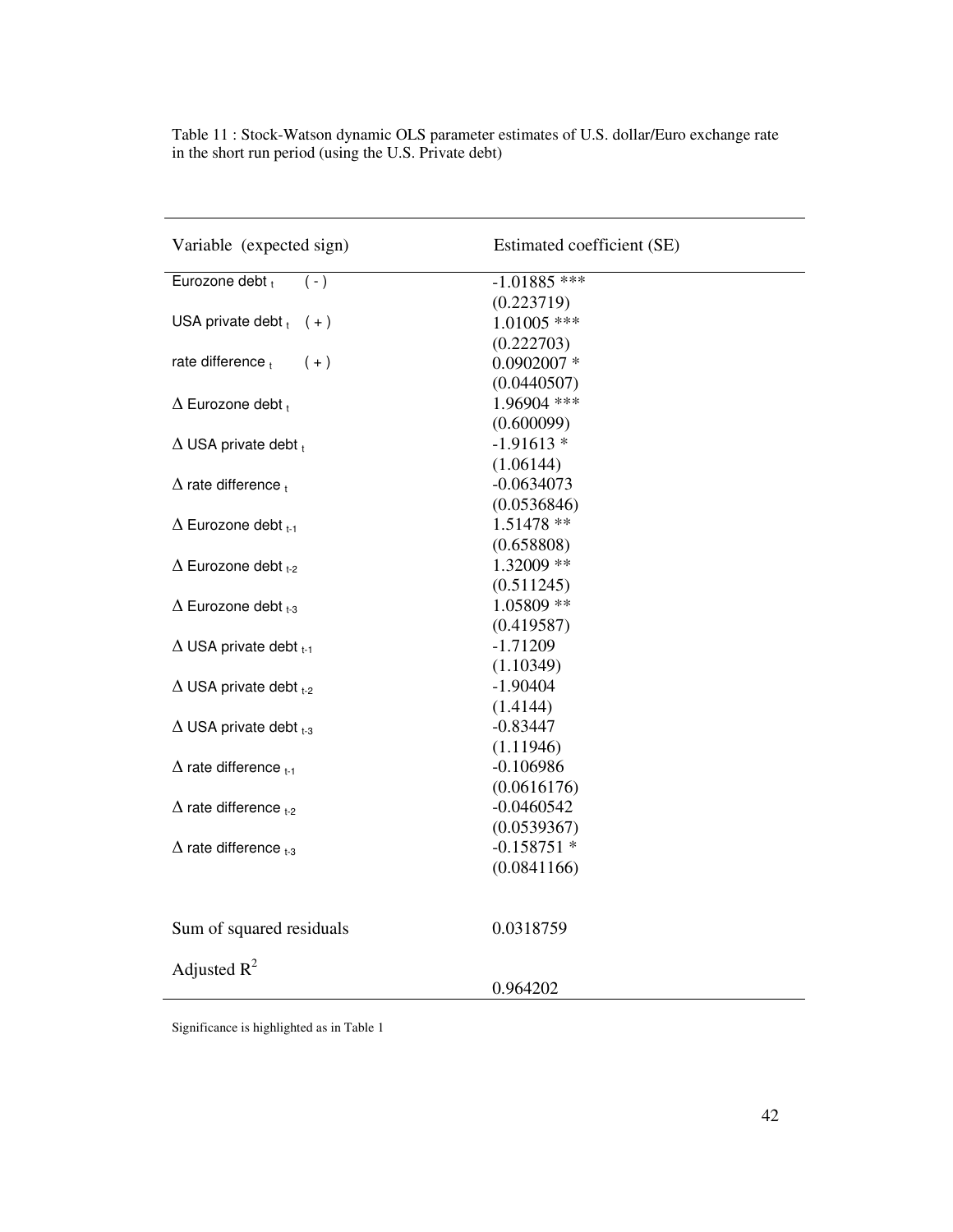#### **Appendix : Data definitions and sources**

 U.S. net debt is defined as "Federal government debt: total public debt" (Federal Reserve Bank of St. Louis, FRED) minus the monetary base M1 (IMF's International Financial Statistics) denominated in foreign currency (U.S. dolars). U.S. private debt is defined as "federal debt held by private investors" (Federal Reserve Bank of St. Louis, FRED) denominated in foreign currency (U.S. dolars). Eurozone's net debt is defined as "gross debt at face value" minus the monetary base M1 (IMF's International Financial Statistics) denominated in domestic currency (euros). Japan's net debt is calculated as "government bonds" (Japan ministry of finance) minus the monetary base M1 (IMF's International Financial Statistics) denominated in domestic currency (Yen). The current account -deficit for USA and surplus for Japan- is defined as a percentage of GDP (OECD). The interest rates for U.S.A., Japan and Eurozone are the discount rates (IMF's International Financial Statistics). Finally, the exchange rates are taken from the IMF's International Financial Statistics.

 The frequency of data is quarterly and the range from 2000 Q1 to 2008 Q3 for the Eurozone and from 1996 Q2 to 2008 Q3 for the short run analysis and from 1985 Q1 to 2008 Q3 for the long run analysis of Japan.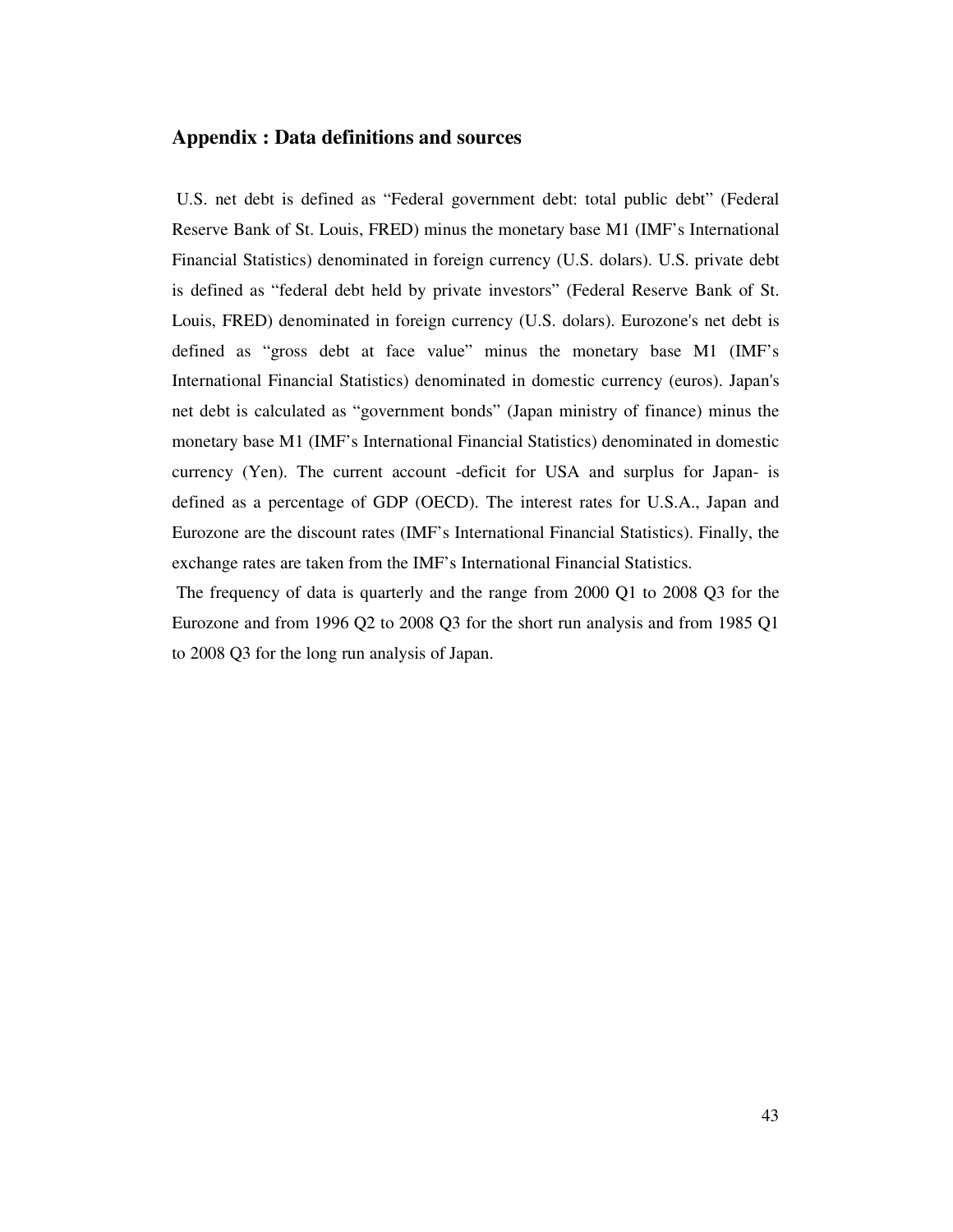### **References**

- Adler, M. and Dumas, B. (1983), "International Portfolio Choice and Corporation Finance: A Survey," Journal of Finance, 38, pp. 925-84.
- Artus, J.R. (1976), 'Exchange Rate Stability and Managed Floating: The Experience of the Federal Republic of Germany', International Monetary Fund Staff Papers, 23, pp. 312–33.
- Backus, D. (1984), 'Empirical Models of the Exchange Rate: Separating the Wheat from the Chaff', Canadian Journal of Economics, 17, pp. 824–46.
- Backus, D.K. and Kehoe P.J. (1989), 'On the Denomination of Government Debt: A Critique of the Portfolio Balance Approach', Journal of Monetary Economics, 23, 359–76.
- Baillie, R.T. And Osterberg W.P. (1997), 'Central Bank Intervention and Risk in the Forward Market', Journal of International Economics, 43, pp. 483–97.
- Bilson, J.F.O. (1978), 'The Monetary Approach to the Exchange Rate: Some Empirical Evidence', International Monetary Fund Staff Papers, 25, pp. 48– 75.
- Bisignano, J. and K. Hoover (1982), 'Some Suggested Improvements to a Simple Portfolio Balance Model of Exchange Rate Determination with Special Reference to the U.S. Dollar/Canadian Dollar Rate', Weltwirtschaftliches Archiv, 118, pp. 19–38.
- Boothe, P. and Longworth, D. (1985), "International Asset Substitutability: Theory and Evidence for Canada", Ottawa: Bank of Canada.
- Boyer, R.S. (1978), 'Optimal Foreign Exchange Market Intervention', Journal of Political Economy, 86, pp. 1045–55.
- Branson,W.H. (1976), "Exchange Rates In The Short Run", European Economic Review, pp. 303-24.
- Branson, W.H. (1977), "Asset markets and relative prices in exchange rate determination", Sozialwissenschaftliche Annalen 1, pp. 69-89.
- Branson,W.H. (1983), 'Macroeconomic Determinants of Real Exchange Risk', in R.J. Herring (ed.), Managing Foreign Exchange Risk, Cambridge: Cambridge University Press.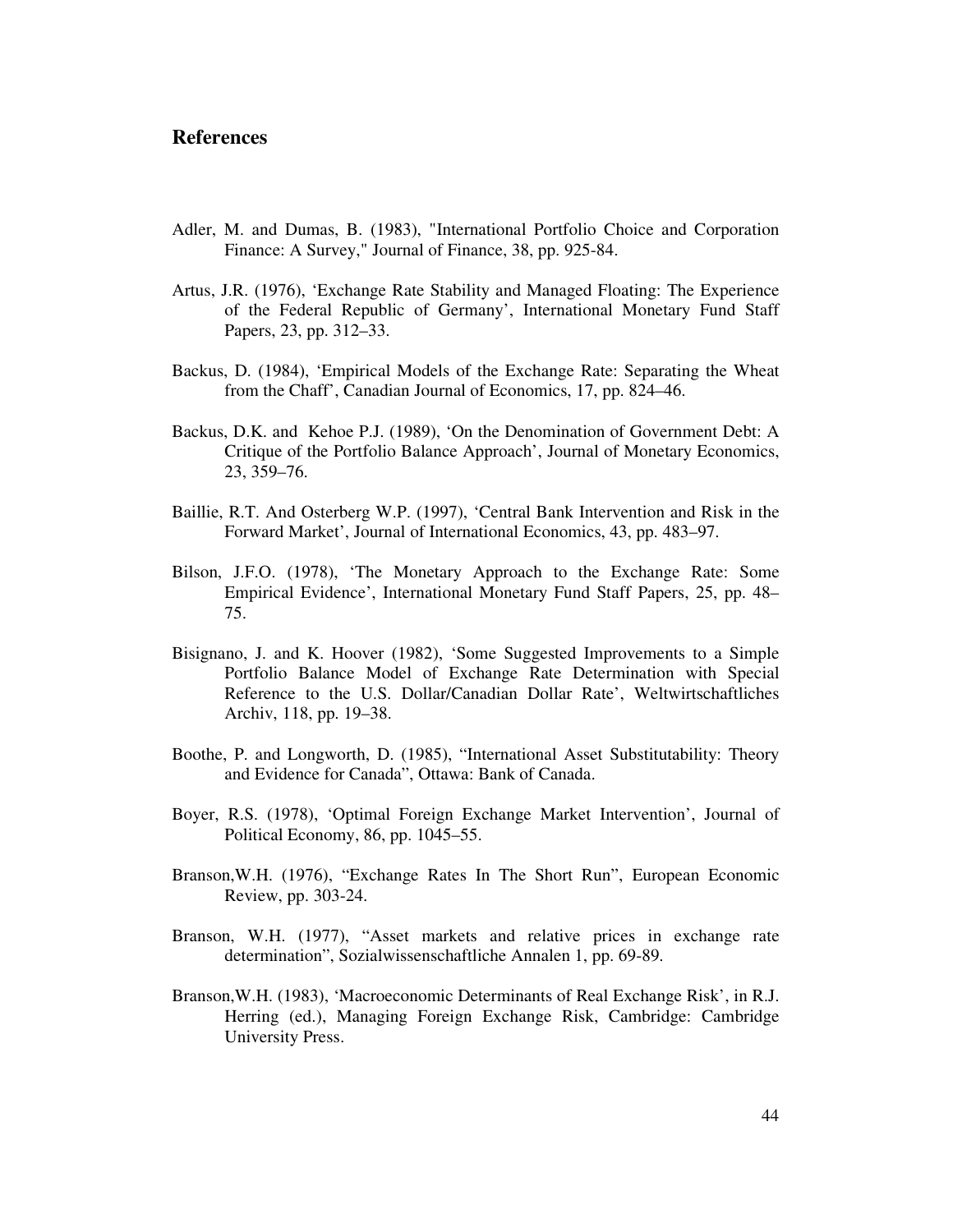- Branson,W.H. (1984), 'A Model of Exchange Rate Determination with Policy Reaction: Evidence from Monthly Data', in P. Malgrange and P.A. Muet (eds.), Contemporary Macroeconomic Modelling, Oxford: Basil Blackwell.
- Branson, W.H., H. Halttunen and P. Masson (1977), 'Exchange Rates in the Short Run: The Dollar–Deutschemark Rate', European Economic Review, 10, pp. 303–24.
- Branson, W.H. and D.W. Henderson (1985), 'The Specification and Influence of Asset Markets', in R.W. Jones and P.B. Kenen (eds.), Handbook of International Economics, vol. II, Amsterdam: North-Holland, pp. 749–805.
- Breedon F. and Vitale P. (2010), "An empirical study of portfolio-balance and information effects of order flow on exchange rates", Journal of International Money and Finance 29, pp. 504–524.
- Cadsby C.B. (1987), "Exchange Rate Instability in a Two-Country Portfolio Balance Model", Journal of Macroeconomics, Vol. 9, No. 2, pp. 223-238.
- Catte, P., G. Galli and S. Rebecchini (1994), 'Concerted Interventions and the Dollar: An Analysis of Daily Data', in P.B. Kenen, F. Papadia and F. Saccomanni (eds.), The International Monetary System, Cambridge: Cambridge University Press, pp. 201–39.
- Cushman, D. O. (2006). "A portfolio balance approach to the Canadian–U.S. exchange rate", Review of Financial Economics ,16, pp 305–320.
- Danker, D.J., R.A. Haas, D.W. Henderson, S.A. Symansky and R.W. Tryon (1987), 'Small Empirical Models of Exchange Market Intervention: Applications to Germany, Japan and Canada', Journal of Policy Modelling, 9, pp. 143–73.
- Dickey, D. and Fuller, W. (1979), "Distribution of the Estimators for Time Series Regressions with a Unit Root," Journal of the American Statistical Association, 74, pp. 427-31.
- Dominguez, K.M. (1990), 'Market Responses to Coordinated Central Bank Intervention', Carnegie–Rochester Conference Series in Public Policy, 32, pp. 121–63.
- Dominguez, K.M. and J.A. Frankel (1993), "Does Foreign Exchange Intervention Work?", Washington,D.C.: Institute for International Economics.
- Dooley, M. and P. Isard (1982), 'APortfolio-Balance Rational-Expectations Model of the Dollar–Mark Exchange Rate', Journal of International Economics, 12, pp. 257–76.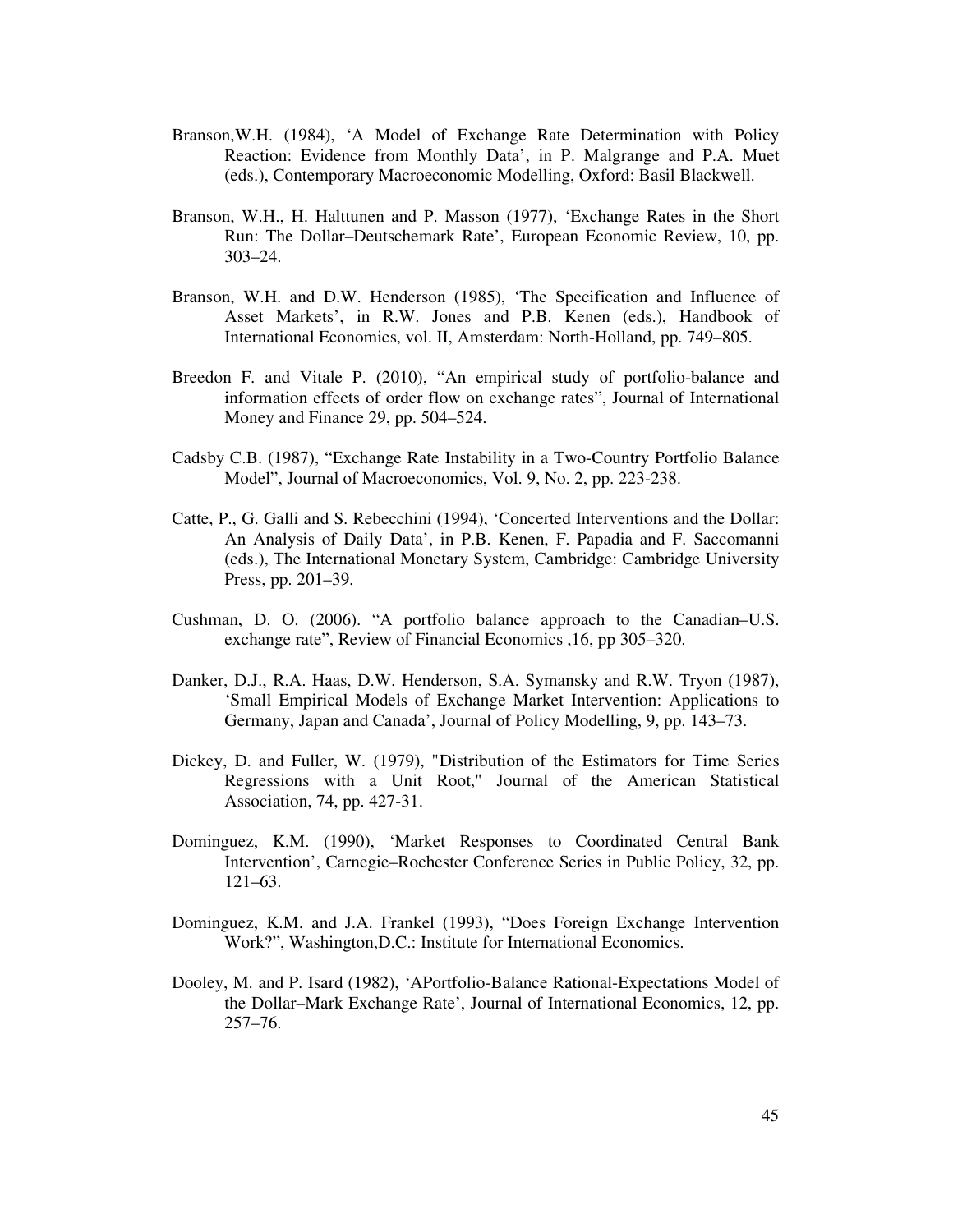- Dooley, M. and P. Isard (1983), "The Portfolio Balance Model of Exchange Rates and Some Structural Estimates of the Risk Premium," IMF Staff Papers, 30, 683- 702.
- Dornbusch, R. (1976), 'Expectations and Exchange Rate Dynamics', Journal of Political Economy,84, pp. 1161–76.
- Dornbusch, R. and S. Fischer (1980), 'Exchange Rates and the Current Account', American Economic Review, 70, pp. 960–71.
- Driskill, R.A. (1981), 'Exchange Rate Dynamics: An Empirical Investigation', Journal of Political Economy, 89, pp. 357–71.
- Edison, H.J. and B.D. Pauls (1993), 'A Re-assessment of the Relationship between Real Exchange Rates and Real Interest Rates: 1974–1990', Journal of Monetary Economics, 31, pp. 165–87.
- Elliott, G., Rothenberg, T.J. and Stock, J.H. (1996), 'Efficient Tests for an Autore gressive Unit Root', Econometrica, 64, 813-836.
- Evans, M. and Lyons R. (2002),"Order flow and exchange rate dynamics', Journal of Political Economy.
- Evans, M. and Lyons R. (2003 a),"How is macro news transmitted to exchange rate",NBER WP 9433.
- Evans, M. and Lyons R. (2003 b),"A New Micro Model of Exchange Rate Dynamics", UC Berkeley and Princeton University.
- Frankel, J.A. (1979), 'On the Mark: A Theory of Floating Exchange Rates Based on Real Interest Differentials', American Economic Review, 69, pp. 610–22.
- Frankel, J.A. (1982a), 'The Mystery of the Multiplying Marks: A Modification of the Monetary Model', Review of Economics and Statistics, 64, pp. 515–19.
- Frankel, J.A. (1982b), 'A Test of Perfect Substitutability in the Foreign Exchange Market', Southern Economic Journal, 49, pp. 406–16.
- Frankel, J.A. (1984), 'Tests of Monetary and Portfolio Balance Models of Exchange Rate Determination', in J.F.O. Bilson and R.C. Marston (eds.), Exchange Rate Theory and Practice, National Bureau of Economic Research Conference Report, Chicago: University of Chicago Press, pp. 239–60.
- Frenkel, J.A. (1976), 'A Monetary Approach to the Exchange Rate: Doctrinal Aspects and Empirical Evidence', Scandinavian Journal of Economics, 78, pp. 200–24.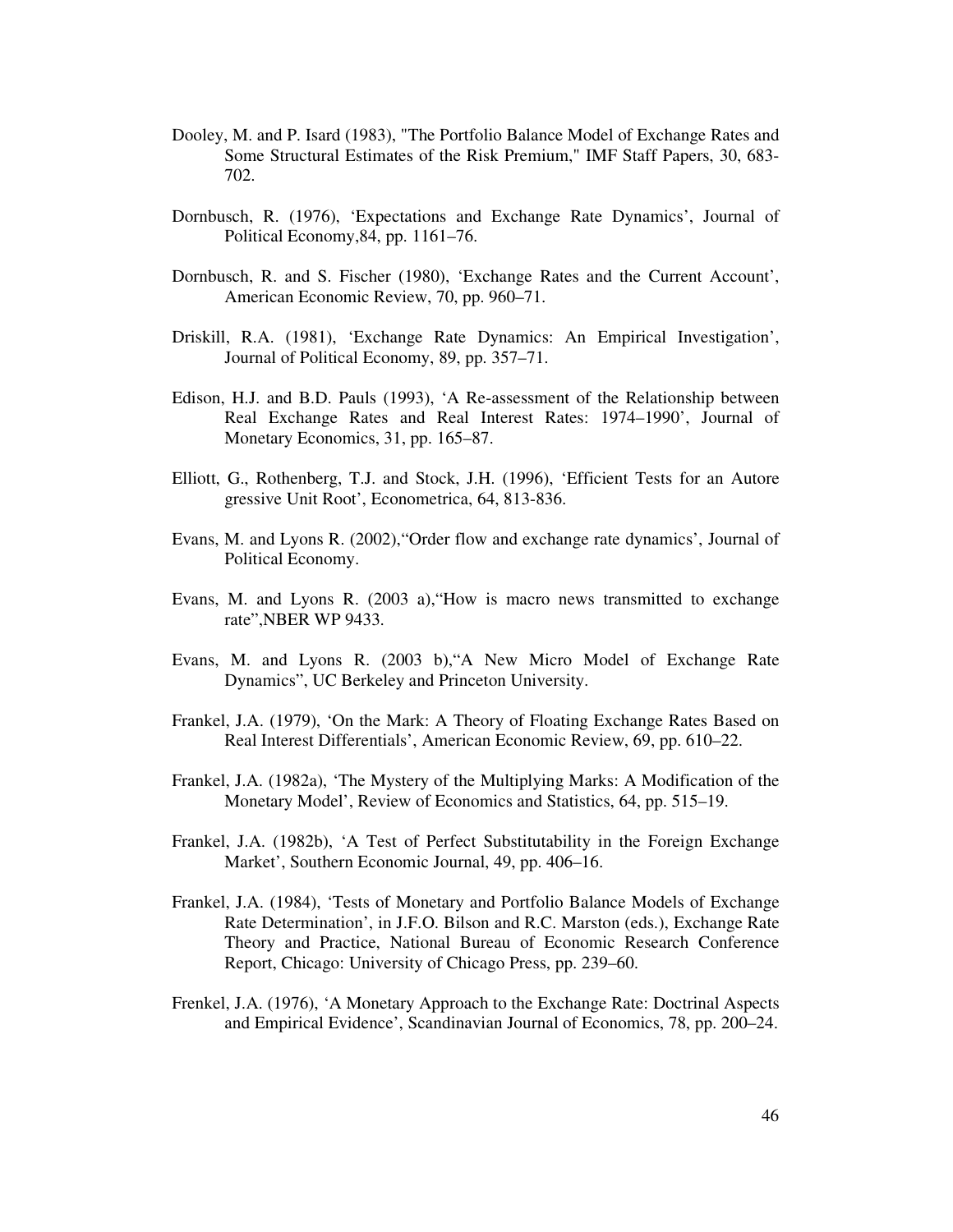- Hacche, G. and J.C. Townend (1981), 'Monetary Models of Exchange Rates and Exchange Market Pressure: Some General Limitations and an Application to Sterling's Effective Rate', Weltwirtschaftliches Archiv, 117, pp. 622–37.
- Hau, Harald; William Killeen; and Michael Moore. (2002), "How has the euro changed the foreign exchange market?", Economic Policy, 34, pp. 151-177.
- Hayakawa, K. , Kurozumi, E. (2008) 'The role of "leads" in the dynamic OLS estimation of cointegrating regression models', Mathematics and Computers in Simulation 79 pp 555–560*.*
- Henderson, D.W. and K. Rogoff, (1981), "Net foreign asset positions and stability in a world portfolio balance model", International Finance Discussion Paper no. 178, Federal Reserve Board.
- Hooper, P. and J. Morton (1982), 'Fluctuations in the Dollar: A Model of Nominal and Real Exchange Rate Determination', Journal of International Money and Finance, 1, pp. 39–56.
- Humpage, O.F. (1989), 'On the Effectiveness of Exchange-Market Intervention', Federal Reserve Bank of Cleveland, mimeo.
- Isard, P. (1980), 'Lessons from an Empirical Model of Exchange Rates', International Monetary Fund Staff Papers, 34, pp. 1–28.
- Killeen, William; Richard Lyons; and Michael Moore, (2002), "Fixed versus flexible: lessons from the EMS order flow", NBER WP 8491.
- Kouri, P., (1976), "The exchange rate and the balance of payments in the short run and in the long run: A monetary approach", Scandinavian Journal of Economics 78,280-304.
- Kwaitkowski, D., Phillips, P. C. B., Schmidt, P. and Shin, Y. (1992) Testing the Null Hypothesis of Stationarity Against the Alternative of a Unit Root, Journal of Econometrics 54, 159-78.
- Lane P.R. And Milesi-Ferretti G.M. (2006), "Exchange Rates and External Adjustment: Does Financial Globalization Matter?", IIIS Discussion Paper No. 129.
- Lewis, K.K. (1988), 'Testing the Portfolio Balance Model: A Multi-lateral Approach', Journal of International Economics, 24, pp. 109–27.
- Lewis, K.K. (1995), 'Are Foreign Exchange Intervention and Monetary Policy Related and Does It Really Matter?', Journal of Business, 68, pp. 185–214.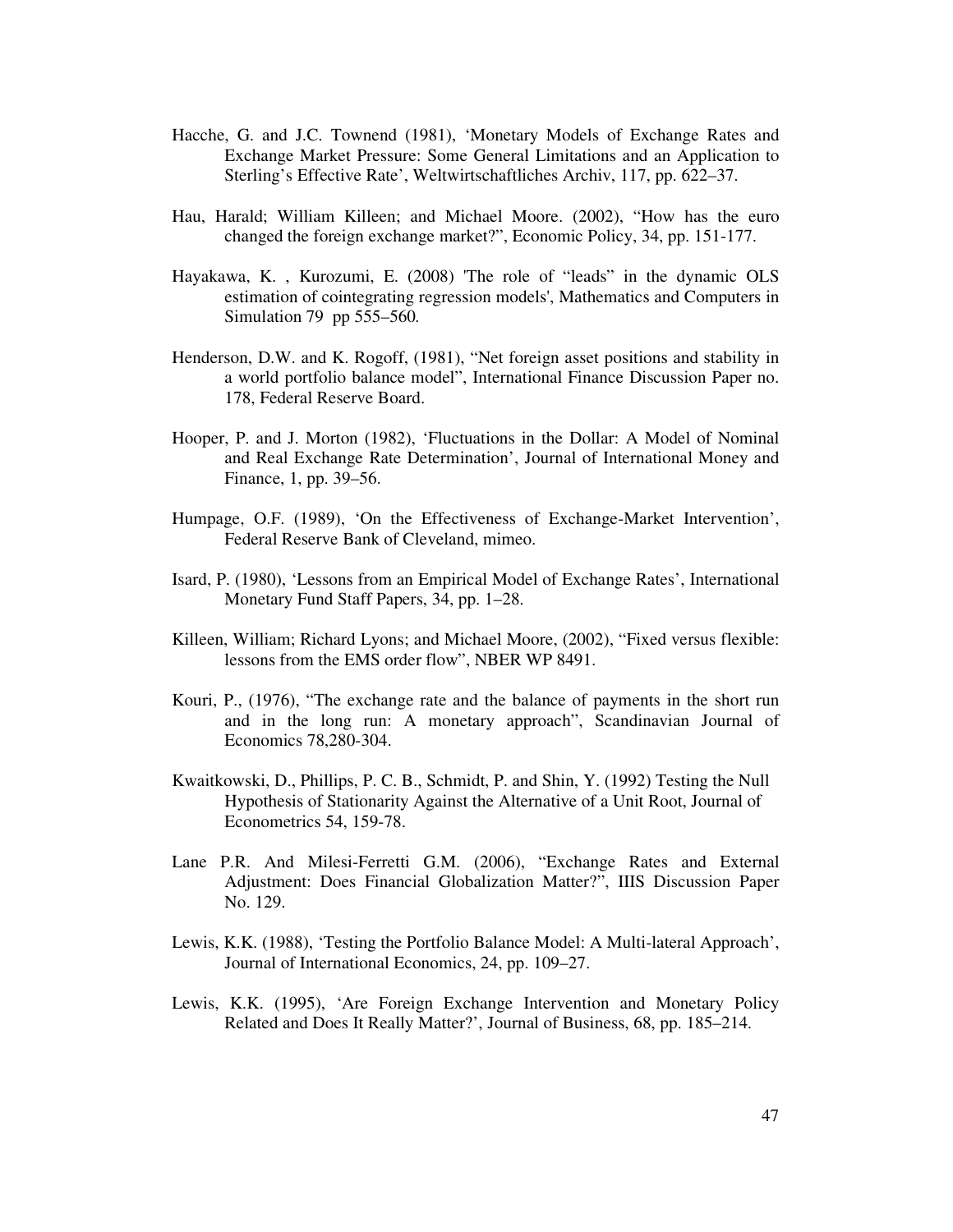- Loopesko, B.E. (1984), 'Relationships Among Exchange Rates, Intervention, and Interest Rates: An Empirical Investigation', Journal of International Money and Finance, 3, pp. 257–77.
- Lyons, R., (2001), "The Microstructure Approach to Exchange Rates", MIT Press.
- MacDonald, R., & Marsh, I.W. (1997). "On fundamentals and exchange rates: A Casselian perspective". Review of Economics and Statistics, 79, 655−664.
- MacDonald, R. and M.P. Taylor (1993), 'The Monetary Approach to the Exchange Rate: Rational Expectations, Long-Run Equilibrium, and Forecasting', International Monetary Fund Staff Papers, 40, pp. 89–107.
- Mark, N.C. (1995), 'Exchange Rates and Fundamentals: Evidence on Long-Horizon Predictability', American Economic Review, 85, pp. 201–18.
- Masson P.R. (1981), "Dynamic Stability Of Portfolio Balance Models Of The Exchange Rate", Journal of International Economics , pp. 467-477.
- Meese, R.A. and K. Rogoff (1983), 'Empirical Exchange Rate Models of the Seventies: Do They Fit Out of Sample?', Journal of International Economics, 14, pp. 3–24.
- Mussa, M. (1976), 'The Exchange Rate, the Balance of Payments and Monetary and Fiscal Policy under a Regime of Controlled Floating', Scandinavian Journal of Economics, 78, pp. 229–48.
- Mussa, M. (1979), 'Empirical Regularities in the Behaviour of Exchange Rates and Theories of the Foreign Exchange Market', Carnegie-Rochester Conference Series on Public Policy, 11, pp. 9–57.
- Ng, S., & Perron, P. (1995). "Unit root tests in ARMA models with data dependent methods for the selection of the truncation lag". Journal of the American Statistical Association, 90, 268−281.
- Obstfeld, M. (1983), 'Exchange Rates, Inflation and the Sterilization Problem. Germany 1975–81', European Economic Review, 21, pp. 161–89.
- Obstfeld, M. and K. Rogoff (1995), 'Exchange Rate Dynamics Redux', Journal of Political Economy, 103, pp. 624–60.
- Pilbeam K. (1995), "Exchange rate models and exchange rate expectations: an empirical investigation", Applied Economics, 27, pp. 1009-1015.
- Rime, D. , (2001), "Trading in foreign exchange markets", Norwegian School of Management.